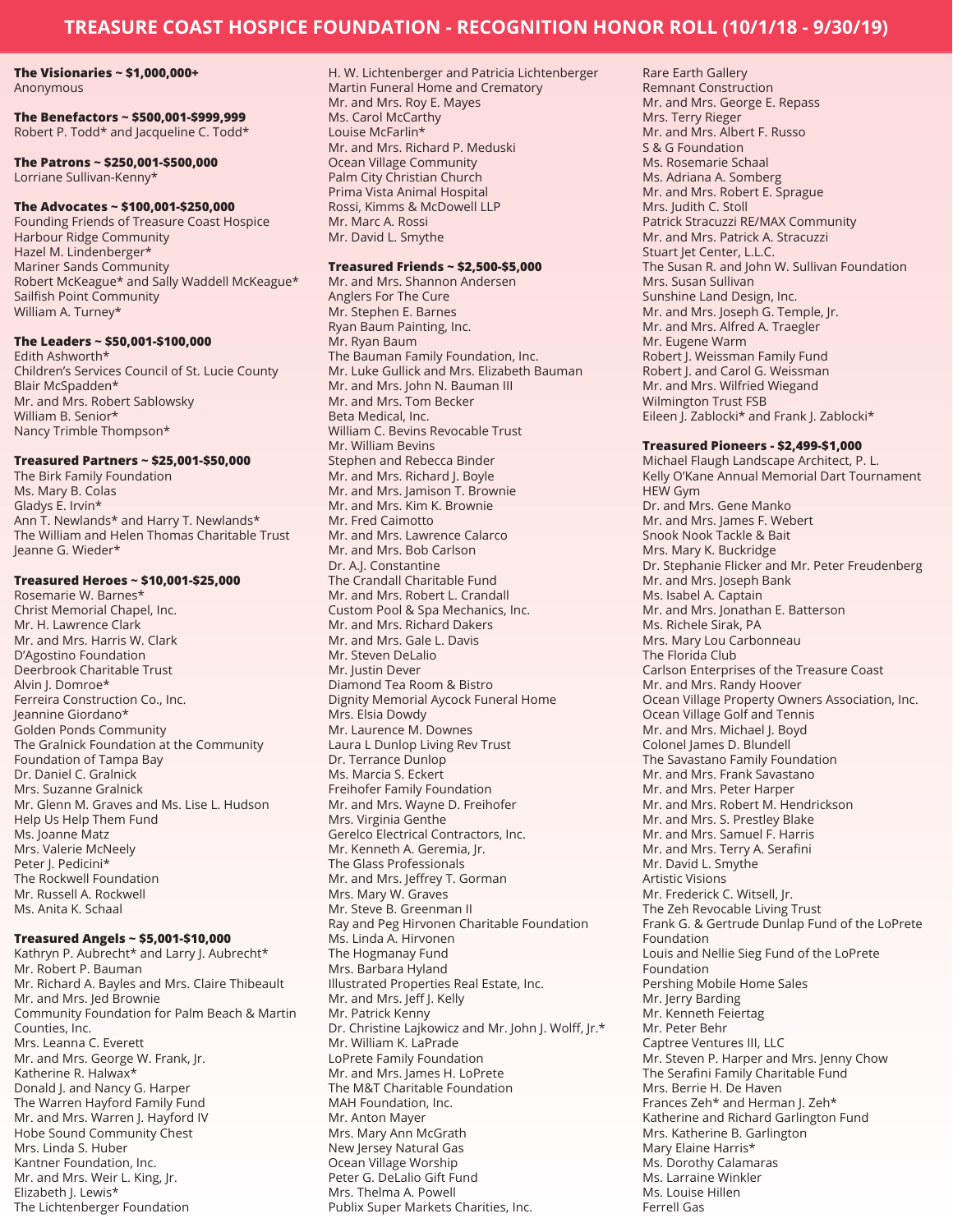TD AmeriTrade Clearing Spanish Lakes Community - The New England Club Elite Gas Contractors Mr. Cheyenne Ellison Mr. and Mrs. John B. Babcock, Jr. St. Lucie Falls Variety Show Members America's Charities Lockheed Employee Giving Mr. Scott R. Parsons Ms. Charity A. Ginger Mr. and Mrs. Richard F. Haisley Dave's Plumbing, Inc. Mrs. Harriet Wackrow United Way of Central & Northeastern Connecticut Combined Federal Campaign Murray and Gwyneth Fournie Mr. and Mrs. Scott A. Roads Mr. and Mrs. Daniel Parker Mr. and Mrs. Seth E. Schofield Mr. and Mrs. William B. Crandall Crandall Family Fund Seminole Bluff Bray Commercial Services, LLC Mrs. June R. Dunn Mrs. Kathleen A. Przelski Tubito Painting of South FL Monumental Sports & Entertainment Lawnwood Regional Medical Center Auxiliary Gift Shop Mr. and Mrs. Warren Simpson Mr. Thomas A. Fell Dr. and Mrs. Richard H. Landesman Mr. and Mrs. Donald E. Machen Mr. and Mrs. Donald M. Curtis Mr. and Mrs. Richard D. Kibbey Cigna Healthcare Port Salerno Animal Hospital Mr. and Mrs. John S. Marr Mr. and Mrs. Thomas F. Lindeman Mr. Garth P. Bryan Mr. Mark A. Bryan Mr. Timothy J. McCreary Bryan Foundation Sailfish Point Golf Club Mr. Wade E. Diekman ICL Calibration Laboratories, Inc. Bessemer Trust Mr. and Mrs. William W. Harrison Mr. and Mrs. Christopher B. Chandor Mr. and Mrs. Frank J. Angiulo, Jr. Ms. Marie C. Riddle Mr. and Mrs. Ken Koelling Richard and Robbin Lynch Mr. and Mrs. F. W. Marshall Mr. and Mrs. Michael B. Carr Mr. and Mrs. David Jatlow Mr. and Mrs. Michael C. Kelly Mr. and Mrs. Michael J. Brown, Sr. Mr. Kenneth Manuele Mrs. Josephine Covelli United Way Suncoast Mr. Elmer Jacobs Ms. Sherry M. Corbett Mr. and Mrs. Harold F. Barnard III Colonel J.R. Jordan Colonel John C. Burns Daniel L. and Nancy E. Schwartz Charitable Fund Dr. and Mrs. Richard M. Generson Dr. Barbara O. Taylor Dr. Dale F. Martin Flicker Family Donor Advised Fund The Haigh Group Mr. and Mrs. Bob Landry Mr. and Mrs. Brent Fraser Mr. and Mrs. Charles Henry Mr. and Mrs. Charles P. McCormick Mr. and Mrs. Daniel Schwartz

Mr. and Mrs. David Gray Mr. and Mrs. Fred W. Montanari Mr. and Mrs. Gordon E. Lamb Mr. and Mrs. Hubert Hoffman Mr. and Mrs. James F. Flaherty Mr. and Mrs. John P. Kucyk Mr. and Mrs. John R. Edds Mr. and Mrs. John S. Olsen Mr. and Mrs. Joseph C. Schindler The Ken and Linda Koelling Family Fund Mr. and Mrs. Michael E. Weinberg Mr. and Mrs. Michael S. Schachter Mr. and Mrs. Moustafa Mokhemar Mr. and Mrs. Pierce K. Crompton, Jr. Mr. and Mrs. Robert B. Fox, Jr. Mr. and Mrs. Robert W. Eisler The Ron and Jo Vent Charitable Fund Mr. and Mrs. Ron Vent The Rimer Trust Mr. and Mrs. Samuel R. Rimer Mr. and Mrs. Steven C. Mooney Mr. and Mrs. Thomas C. DeFazio Mr. and Mrs. Thomas P. Miller Mr. and Mrs. Tom Landry Mr. and Mrs. Tom Riber Mr. and Mrs. William A. Rogers Mr. and Mrs. William A. Terlato Mr. and Mrs. William G. Brown Mr. and Mrs. William Heim Mr. Bill Landry Dean, Mead, Minton & Zwemer Charles Henry and Ann Carreau Charitable Fund Mr. Daniel Owens Velcon Engineering and Surveying, LLC Mr. David R. Robb Mr. Ed Cihocki Mr. Edward A. Morgan, Jr. Mr. Edward C. Shotwell III The Tasman Tanning Co., LTD Mariner Sands Chapel King's Isle The Funseekers Mr. George C. Balzereit Centerstate Bank Mr. Glen Chami Mr. James Betzhold II Mr. Jason Pepitone Jeff T. Gorman Law Offices Mr. Jerry Landry Mr. John H. Gordon Merchant Lynx Services Mr. John Schaffer Mr. John Zaremba Mr. Joseph Fasulo Jackson Healthcare Matching Gift Program Mr. Kenneth L. Gibson Coldwell Banker Residential Real Estate Mr. Martin Heischberg Jewish Community Foundation of Greater MetroWest NJ Mr. Mitchell L. Williford Mr. Paul Durkin, Sr. Mr. Paul J. Stanislau Mr. Warren Herreid and Ms. Jeannine M. Rivet Mrs. Barbara Giconi Mrs. Beverly S. Crane Mrs. Doris J. Walmach Florence M. Landry\* and Wilfred G. Landry\* Martin Health Foundation Cleveland Clinic Family of Florence M. Landry Mrs. Kathleen B. Bruyette Mrs. Kay A. Rodriguez Mrs. Marie H. Amaral Celebrities Fore Kids, Inc. Mary Elizabeth B. LaMalie\* and Kenneth L. LaMalie\* Mrs. Maureen C. Robelen Bruyette Family Foundation

Mrs. Michelle B. Melander Mrs. Patricia J. Stewart Mrs. Phyllis E. Thompson Mrs. Ruth Petrillo Sally S. Clemence\* Mrs. Suzanne K. Shreves Ms. Barry B. O'Laughlin Ms. Debbie Hartung The Riverside Company Ms. Mary Ann Mahoney Edward C. Shotwell, lll 1996 Charitable Annuity Lead Trust Albert M. Covelli Foundation The Dow Chemical Company Foundation Ms. Stella Monchick-West Stella Monchick-West Hospice Educational Fund The Greater Cincinnati Foundation The Jefferson Family Charitable Foundation The Susan and Nils Peterson Charitable Fund The Terlato Family **Generous Hearts - \$999-\$1** Ms. Melissa Beck Ms. Jennifer S. Chanay Slim Body Laser Spa Dr. Tred J. Rissacher NextEra Energy Resources, LLC Mrs. Shirley Baer John C. Watson\* Mrs. Eileen M. Emery Mr. and Mrs. Satish C. Shah Mrs. Debra A. Young Richard and Rita Schultz Trust Mrs. Rita J. Schultz Ebb and Flow Photography Holiday Out and Venture Three, Inc. Recreation Committee Mr. and Mrs. Harold L. Fenner Mr. and Mrs. Howard T. Pitts Mr. and Mrs. Jay Gress II Mr. and Mrs. John W. Johnson, Jr. Mr. and Mrs. Paul J. Gartzman Mr. and Mrs. Robert E. Drisner Mr. and Mrs. William McCoy II Yacht & Country Club Bowling League Mrs. Joan M. Callahan Dr. and Mrs. Mark L. Civin Ms. Susan R. Desjarlais Mr. and Mrs. Desmond S. O'Neill Mr. Paul Ensmenger Florida State K-9 Academy Mr. and Mrs. Andrew J. Russell Mr. and Mrs. Malcolm Hughes Mr. Barrett B. Smith and Ms. Emily J. Adkins European Kitchen Sink & Bath Outlet Mr. Maxwell Rudd Grass Roots Landscape Management Mr. Ronald L. Giesing Mrs. Charlotte Murray CNY Community Foundation, Inc. Norma Murray & Donald L. Murray Fund Eugene E. Lavelle Family Trust Mr. and Mrs. Eugene E. Lavelle US Sailing Center Mr. and Mrs. Duncan Hurd Mr. and Mrs. Patrick N. Yancey Mr. Hartford F. Granitz Mr. Jacques Burrell Mr. Tyrone B. Monte Mrs. Caroline Barca Ms. Anna W. Kerr Ms. Castle N. Day Mr. Michael S. Yocom AT&T Employee Giving Campaign Mr. and Mrs. Thomas Houston Harriet Ciabattari and John F. Ciabattari\* Mr. and Mrs. Arthur L. Norris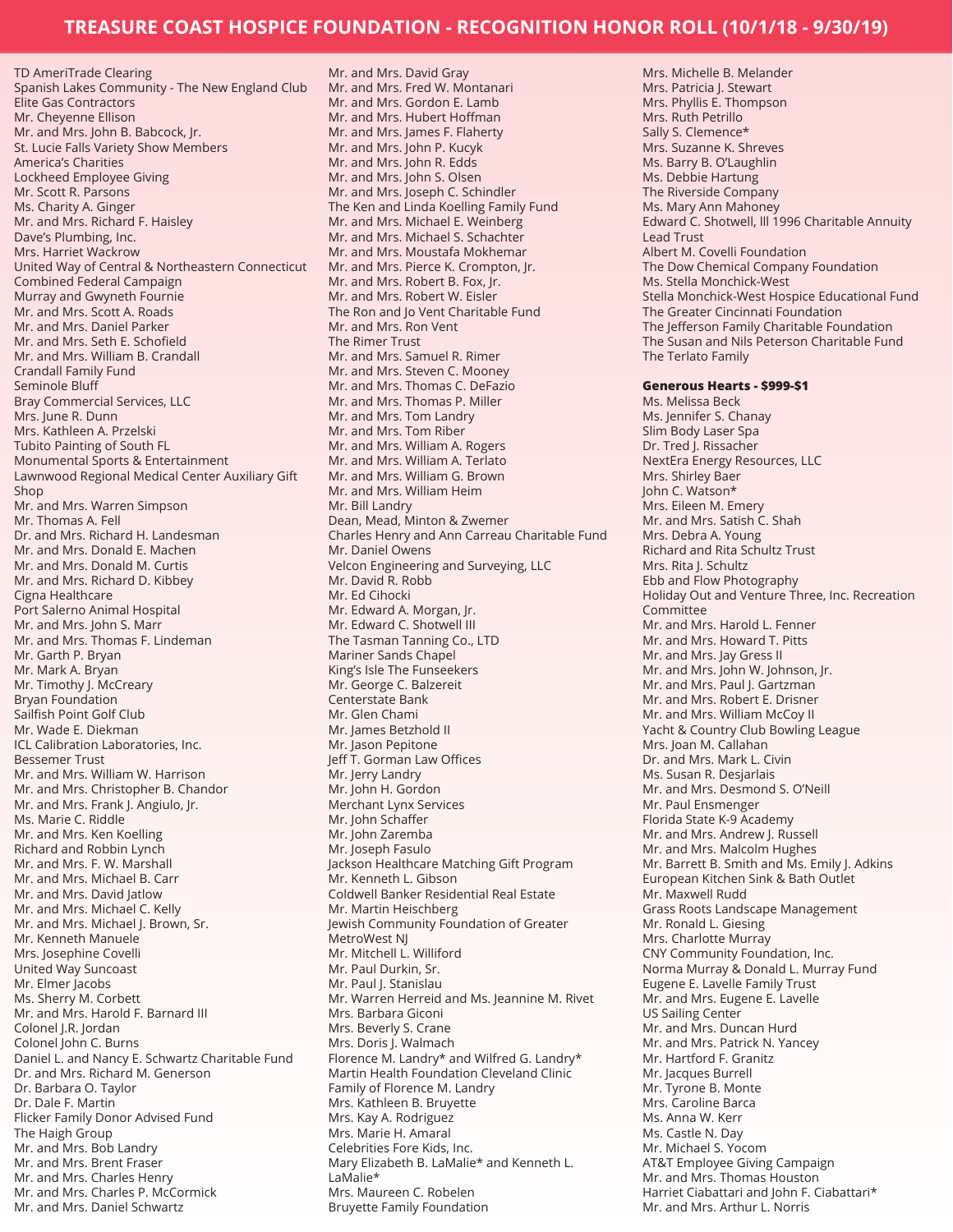Mr. and Mrs. James A. Hogan, Jr. Mr. Christopher K. Pollard, Jr. Mr. Steven Modell The Lab Family Trust Mr. Thomas A. Lab Mr. Willis J. Milner IV Mrs. Rose C. DeVera Mrs. Virginia M. Salamy Mr. and Mrs. Thomas R. Clerkin Ms. Dorothy P. Ciolino Mr. and Mrs. John P. Fitzpatrick Mr. John C. Doody Briggs-Trimble Family Charitable Fund Schmidt's Optical & Hearing Dr. Brian Schmidt Brad and Vanessa Gould Mr. and Mrs. Edward Collins Mr. and Mrs. Erik M. Melville The Cake Lady Custom Cakes, LLC Mr. and Mrs. John Dunn Mr. and Mrs. John P. Coblentz Mr. and Mrs. Malcolm R. Chiljean Mr. and Mrs. Ryan Huff Mr. and Mrs. Stuart C. Wright Mr. and Mrs. William J. Rodamaker Mr. Gary Feduloff Patrick Exterminating, Inc. Mr. Richard C. Patrick St. Lucie Cremation Services LLC Mr. Ronald A. Dailey Mrs. Rinamarie Shpiruk Jensen Beach Club Ms. Ann C. Lord Ocean Med Spa Ms. Maureen J. Krosin Harbour Ridge Golf The Palm Cove Poker Club Treasure Coast Hospice Stuart Thrift Store Volunteers G & S Corporation of Hialeah Dr. and Mrs. Charles J. Haddad Raymond James and Associates, Inc. Mr. and Mrs. John J. Heaning, Jr. Hicksville Middle School Family Mrs. Jennifer Presti Ms. Corinna Sorvillo Mr. and Mrs. Fred Gardner Mr. Randall S. Zabriskie United Way of St. Lucie County Beryl & Company Jewelers Mr. and Mrs. John Miedzianowski Mr. Howard Buck Cascades Men's Golf Club Mr. and Mrs. David M. Lusk Mr. and Mrs. Howard P. Foley Mr. and Mrs. Michael A. Oliveri Mr. Donald K. Wemlinger and Ms. Carol A. Webb HP & MZ Foley Family Fund Mr. Paul V. Forte Mrs. Ann W. Stenson Jean Millar Trust Ms. Jean Millar Ms. Vicki Haskell Mrs. Christal A. Mims Mr. and Mrs. George L. Bustillo Mr. and Mrs. Darryl J. Jacobs Mr. and Mrs. Patrick A. Palfrey Mrs. Jane B. Underwood Mrs. Janis Milonas Proctor Construction, Co. Mr. and Mrs. John R. McLaughlin Mr. and Mrs. William G. Clifford Ms. Shirley D. Kelley Law Offices of Jacobs & Jacobs, PA Chief Jorge Holguin Dr. and Mrs. Ignacio Rodriguez Dr. and Mrs. Jason Stabley

Dr. and Mrs. Leonard Berg Dr. and Mrs. Paul Simon Joyce A. Holmes\* and Ronald Holmes\* Aesthetic Dentistry Dr. Tom A. Galinis and Dr. Shannon Galinis Golds Gym Grober and Liddle Families Larry M. Stewart, P.A., Attorney at Law Mr. Aaron Schwartz Mr. and Mrs. Bobby Orr Mr. and Mrs. Clayton M. Timmons Mr. and Mrs. Craig Karraker Mr. and Mrs. Dale A. Brandes Mr. and Mrs. Douglas Suriano The Gilt Complex Mr. and Mrs. Frank S. Ungar Mr. and Mrs. Fred R. Koeng Mr. and Mrs. Gregory A. Harper Mr. and Mrs. Howard Gibbons Mr. and Mrs. Jack Nicklaus Mr. and Mrs. James DeMartino Gorter Family Foundation Mr. and Mrs. James P. Gorter Mr. and Mrs. James P. Morrissey Mr. and Mrs. Jeffrey T. Witherwax Mr. and Mrs. John B. Clough Mr. and Mrs. Joseph R. Dorsey, Jr. Johns Family Foundation Mr. and Mrs. Kenneth E. Johns Mr. and Mrs. Kenneth Hackney Mr. and Mrs. Lael G. Kellett Mr. and Mrs. Paul M. Oberg Mr. and Mrs. Rex B. Cheskaty Mr. and Mrs. Richard Cassell Mr. and Mrs. Richard Ghent Mr. and Mrs. Robert M. Bysshe Mr. and Mrs. Robert Walsh Mr. and Mrs. Sean M. Gorman Mr. and Mrs. Steve Hoskins Mr. and Mrs. Thomas G. Burket Mr. and Mrs. Tro Hallajian Mr. and Mrs. Walter P. Czarnecki, Jr. Mr. and Mrs. William Caval Mr. Andrew M. Sieg Mr. Barry Paddington Nettles Island Masonic Club Mr. Brent Butcher Carsons of Stuart, Inc. Mr. Charles Y. Brush Mr. Chris Schoettle Mr. Chuck Morris Mr. Craig Saxton Mr. Daniel B. Lang Mr. Danny Stevens and Ms. Holly Paul Mr. David W. Heleniak California Marine Sanctuary Foundation Mr. Derek Dubner Don E. Barlowe\* and Jean S. Barlowe\* Mr. Ed Marshall Mr. Edward Benjamin Boozgeois Saloon Mr. Gary Kiefer Mr. Greg Peters Mr. Hermann Galow Mr. James Quarforth Mr. Jeff Poulton Mr. Jeffrey Wayne Mr. Jim Patteson Mr. John Kelly Mr. John T. Kiefer Mr. John W. Kiefer Mr. Joseph A. Moscato Mr. Larry F. Kiefer Mr. Larry M. Stewart, Esq. Mr. Leo F. Galanti Knights of Columbus St. Christopher Council #10718

Triune Roofing -A Division of Triune Builders, Inc. Mr. Mark L. Cassidy III Mr. Martin Hendriks The Michael A. MacLeod Family Charitable Fund Mr. Neal Blizzard Mr. Paul J. Driscoll, Sr. Mr. Paul R. Weltchek Mr. Peter G. Morrissey NisAir Air Conditioning Mr. Phil Nisa, Jr. Sons of Amvets Mr. Randy Warnack Qualis Management, LLC Haisley Bonar LLC Tribute Center Mr. Robert S. Soltysik Mr. Robert W. Backes Mr. Ronald Gabriel Mr. Rufus Sparks Steve Hoskins, PA McCarthy, Summers, Bobko, Wood, Norman, Melby and Schultz PA Mr. Theodore P. Dropchuk Mr. Thomas Lytle Mr. Timothy Dropchuk Mr. Tom Poulton Mr. Wayne Kiefer Biebusch Fund Mr. William C. Biebusch and Ms. Joni Sayers Mr. William F. Errig Mr. William M. Lasky Mrs. Barbara Frey Mrs. Barbara Z. Grimmer Underwater Engineering Services, Inc. Mrs. Carol Ann Farrell Mrs. Carolyn Horchler Savanna Club Players Mrs. Diana D. Brooks Mrs. Elizabeth Gibson Mrs. Elizabeth Moody Mrs. Joan Christine Smith Mrs. June M. Markstone Paul J. Driscoll Rev Living Trust Mrs. Kathleen B. Walgreen Mrs. Mary Knight Mrs. Maureen E. Timmerman SI Enterprises, Inc. Helen & Carlton M. Fishel Foundation Mrs. Phyllis Humphrey Mrs. Susan M. Kumnick Ms. Adelaide H. Coy Ms. Alice F. Miller Ms. Barbara E. Sullivan and Mr. Arvin C. Teschner Ms. Bonnie Reunis Queen City Church of Christ Ms. Christine Maggiore Ms. Christine Nisa Association of Bridal Consultants Ms. Christine Terezakis The Allen Family Foundation, Inc. Ms. Donna Persing Ms. Dorothy K. Liddle Ms. Elizabeth V. Dymowski Yu-Lo Charitable Foundation, Inc. Ms. Frances S. Yu Treasure Coast General Serv., Inc. Broward Health North Daniel Communities Just Gold Jewelers Ms. Laura Benalcazar Welch Tennis Courts, Inc. Ms. Lynn E. Gambill Ms. Maria Cataldo Ms. Marianne Chalet Marie B. Terry Rev Trust Ms. Marie B. Terry The McCulloch Family Ms. Marlene M. McCulloch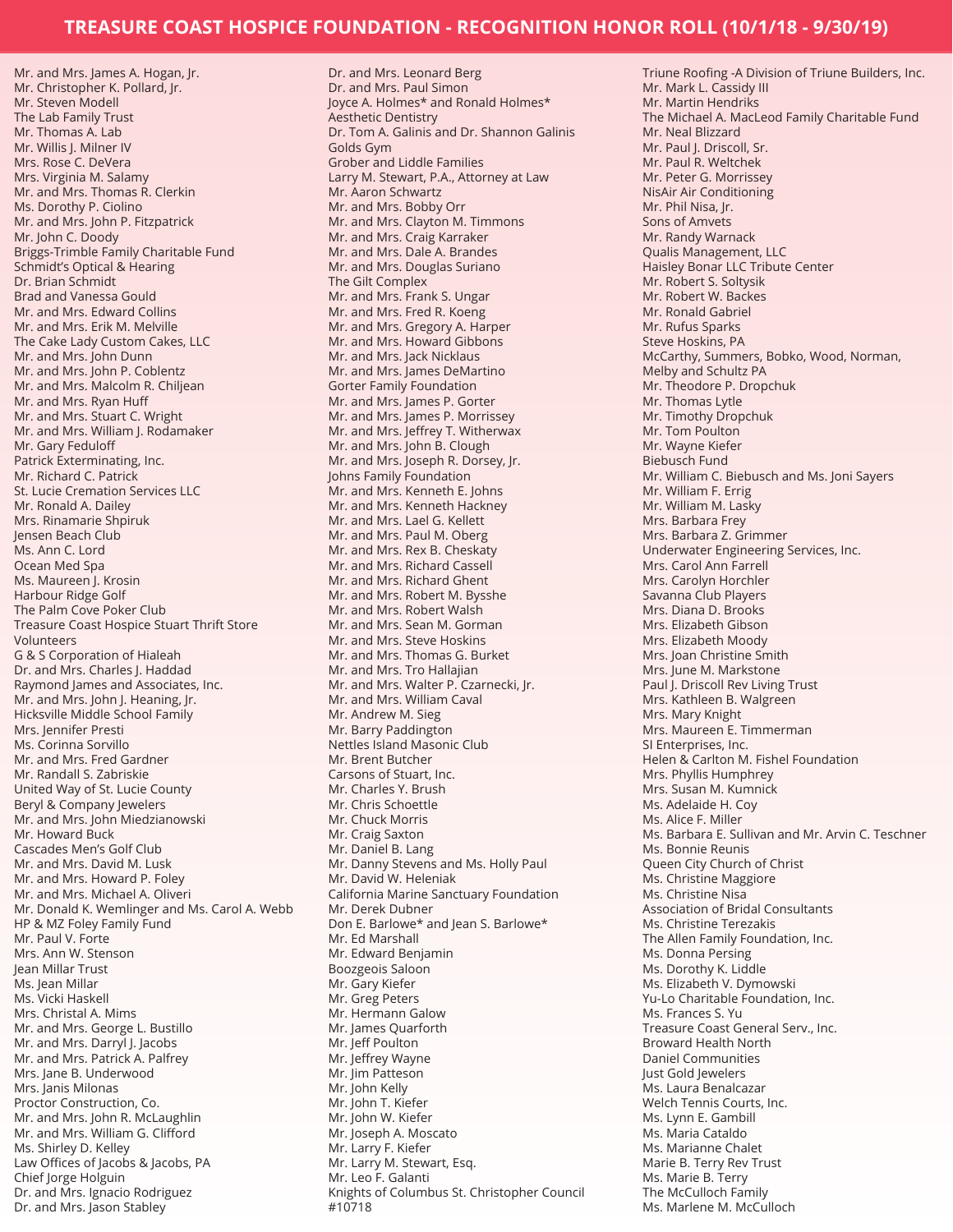Total Wine & More Ms. Nancy Beckwith Ms. Naomi R. Stark The Kathleen B. and Charles R. Walgreen III Foundation Ms. Rebecca Peace Post Insurance & Financial, Inc Ms. Rosemary A. Burns Ms. Rosemary D. Bell Ms. Sally Woodward-Volz Ms. Teresa Weinstock Safeco Schaeffer Revocable Trust Specchem, LLC Thomas G. and Susan M. Burket Charitable Fund TRF Concession Specialists of Florida, Inc. Publix #0682 Mr. and Mrs. Michael Jacobs Mrs. Angela Nardolillo Ms. Jennifer R. Wilson Cactus Moon Dance Club, Inc. The Benevity Community Impact Fund Pet Emergency of Martin County Mr. and Mrs. Terry Smith Mrs. Irene Mustapick Mr. and Mrs. Richard Ross Port St. Lucie Women of The Moose Chapter 1236 Mr. and Mrs. Douglas B. Vosters Mr. and Mrs. Louis Dillais Mr. Durward L. Owens Mrs. Maureen E. Stecher Monterey Mixed Golf Association Shirley Dykes Kelley Trust Mr. and Mrs. Stephen M. Zirnkilton Barry F. and Sharon A. Brown Mrs. Rose Marie Callaghan Ms. Angella Williams Monarch Country Club U.S. Sugar Miami Brick Contractors, Inc. Ms. Kitty Louise Marra Ms. Donna Aquilina Ms. Cheryl G. Bryson Dr. Anis Y. Akrawi and Ms. Carol L. Gesser Mr. and Mrs. Brian A. Geary Mr. and Mrs. Charles A. Ruibal Mr. and Mrs. Charles E. Wolff Mr. and Mrs. Frederick C. Simon Mr. and Mrs. Gary E. Jay Mr. and Mrs. Gerald T. Lynch Mr. and Mrs. John F. Palmer Mr. and Mrs. Michael J. Tenzyk Elite Custom Services, Inc. Mr. and Mrs. Richard W. Wright Mr. and Mrs. Timothy J. Cotter Mr. Brian Polhemus Pelican Yacht Club Mr. Larry R.C. Kostick TC Elite Transportation Mr. Mike Pettit Mr. Paul E. Meese Mr. Raymond J. Pancallo The Talk House Expert Shutter Services, Inc. Mrs. Maria M. Parenti Mrs. Pamela Guthrie Ms. Brenda Puck Ms. Susan Scarola Koch Living Trust Ms. Virginia P. Koch Ms. Nancy L. Digaetano Mr. Bruce G. Stull VCA Tri-County Animal Hospital Animal Care Extraordinaire Driftwood Motel Mrs. Patsy Elliott Mr. and Mrs. Alejandro M. Herrera

Mr. and Mrs. Craig S. Lappen Mr. and Mrs. James F. Loudon Mr. and Mrs. Benny Brancato Mr. and Mrs. Ted Kenny Ms. Deborah Mentink Ms. Judith L. Deltoro Lyric Theatre Ms. Denise M. Heakin Ms. Jennifer M. Thornton Tax Collector Family Bank of America Matching Gifts Program Dr. and Mrs. Nicholas Vincenzo Mr. and Mrs. Christopher D. Poland Mr. and Mrs. Hank R. Compton Mr. and Mrs. John Kaufman Mr. and Mrs. Mark B. Feinstein Mr. and Mrs. Michael Melnick Mr. and Mrs. Richard E. Appleby Mr. and Mrs. Robert J. Marino Mr. and Mrs. Ross M. Strickland Mr. and Mrs. Roy T. Peraino Mr. and Mrs. Walter C. Fuchs Oceanside Physical Therapy, Inc. Mr. Bryan L. Graham Carl J. Schlanger and June Schlanger\* Visiting Nurse Association Of Florida Rick Carroll Insurance Mr. Keith Carroll Mr. Lawrence H. Specht The Melnick Family Charitable Fund Golden Ponds Ball Team Mrs. Barbara McKinnon Mrs. Diane M. Weston Mrs. Janiece P. Horrell The Family and Friends of Richard C. Stecher Mrs. Renate E. Nick Cosmetic Dentistry of Stuart The Jack Strickland Charitable Fund Mr. Michael Burns Mr. and Mrs. Thomas Malone Mr. Philip Scuderi Mrs. Judith A. Pisciotta Mr. and Mrs. Gianni Bertuzzelli Mr. and Mrs. James A. Cullen Mr. and Mrs. Michael Stetson Ms. Joan P. O'Keefe Ms. Resham Khilnani Ms. Meredith Rishko Dr. Michael A. Ponte Mr. and Mrs. Kenneth Sparler Mrs. Joan A. Braskamp Chris Evert Charities, Inc. Ms. Amy D. Manko Mrs. Barbara K. Kirkpatrick Mr. and Mrs. John H. Wagner III Mr. and Mrs. Joseph W. Ciaravino Mr. and Mrs. Rodrick Marquardt Mr. and Mrs. Stephen A. Suriano Ms. Lisa Rodriguez Dolores Eyler Fund Dr. and Mrs. John C. Byrne Dr. and Mrs. Michael R. Henderson Mr. and Mrs. Carl R. Davis Mr. and Mrs. Cornelius J. Boylan Mr. and Mrs. Donald E. Armstrong Mr. and Mrs. Errol G. W. Stafford Mr. and Mrs. Garry M. Koback Mr. and Mrs. Gerald A. Rhomberg Mr. and Mrs. James L. Butts Mr. and Mrs. James M. Garvey Mr. and Mrs. John D. Haines Mr. and Mrs. John D. Mansberger Mr. and Mrs. Kenneth C. Thompson Mr. and Mrs. Michael Cetta Mr. and Mrs. Michael D. Fowler Mr. and Mrs. Michael F. Brooks Mr. and Mrs. Michael Geroghty

Mr. and Mrs. Paul Dascanio Mr. and Mrs. Peter R. Pierson Mr. and Mrs. Richard Duncan Mr. and Mrs. Richard S. O'Hara, Jr. Mr. and Mrs. Robert J. Upton Mr. and Mrs. Russell J. Ferraro, Jr. Mr. and Mrs. Scott L. Chapin Mr. and Mrs. Scott Walters Mr. and Mrs. Terry A. Tevis Mr. and Mrs. Thomas A. Kane Mr. and Mrs. Wesley M. Good Mr. and Mrs. William A. Walsh Mr. and Mrs. William C. Nutting Anthony J. Spielman\* and Jean D. Spielman\* Mr. Brandon Nobile Mr. Charles E. Simony Knights of Columbus Council 8419 Mr. Frank C. Eiseman Mr. Grayson P. Hanes Mr. Jonathan R. Chatellier Mr. Larry Suter Pusateri's Mr. Michael Voorhees Mr. Mike Belski Mr. Nathaniel Bray Mr. Patrick Boney Mr. Peter A. Broms Mr. Richard T. Carter Mr. Robert Grien Mr. Stephen Day and Ms. Karlette J. Peck Mr. Van Siler and Ms. Dolores Eyler Mrs. Carol L. Fork Mrs. Carolyn A. Patten Mrs. Debra E. Mayer Mrs. Eva Kemp Mrs. Garnet P. Martinez Mrs. Hanna Bush Mrs. Harriet M. Cooper Kathleen K. DeMont and Gerard DeMont\* Mrs. Louise Piccolino Quail Creek Plantation Mrs. Marianne Ball Mrs. Ruzena Goldenberg Mrs. Susan J. Satarsky Ms. Gloria Jean C. Johndro Ms. Jo Leah Rake Ms. Kathryn Turvey Cronin Ms. Luba Mason Ms. Marie E. Shrader Ms. Marie Manuto-Brown Ms. Sandra Stiger Brick Markers USA, Inc. Ms. Tammy Kanter Orange County Community Foundation Summer Crush Vineyard & Winery Mr. and Mrs. Kevin Thomas North River Shores Tennis Mr. Joel L. Pearl and Mrs. Anne M. Pearl Mr. and Mrs. Richard DeStefanis Mr. and Mrs. David C. Schuppert Stuart Corvette Club, Inc. Mr. Rodney C. Parsons St. Lucie Mets Madisons Miracles Mr. Alan Murphy, Jr. Mariner Sands Golf Club Ms. Christina Netti-Smits Ms. Kathryn A. Klug Ms. Kathy Diggins Ms. Sue Ann Saleeby Dr. and Mrs. Harry O. Rohrer, Jr. Mr. Adam Fatigate Arnie and Sheila Lew Mr. and Mrs. Eugene R. Francolini Mr. and Mrs. Louis R. Kronfeld Dultmeier Photography Ms. Diane Dultmeier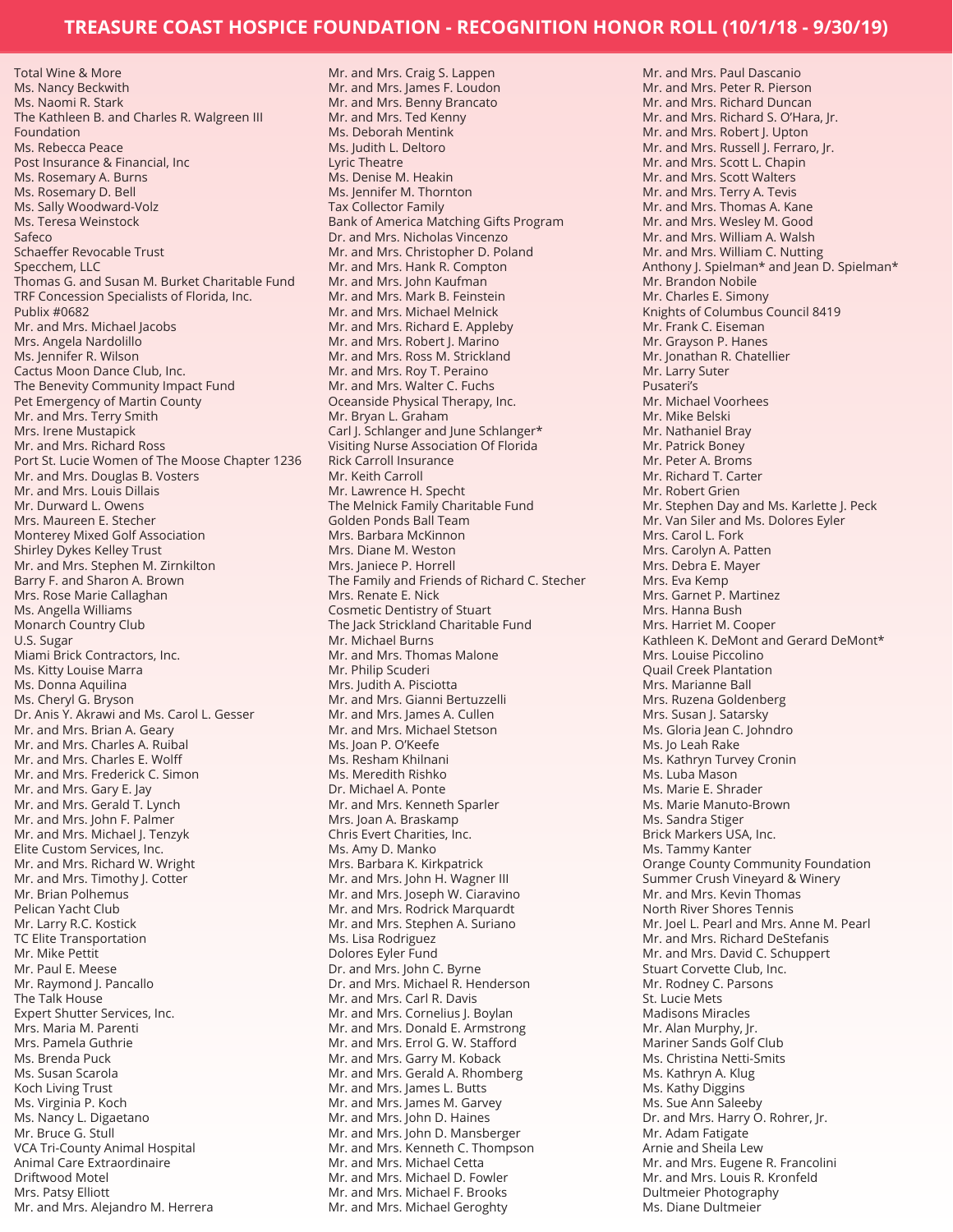Mr. and Mrs. Barrett L. Jones Mr. James K. Gahn Mr. Peter F. Avonda Mr. and Mrs. Edward N. Kelley Mr. and Mrs. John Mellaci New England Fish Market Mrs. Gretna Faye Roberts Loving Cuts Mobile Pet Grooming, LLC Ms. Jan McGarva Mr. James Lamb Ms. Frances A. Simeone Morningside Animal Hospital Dr. and Mrs. Edward W. Wengler Dr. and Mrs. Martin S. Wershba Spring Valley School Florence and Bill Dolan Family Fund Mr. and Mrs. Anthony Francis Lang Mr. and Mrs. Bruce M. Crowell Mr. and Mrs. Christopher Ciolino Mr. and Mrs. Dan Sowers Mr. and Mrs. David C. Horan Mr. and Mrs. David Cintron Mr. and Mrs. David O. Maxwell Mr. and Mrs. Don Dixon Mr. and Mrs. Donald Wilks Fred & Denise Gardner Family Charitable Fund Mr. and Mrs. Gary A. Kasperowski Mr. and Mrs. Jeffry S. Shaw Mr. and Mrs. Jim Rosenhauer Fitzpatrick Fund Mr. and Mrs. Joseph F. Vessely Mr. and Mrs. Karl H. Krueger Mr. and Mrs. Kenneth Haertig Mr. and Mrs. Mark A. Palombi Mr. and Mrs. Mark Brouillard Mr. and Mrs. Michael Black Mr. and Mrs. Michael J. San Filippo Mr. and Mrs. Michael R. Spinelli Mr. and Mrs. Paul A. Bousquet Mr. and Mrs. Paul Lorenz Mr. and Mrs. Peter G. Grimm Peter Reed Jr. Living Trust Mr. and Mrs. Peter Reed, Jr. Mr. and Mrs. Philip Hofer Mr. and Mrs. Randall C. McAndrews The Sternbergh Foundation LTD Mr. and Mrs. Raymond J. Callahan Mr. and Mrs. Robert Knapp III Mr. and Mrs. Robert L. Fish Mr. and Mrs. Ron Roth Mr. and Mrs. Ross Wintercorn Mr. and Mrs. Theodore I. Majewski Mrs. Barbara A. Cawley Mr. and Mrs. Walter Aque Mr. and Mrs. Wayne E. Walch Mr. Andrew Nadalin Mr. Andrew Paul Westrock Mechanical Corp. Mr. Bruce Kullman Mr. Bryan Murphy Mr. Corkey Greco Artistic Closets Pete Duty and Associates, Inc A Greco's Automotive Wilks Family Foundation Mr. Eran M. Rohl Treasure Coast Fence, Inc. Gary R. Banks\* Golf Gear Mr. Harry Walsh Mr. James L. Stewart Mr. Jason Sutherland Mr. Jon Schwartz Mr. Jonathan Lofthouse Mr. Joseph Connors Joseph K. Rainey Trust Mr. Joseph K. Rainey

Mr. Karl W. Saal Mr. Kenneth Kull Zarrella Construction Inc. Mr. Larry Zarrella Mr. Malcolm K. Miller Laral Managment Co., Inc Mr. Mark Levy Reel Electric, LLC Mr. Michael Cushard LouRonzo's Italian Fusion Ocean One Stuart Mr. Michael Nolan Mr. Michael R. Aulson Mr. Nick West Mr. Omar Mejia Sterling Facility Services, LLC Mr. Peter Zabel Richard C. Kinnaird and Mary Catherine Kinnaird\* Mr. Richard Moreno Mr. Robert Nodell Mr. Scott Vetri The Shannon Andersen Group Mr. Stephen Dutcher Blue Rock Construction Mr. Thomas H. Munhollen Mr. Timothy J. Brady BCBL, LLC Mr. William Boyle Mr. William P. Gallagher Mr. William R. Harlowe Mrs. Ann Freeland Mrs. Anne A. Brett The Cleveland Foundation The Thomas and Barbara Cawley Fund Mrs. Barbara A. Dunnivant Barbara M. Brennan and Robert P. Brennan\* Mrs. Barbara N. Beatty Mrs. Deborah Textor Mrs. Diane Raymond Mrs. Donna J. King Spanish Lakes Country Club COP Security Inc. Mrs. Florence K. Dolan Mrs. Frances T. Stormer Mrs. Jessica Bohner Mrs. JoEtta LeSueur Mrs. Judy Wilson Kathleen Mittlebrun and Thomas J. Mittelbrun\* Mrs. Linda D. Beers Mrs. Maria Primerano Mrs. Marianne Weder Martha Warner and Thomas E. Warner\* Mrs. Mary Ann Casey Mrs. Nancy Gauthier Mrs. Patricia Bridges Mrs. Susan Stifelman Mrs. Virginia Bartels Ms. Caroline J. Brown Ms. Chantale Suttle Tee Off Temps Ms. Courtney Wilson Ms. Cynthia F. Best Ms. Darcy A. Weir Ms. Diane M. Haskett UBS Donor-Advised Fund Ms. Gloria Reiss The Jones Family UK Ms. Holly S. Lorenz Ms. Irene Haley Ms. Jane T. Allen Ms. Jeanine M. Bushman Ms. Jennifer Zak Ms. Joanne C. Willenbacher Ms. Judith Tapper River Palm Cottages & Fish Camp Ms. Karen Brittian Ms. Karen Wynne My Bug Photography

Ms. Lindsey Tarpley Ms. Lori A. Corcoran High Point Women's Club Sec. III Marie E. Morris Trust Marjorie B. Claytor and Sons Ms. Martha L. Hutchinson and Mr. Marshall Kadin Nancy J. Nicholas Living Trust Forest Hills-Young & Prill Funeral Home Capitol Lighting Company Ms. Susan Karches Ms. Susanne M. Ward Ms. Tammy Nolan PB Holdco, LLC Petri Family Foundation, Inc. Sage Advisory Services LTD, Co. Statewide Laundry Equipment The Quarforth Family Charitable Fund Winged Foot Golf Club Mr. Jeffrey T. White Mr. and Mrs. Charles Jung Mr. Michael J. Tommeraas United Technologies NextEra Energy Mr. and Mrs. Terrence L. Mosley Mr. Ronald M. Chase Krauss & Crane, Inc. Juanita Gonzalez\* MHPG Tiffany Family Care Dr. Roxane B. Spitzer Mr. and Mrs. Donald L. Havey Mr. and Mrs. Frederick Blount Mr. and Mrs. Peter Berger Mr. Frank Pisciotta Mrs. Daryl Maeyens Mrs. Jane Herkstroeter-Beauchaine Ms. Nancy K. Crume Monday Duplicate Bridge Group Mr. and Mrs. Christian S. Thorpe Mr. and Mrs. Dennis Dowling Mr. and Mrs. Russell C. Wisor Mr. and Mrs. Peter M. Frank Mr. Alan Rapaport Mr. and Mrs. Thomas S. Novak Ms. Christine Coke Ms. Jo Ann Leone Jennifer DiTrapani-Gimbal, DVM Mr. John Herter Haisley Funeral and Cremation Service Chris Pisciotta & Family Dr. and Mrs. Barry M. Miskin Hutchinson's Floral Artistry Employees of Flavor Chef's Table Stuart Mr. Albert E. Miller Mr. Alexander J. Caracuzzo Mr. and Mrs. Allan S. Mostoff Mr. and Mrs. Allen R. Grappone Mr. and Mrs. Arthur A. Burr Mr. and Mrs. Bruce P. Bedford Mr. and Mrs. Bruner F. Barrie Mr. and Mrs. Claude Christiano Mr. and Mrs. David Lum Mr. and Mrs. Dennis N. Longstreet Mr. and Mrs. Donald McCurry Mr. and Mrs. Frank J. Quirk Mr. and Mrs. Frank S. Doyle Mr. and Mrs. Gary W. Clark Debra S. Mueller Amended and Restated Revocable Trust Mr. and Mrs. Gerard P. Mueller Mr. and Mrs. Gil D. Messina Mr. and Mrs. Gregory A. Eggleston Mr. and Mrs. Hal J. Roberts, Jr. Mr. and Mrs. Howard N. Stoneback Mr. and Mrs. J. B. Bocklet, Sr. Mr. and Mrs. J. Gary Bucy Mr. and Mrs. Jack Rohan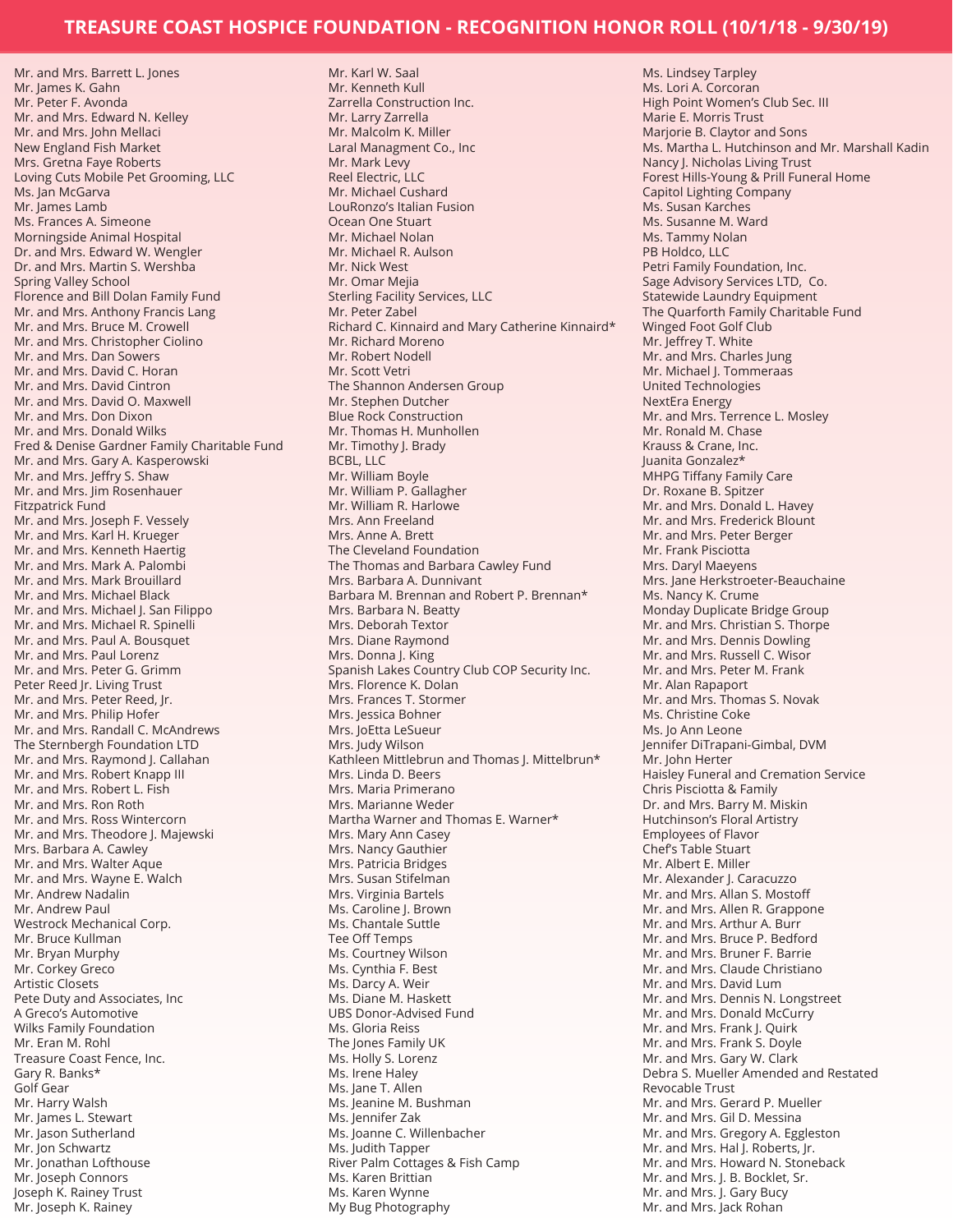Mr. and Mrs. Jacob Brauntuch Mr. and Mrs. James G. Peel Mr. and Mrs. James P. Ross Mr. and Mrs. James S. Jairaffo Mr. and Mrs. John A. Bollero, Jr. Mr. and Mrs. John Del Russo III Mr. and Mrs. John W. Groom The Family of Henry R. Tremblay Mr. and Mrs. Kenneth E. Norris Executive Services Mr. and Mrs. Louis J. Cullen, Jr. Mr. and Mrs. Lynn G. Dittmar Mr. and Mrs. Mark Clark Mr. and Mrs. Mark Gersbach Mr. and Mrs. Michael A. Neumyer Mr. and Mrs. Michael T. O'Neill Mr. and Mrs. Paul D. Uttormark Mr. and Mrs. Ralph B. Abrames Ray & Ellyn Stevenson Health Fund Mr. and Mrs. Ray Stevenson Mr. and Mrs. Richard Bennington Mr. and Mrs. Richard J. Miele Mr. and Mrs. Richard L. Knowles Mr. and Mrs. Richard W. Kurts Mr. and Mrs. Ross V. Weaver, Jr. Mr. and Mrs. Scott R. Sutherland Mr. and Mrs. Steven P. McCowan Mr. and Mrs. Thomas Moore Mr. and Mrs. Timothy M. Collins Mr. and Mrs. William D. Osteen, Sr. Mr. and Mrs. William G. Morrison, Jr. Mr. and Mrs. William H. Chadwick Mr. and Mrs. William H. Stern Mr. and Mrs. William L. Sartoris William L. and Kathleen S. Wallace Mr. and Mrs. William R. Welch, Jr. Anthony J. Rende Rev Trust Mr. Archibald Chiucchini Mr. Arthur Buckingham Mr. Charles E. Scales Mr. David J. Reidy Mr. Edward C. Bavaria Mr. Edward D. Conroy Mr. Frank Congemi Mr. Frederick D. Kroon Mr. George E. Bahen Certified Collision Experts Mr. George LeBlanc Mr. Guy P. Theriault Mr. H. Eugene Nace Mr. James Pierson Mr. Jimmy Hedrick Wynne Charitable Foundation Mr. Joel F. Wynne Mr. John B. Brolmann Mr. John Boushka Mr. John Hacker Mr. John Mangan, Jr. Mr. John Moody Mr. John P. Wilson John Pisciotta & Family Mr. Joseph P. McGovern Mr. Julian Saul Mr. Leonard Theriault Mr. Lloyd Priebe Mr. Louis C. Forget Ramey Rug Carpet One Mr. Paul Rodrigue Moor, Baker & Associates Architects Mr. Phillip Davidson Mr. Raymond R. Krasowski Mr. Robert J. Auwood Mr. Ronald D. Anderson Mr. Ronald Konopka Mr. Sal J. Miele UBS Financial Services, Inc. Mr. Stephen Smith

Mr. Stuart S. Driver Mr. Theodore Edic Moore Pool Service, LLC Mr. Timothy B. Norris Mr. Tyler Morris Mr. Victor D. Toledo RUSH Construction, Inc. Mrs. Americo Foriere Mrs. Anita Saul Mrs. Anna Mignanelli Mrs. Annette R. Dorozynski Mrs. Arlene Simms Audrey Charlson Rev Trust Mrs. Barbara Ann Battey Mrs. Bonita Ciccarello Fork Enterprises Inc Mrs. Cecila P. Crippen Mrs. Christine S. Flanagan Mrs. Donna Gulli Mrs. Doris Spears Goll Elaine W. Cook Frances H. Bangert and Robert F. Bangert\* Mrs. Janet Horan Mrs. Janis Ferguson Cedar Pointe Village 7 Womens Association Mrs. Joanie Francesco St. Bernadette Columbiettes Council #13042 Mrs. Joanne Webb Mrs. Joyce A. Zelko Mrs. Judith Walker Mrs. Kathy Fimian Mrs. Margaret Hawke Mrs. Marianne C. Streisel Mrs. Marjorie M. Hohman Mrs. Mary E. Armao Mrs. Mary W. McGeary Mrs. Nancy Mahler Mrs. Naomi LeVoci Mrs. Patricia O. Schott Mrs. Ramona A. Grant Mrs. Susan K. Macfadden Mrs. Susan Tryner Ms. Ann Bausch Ms. Barbara K. Windham Ms. Beena Raichura Ms. Betty Jackson Odom, Moses & Company, LLP Carol A. Dimelow\* Ms. Carol Keyser Ms. Cathleen Daniels Ms. Christa K. Lauzon Advisory Services Network, LLC Ms. Connie Dumais Ms. Cynthia Meehan Ms. Daren Stevenson Ms. Darlene Paulin Anita & Julian Saul Foundation, Inc Ms. Deena Wynne Ms. Donalyn Gorham Ms. Elaine M. Paige The Community Foundation Martin St. Lucie Palm Grove Women's Club Cascades Travel Club Ms. Irma Montalvo Ms. Jane E. Thompson Janelle's Photography Ms. Jill C. Walker Ms. Joan M. Frank Ms. Joan Sugrue Ms. Josephine Hodge Ms. Joyce W. Smith Top Drawer Boutique Wallace Automotive Group Kathryn Turvey Cronin 2012 Trust Ms. Kathy Bernota Ms. LaVerne P. Jackson Ms. Lila Lee J. Tochterman

Ms. Linda K. Patterson Ms. Mary Lomascolo Ms. Mary Lou Owen Ms. Maureen H. Schwartz The Patterson Clan Ms. Penelope King Ms. Rebecca Otis Welltower, Inc. Ms. Ruth S. Halfpenny Panera Bread Ms. Stacy Ellis Jetson TV & Appliance Center, Inc. Ms. Susan Luther Surfside Grill and Pizzeria J & S Fish Camp LLC Ms. Terrie L. Birkett Ms. Theresa E. Donovan Ms. Toni P. Szparaga Peel Research Partners Inc Philoptochos Society St. John Chrysostom Chapter #5081 Robert F. Bangert Trust Ross, Earle & Bonan, PA The Bear's Club The Family of Anita & Julian Saul The Family of Eduardo J. Correia Tropical Pool Heating, Inc. United Health Group Employee Giving Mr. and Mrs. Robert J. Powelson Mr. Daniel Egan Mrs. Betsy Flinn Ms. Tiffany Bynum Alvarez Ultimate Auto Services Mr. Bany Cranmer Mrs. Phyllis M. Hughitt St. Lucie Falls Sunshine/Hospitality Committee Mrs. Taryn Webber Courtyard by Marriott Stuart Mr. and Mrs. Don Pacillo Mr. and Mrs. Louis Rizzolo Mr. and Mrs. Richie Ilardi Re/Max Realty Services Employees Mrs. Jean A. Daly Gem's Fitness and Pilates Studio Ms. Joan Rossi Ms. Roberta W. Papuzza Kemp's Shoe Salon & Boutique Ms. Joann McDermot Aerojet Rocketdyne Delivers Mr. and Mrs. Karl E. Carter Mrs. Tina Conti Ms. Carol A. Bishop King's Isle Mah Jongg Club National Mah Jongg League, Inc. Mr. and Mrs. William F. Caddell, Jr. Skin Serenitiy Spa Mr. and Mrs. William G. Connolly Mr. Charles G. Perna RJ Sheltra Construction, Inc. Mr. Donald R. Bullis Mr. Michael Cartellone and Ms. Nancy Meyer Mr. Ronald A. Vitale Mrs. Dolores Jessop The Elliott Museum Ms. Brenda Pittman Ms. Danielle Hartog Ms. Janice M. Gutermann Tea & Chi Ms. Patricia A. Coheleach The Cameron Family The Chandler Family The Hudson Family North Port St. Lucie Animal Hospital Deidre O'Malley, DVM Mr. and Mrs. Anthony W. Oteri Ms. Darlene M. Webb Ms. Monique Coleman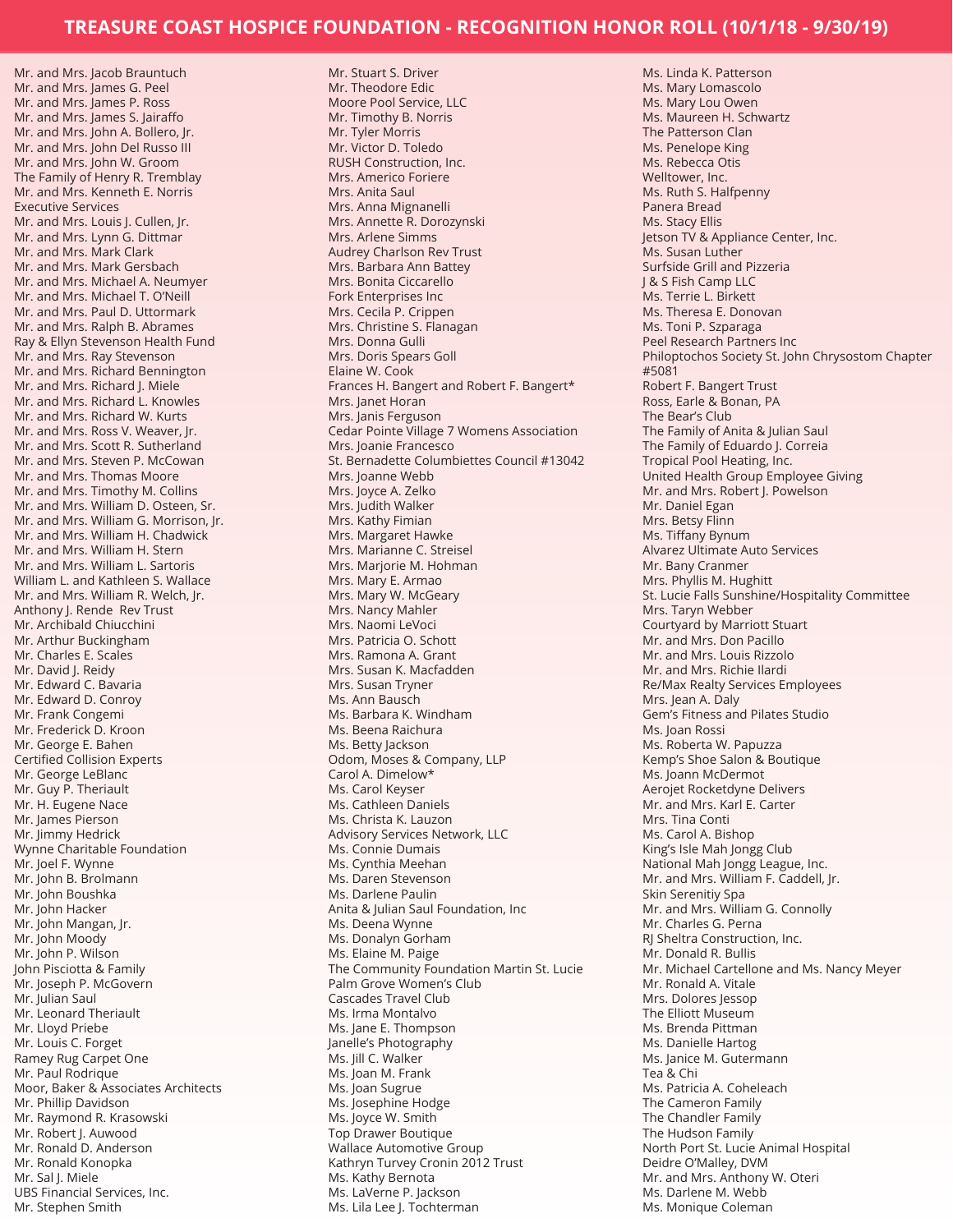Mrs. Ruth M. Hardin

All Risk Insurance Group Inc. Dr. and Mrs. Joseph R. Currier Dr. and Mrs. Patrick F. Sheedy Dr. and Mrs. William H. Hood Lawnwood Hospital Medical Staff Fund KI Johnson Mariner Sands Croquet Club Mr. Aldo Trombetta Mr. and Mrs. Antonio Adamo Mr. and Mrs. Arthur A. Picchione Mr. and Mrs. Bud Eskola Mr. and Mrs. Dan Fosbenner Mr. and Mrs. Daniel Cregg Mr. and Mrs. Drew Giles Mr. and Mrs. Edgar L. Hall Mr. and Mrs. Frank W. Morgan Mr. and Mrs. Frederick A. Graczyk Mr. and Mrs. George E. Shepherd Mr. and Mrs. Greg Ryder Mr. and Mrs. James E. Matula Mr. and Mrs. James W. Snider Mr. and Mrs. Joseph Giuffre Mr. and Mrs. Kenneth W. Harris Mr. and Mrs. Kevin J. Murphy Mr. and Mrs. Peter J. Mayer Mr. and Mrs. Philip C. Kron Mr. and Mrs. Raymond Rodriguez Mr. and Mrs. Rob Wood Mr. and Mrs. Robert A. Levin Mr. and Mrs. Robert P. Bernecker Mr. and Mrs. Steven Johnson Mr. and Mrs. Thomas C. Howd Mr. and Mrs. Vincent Labricciosa Mr. Carl H. Humpfer Public Service Enterprise Group Incorporated The Jabas Family Trust Mr. Donald F. Jabas Mr. Doyle Sewell Mr. Frank Williford Mr. Hamilton Stockton, Jr. Mr. Harry C. Miller Mr. Ivan Guanill, Sr. Mr. Joey Cueto Levenson, Katzin & Ballotta, P.A. Fiserv Corporation Stuart Boathouse Loblolly Community Service Corp. Inc. Mr. Mike Scofield Mr. Norman S. DiGiovanni Mr. Patrick Dolan Mr. Peter Gedge Florida Veterinary Medical Association, Inc. Mr. Raymond G. Magno Richard W. Buhl\* and Mildred Buhl\* Mr. Ronald L. Stubbs Mr. Ronald P. Clawson Mr. Sean Craig Mr. Tony Picchione Team Napolitano Mrs. Ann Marie Napolitano Mrs. Barbara R. Warner Mrs. Carol Ann Poe Mrs. Caroline Kinzer-Philipbar Mrs. Caroline Rosemeyer Mrs. Catharina J. Lake Mrs. Diane M. Lenahan Mrs. Dorothy Mace Mrs. Elizabeth M. Karkazis & Family Ladies of the Yacht & Country Club of Stuart Mrs. Helen Murtha Mrs. Jevene Caracello Mrs. Joni Broekmate Mrs. Karen M. Hannon Mrs. Marie B. Hayman Mrs. Mary Jane Stubbs Mrs. Parsi Mina

Marchionne Family

Mrs. Teresa Moran Diamonds by Terry Terry S. Clements Trust Mrs. Tiiu Neiland Mrs. Victoria Foster Mrs. Yuriko L. French Ms. Angela A. Veomett Golden Ponds Neighborhood Watch United Parcel Service Atlanta, GA Ms. Cassie Ostrander Ms. Charlene Campbell Cut N' Loose, Inc. Ms. Cheryl DeMeyere Ms. Christine Leach Ms. Dawna Freeland Ms. Deb Belanger Ms. Debra Bohne Ms. Diane Felter Ms. Diane MacRae Ms. Dina M. McNeill Ms. Eleanor V. Nemeth Jensen Beach Inn Ms. Elizabeth M. Nugent Ms. Elsie A. Brophy Ms. Jacqueline R. Ouellette Ms. Jane A. Sinatra-Dupont Ms. Janet Edwards Ms. Janet M. Nowicki Ms. Joan M. Adamaszek Ms. Joan M. Bouquard Ms. Joan M. Nartowt Ms. Karen Pollard Batchelor Ms. Kathleen Ann Schaub Ms. Kathleen M. Talty Ms. Kathleen Minlionica Massage Today Ms. Lois E. Demarest Ms. Marianne Heaney-Joyce Ms. Marie T. Abrahamson Ms. Mary Alice Harrigan Ms. Michele Mcilmurray Ms. Norene E. Lee Ms. Paschal Guzman Ms. Patricia Garcia King Ms. Rachel Laird Ms. Rosemary E. Cox Ms. Sandra M. Huntington Ms. Selina Mateo Ms. Sharon A. Riehle Ms. Stephanie A. Kumble Ms. Susan Menson Ms. Tammy Gauthier Ms. Theresa Schwettman Nearman, Maynard, Vallez CPAs Crosstown Fellowship Church Saint Lucie-Okeechobee County Medical Society, Inc. The Family of Richard W. Buhl The Honorable Martin Greenberg and Mrs. Ginger Provost St. Lucie County Clerk of Circuit Court Mr. and Mrs. Joseph M. Kokoszka Mr. and Mrs. Jay G. Kaplan Lotus Loft Yoga Ms. Carmen Morales Yoga Fish Pitney Bowes Ms. Tiffany Pezent Mr. and Mrs. Jeffry Biggs Mr. and Mrs. William C. Bartlett Mrs. Ruth Leonhardt Mr. and Mrs. Russell F. Foley Ocean Foot Spa Captain Donald and Mrs. June Hall Mr. Christian Mayhew Ms. Darlene Via

Ms. Diane Evans Ms. Louise Parent-Wolfgram Port St. Lucie Woman's Club, Inc. St. Lucie West Centennial High School Language Department Freighthaulers, Inc. IBM Corporation Matching Grants Program Mr. and Mrs. Bob Connor Mr. and Mrs. Brian E. Crooks Mr. and Mrs. George Barr Mr. and Mrs. Steven D. Levy Mr. and Mrs. Walter J. Brady Mr. David L. Ghostlaw Mr. Edgardo Abello Mr. Gerald T. Tache Mr. Jaime Taylor Mr. Jeffrey Smith Mr. Louis J. Rios Mr. Matthew Yorgey Pineapple Jack's Bistro Mr. Scott Nugent The Bolles School, PVB Campus Mr. Vincent D. D'Esposito, Sr. Walter Palmer, Licensed Massage Therapist Mr. Walter Palmer II Mrs. Dee S. Way Mrs. Katherine K. Curran Ms. Akata Ieli Ms. Carie Gratz Ms. Francine Scuder Ms. Johnnie Ruth Fralix Ms. Judith A. Sybesma Ms. Kate N. Hunter The Lotus Room Salon Shuckers on the Beach VS Virkler & Son, Inc. Cleveland Clinic Martin Health Mr. and Mrs. Anthony Gradone Mr. and Mrs. Donald McAllister Mr. and Mrs. Ed Virgadamo Mr. and Mrs. Francis E. Delany, Jr. Mr. and Mrs. John B. Ferrel Mr. and Mrs. John L. Duffy Mr. and Mrs. Joseph C. Day Mr. and Mrs. Keith S. Weisgerber Mr. and Mrs. Nolan R. Hadix Mr. and Mrs. Peter A. Gangloff Mr. and Mrs. Raymond VanCura Mr. and Mrs. Robert R. Wieczorek Mr. and Mrs. Roger D. Lawrence Mr. and Mrs. Thomas J. Comber Mr. and Mrs. Timothy D. Ames Mr. and Mrs. Travis Palmer Mr. Donald F. Snow Mr. Douglas C. Keip Mr. James Fitzgerald Mr. Keith J. Wallace Mr. Larry Wolff Mr. Matthew Karrick Mrs. Milly Davis Mrs. Teresa J. Dolecki Ms. Jill Hamilton Ms. Joan M. Aldridge Florida Oceanographic Society Ms. Linda L. Williams Ms. Linda Wysocki Ms. Molly M. Pasternak Golden Pond's Homeowners Assn., Inc. Ms. Susan T. Toth Soho Nails The Family of Virginia Gin Ruth Farris Alzheimer's and Parkinson's Association of the Treasure Coast Ms. Lida Kay Desmond Ms. Susan Helmke Evelyn & Arthur, Inc. Happy Bookers Club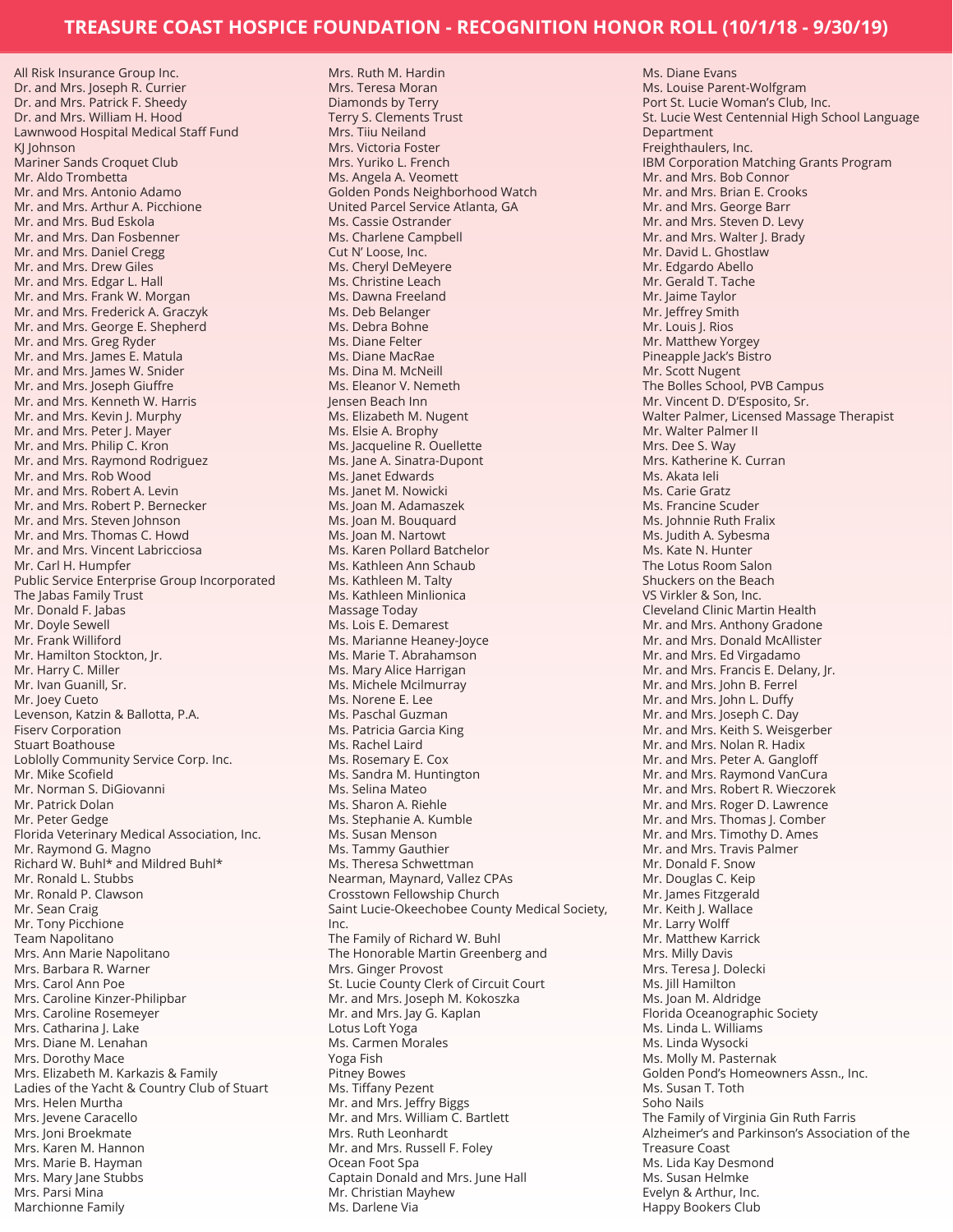Mr. and Mrs. Sean Murphy Mrs. Pamela H. Deware Ms. Janet D. Festa Ms. Natalie G. Frazer Ms. Olga Medina The Children's Museum Ms. Shelly A. Thomson-Blevins Mr. and Mrs. Thomas Vaccaro Tennis Pro Shop Ms. Betty A. Wuest Ameritas Life Insurance Corporation Ann Louise and Robert J. Price Family Fund Becker Holding Corp. Building Officials and Inspectors 11 Maple Street Eighteen Seminole Street Italian Bistro Colonel and Mrs. Dan Baur Colonel Terry L. Rice and Mrs. Joette Rice Cove Garden's Landscaping Center Cowboy's BBQ Dr. and Mrs. Charles Farrow Dr. and Mrs. David R. Bonebrake Dr. and Mrs. George G. Hamaty Dr. and Mrs. James M. Hayes Dr. and Mrs. Keith A. Waddle Dr. and Mrs. Richard A. Scheuing Dr. and Mrs. Richard L. Triplett Dr. and Mrs. Ryan Brady Dr. Barbara K. Richardson Dr. Barry Ezell Dr. Bonnie Hirsh Dr. Bradley H. Reiner Dr. Eileen T. McGlynn Dr. Elizabeth Kummer Dr. Jeannell M. Mansur Wiesenfeld Charitable Fund Dr. John R. Wiesenfeld Dr. Jonathan Kaplan Dr. Kenneth S. Weiss Hillard and Case Families Dr. Lurana C. Hillard and Mr. Ernest Hillard Dr. Nancy Feinstein Patrick M. Gonzalez, MD Dr. William E. Carlson and Dr. Carroll A. Brennan Firemans Mutual Benevolent Association Beneficiaries Grossman St. Amour CPAs PLLC Judges of the Nineteenth Circuit Wherry Truck Lines, Inc. Merck Partnership For Giving White City Cemetery Association, Inc. Mr. Alan Plant Alan R. Cochran and Joan A. Cochran\* Bicycle Friends of Judy Gabriel Mr. Alan Silverman Mr. Albert E. Cluroe Mr. Alfonso J. Carballo Mr. Alfred J. Kelly Mr. Allen Polhemus Mr. and Mrs. Albert H. Ouellette, Jr. Alex and Barbara McArthur Mr. and Mrs. Alexander Lamont II Mr. and Mrs. Alfred F. Kirchner Mr. and Mrs. Allan J. Salvatori Mr. and Mrs. Andrew Colin Mr. and Mrs. Anson S. Coolidge Mr. and Mrs. Anthony E. Amanti Mr. and Mrs. Ariosto B. Reyes Mr. and Mrs. Arthur Ayers Mr. and Mrs. Barry L. Johnston Mr. and Mrs. Benton Warder Mr. and Mrs. Bert Harris Mr. and Mrs. Bill Lehman Mr. and Mrs. Bill Spencer Mr. and Mrs. Bob Nye Mr. and Mrs. Bobby Ludlum

Mr. and Mrs. Brendan J. Kirby

Mr. and Mrs. Brian Major Mr. and Mrs. Brian R. Schultz Mr. and Mrs. Bryan Kammel Mr. and Mrs. C. Richard Hinckley Mr. and Mrs. C. Travis Turner Mr. and Mrs. Carl E. Klepper Mr. and Mrs. Carl F. Nesselhuf Mr. and Mrs. Cary B. Stamp Mr. and Mrs. Charles A. LoCastro Mr. and Mrs. Charles L. Baker Mr. and Mrs. Charles Peer Trust of Charles W. Dodge, Jr. & Pamela J. Dodge Mr. and Mrs. Charlie Greenlees Mr. and Mrs. Christian Van Riper Mr. and Mrs. Christopher Levy Mr. and Mrs. Chuck Kleiner Mr. and Mrs. Clark L. Marolf Christiano Family Fund Mr. and Mrs. Clement L. Lagala Mr. and Mrs. Daniel R. Huff Mr. and Mrs. Daniel T. Gromko Mr. and Mrs. Dave Valentine Mr. and Mrs. David C. Schilke Mr. and Mrs. David Elks Mr. and Mrs. David Griffin Mr. and Mrs. David H. Letts Mr. and Mrs. David J. Harman, Jr. Mr. and Mrs. David N. Bradford Mr. and Mrs. David R. Smith Mr. and Mrs. David Reed Mr. and Mrs. David S. Gay III Mr. and Mrs. David Sabre Mr. and Mrs. David W. Stephen Mr. and Mrs. Dewey L. Morgan, Jr. Mr. and Mrs. Dion R. Arrigoni Mr. and Mrs. Dolphus H. Burns Mr. and Mrs. Donald B. Petrillo Mr. and Mrs. Donald F. Boden Mr. and Mrs. Donald L. Malone Mr. and Mrs. Ed Stafford Mr. and Mrs. Edgar Reynolds, Sr. Mr. and Mrs. Edward A. Giesing Mr. and Mrs. Edward Bohannon Mr. and Mrs. Edward J. Becker, Jr. Mr. and Mrs. Eric Meslin Mr. and Mrs. Ewald W. Bender Mr. and Mrs. Francis D. Sullivan Francis E. Crowley Mr. and Mrs. Frank Hanley Mr. and Mrs. Frank W. Bering, Jr. Mr. and Mrs. G. Marshall Abbey Mr. and Mrs. Gary Emerson Mr. and Mrs. Gary Guterl Mr. and Mrs. Gary L. Sears Mr. and Mrs. Gary Losey Mr. and Mrs. Gary M. Jouris Mr. and Mrs. Gary R. Graham Mr. and Mrs. Gene A. Pfotenhauer Mr. and Mrs. George England, Sr. Mr. and Mrs. George F. Coates III Mr. and Mrs. Geraud Darnis Mr. and Mrs. Glenn E. Callis Mr. and Mrs. Gordon L. Seaman Mr. and Mrs. Greg A. Baker Mr. and Mrs. Greg Bammerlin Mr. and Mrs. Gregory C. Smith Mr. and Mrs. Gregory S. Smith Mr. and Mrs. Guy Conti Mr. and Mrs. Harold L. Nester, Jr. Mr. and Mrs. Harold M. Levy The Johnston Family Mr. and Mrs. Henny Goldenberg Mr. and Mrs. Herbert J. Taylor Mr. and Mrs. Hugh Panton Mr. and Mrs. Jack W. Favorite Mr. and Mrs. James A. Thogersen Mr. and Mrs. James C. Hunter

Mr. and Mrs. James E. McNally Mr. and Mrs. James E. Naylor Mr. and Mrs. James E. Wheeler Mr. and Mrs. James Haddon Mr. and Mrs. James L. Dannahower Mr. and Mrs. James Michael Kirkpatrick Mr. and Mrs. James T. Leonard Mr. and Mrs. James T. Stevens Mr. and Mrs. James V. Mitchell Mr. and Mrs. James W. Palladino Mr. and Mrs. James W. Snow Mr. and Mrs. Jay G. Bernhardt Mr. and Mrs. Jay W. Weeks Mr. and Mrs. Jeff Martin Mr. and Mrs. Jeffrey C. Bruner Mr. and Mrs. Jeffrey R. Christopher Mr. and Mrs. Jerome Shotts Mr. and Mrs. Jerry Luty Mr. and Mrs. Jim Lyons Mr. and Mrs. Jim Paton Joe and Julie Nichols Mr. and Mrs. John A. Lester Mr. and Mrs. John A. T. Wilson Mr. and Mrs. John Bouma Mr. and Mrs. John D. Lane First Baptist Church Mr. and Mrs. John D. Neely Mr. and Mrs. John E. Gilbert Mr. and Mrs. John Essenwine Mr. and Mrs. John Fiorino Mr. and Mrs. John H. Grady Mr. and Mrs. John H. Pelusi, Jr. Mr. and Mrs. John J. Line Mr. and Mrs. John K. Minter Mr. and Mrs. John L. Adams Mr. and Mrs. John L. Provance, Jr. Mr. and Mrs. John McAdoo Mr. and Mrs. John P. Love Mr. and Mrs. John Pensenhofer Mr. and Mrs. John R. Newcomb Mr. and Mrs. John R. Reed Mr. and Mrs. John R. Walkey Mr. and Mrs. John S. Bracey Mr. and Mrs. John S. Crowe Mr. and Mrs. John S. Haigh Mr. and Mrs. John Smolenski Mr. and Mrs. John Strachan Mr. and Mrs. John T. Roselli Mr. and Mrs. John W. Snowe Jon R. Wendenhof Living Trust Mr. and Mrs. Jon E. Wendenhof Mr. and Mrs. Joseph Bonasera Mr. and Mrs. Joseph C. Callaert Mr. and Mrs. Joseph C. Siwik Mr. and Mrs. Joseph F. Cummings, Jr. Mr. and Mrs. Joseph L. Costella Mr. and Mrs. Joseph M. Baldo Mr. and Mrs. Joseph Pisani Mr. and Mrs. Joseph S. Risi Mr. and Mrs. Julius Gray Smith Mr. and Mrs. Kenneth Bianco Mr. and Mrs. Kenneth F. Plifka Mr. and Mrs. Kenneth J. Melanson Mr. and Mrs. Kent H. Mergler Mr. and Mrs. Kirby A. Park Mr. and Mrs. Larry W. Gates Mr. and Mrs. Lawrence Cicchetti Mr. and Mrs. Lawrence J. Breault Mr. and Mrs. Lawrence Oliver Mr. and Mrs. Leland L. Coons Mr. and Mrs. Lloyd S. Beckett, Jr. Mr. and Mrs. Louis A. Romano, Jr. Mr. and Mrs. Louis F. Frankel Mr. and Mrs. Louis V. Bellucci Mr. and Mrs. Lucien B. Karlovec Mr. and Mrs. Mark A. Bosko Mr. and Mrs. Mark Livasy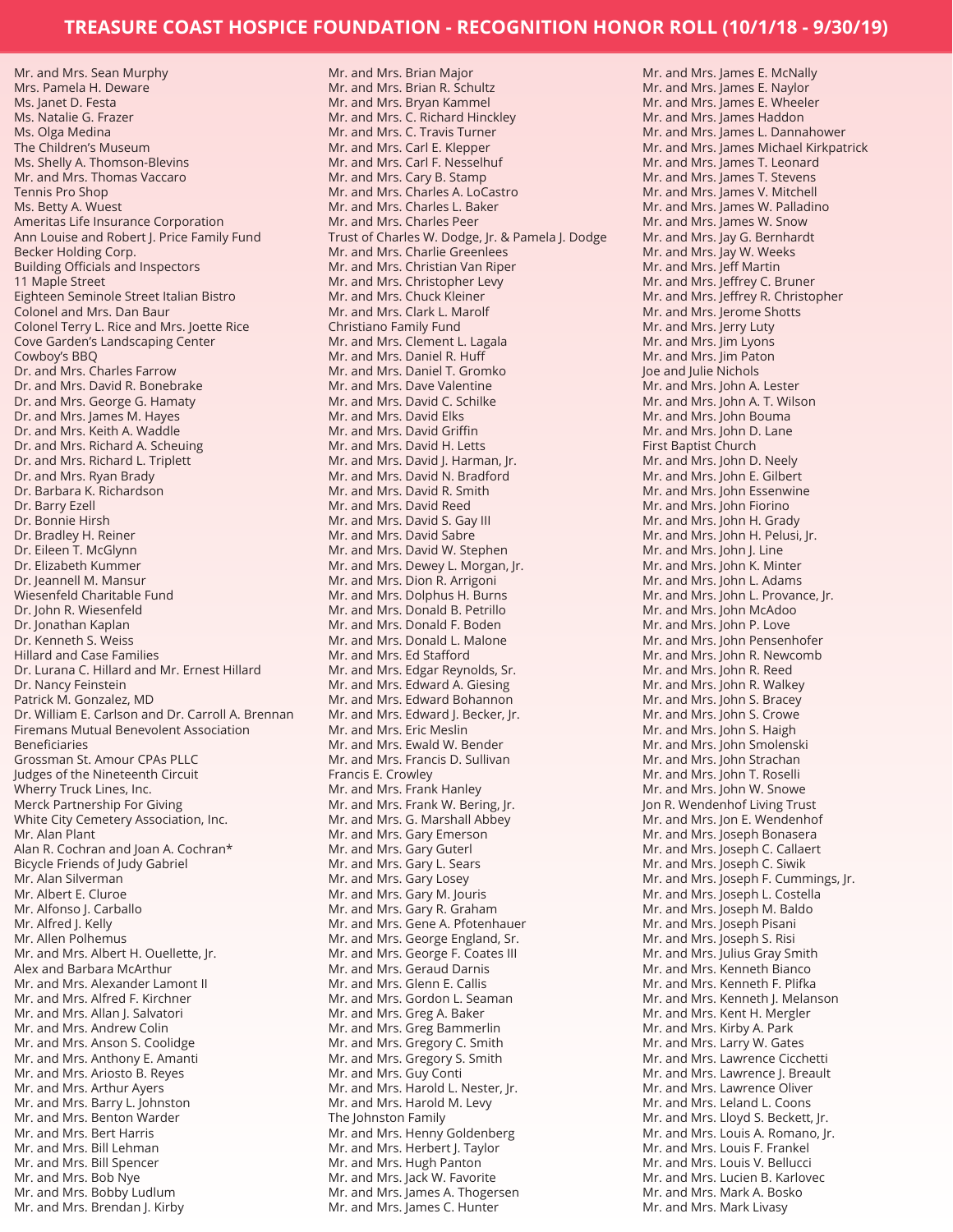Mr. and Mrs. Martin S. Furman Mr. and Mrs. Marty Cass Mr. and Mrs. Matthew A. Parks Mr. and Mrs. Matthew Piszel Mr. and Mrs. Michael B. Stiles Mr. and Mrs. Michael Cohn Mr. and Mrs. Michael J. Del Priore Mr. and Mrs. Michael J. Fogarty Mr. and Mrs. Michael J. LaFreniere Mr. and Mrs. Michael R. Sharp Mr. and Mrs. Myron J. Mager Mr. and Mrs. Neil A. Palmer Mr. and Mrs. Nicholas S. Reynolds Mr. and Mrs. Nick Surtees Mr. and Mrs. Norman Dykstra Mr. and Mrs. Owen R. Hataway Mr. and Mrs. Paul A. Osteen Mr. and Mrs. Paul Karp Mr. and Mrs. Paul N. Chapdelaine Mr. and Mrs. Peter Buchner Mr. and Mrs. Peter J. McCann Mr. and Mrs. Peter L. Funston Mr. and Mrs. Peter R. Hull Mr. and Mrs. Peter W. Hytinen Mr. and Mrs. Philip A. Busch Mr. and Mrs. Raymond A. Piez Mr. and Mrs. Raymond K. Boardman Mr. and Mrs. Richard A. Goebel Mr. and Mrs. Richard C. Nagle Mr. and Mrs. Richard H. Gilbert, Jr. Mr. and Mrs. Richard Steele Mr. and Mrs. Rick Richard Mr. and Mrs. Robert B. Busking Esther Circle SCC Mr. and Mrs. Robert J. Rau Mr. and Mrs. Robert J. Smith Mr. and Mrs. Robert Kurz Mr. and Mrs. Robert Longo Mr. and Mrs. Robert N. Sempier Mr. and Mrs. Robert P. Krass Mr. and Mrs. Robert S. Hill Mr. and Mrs. Robert Taylor Mr. and Mrs. Robert W. Croce Mr. and Mrs. Rocco J. Torre Mr. and Mrs. Roger Stewart Mr. and Mrs. Roland Rothpletz Mr. and Mrs. Ronald E. Gottfred Mr. and Mrs. Scott D. Wyllie Mr. and Mrs. Sheldon Pierce Mr. and Mrs. Sonny Richards Mr. and Mrs. Stephen J. Burbank Mr. and Mrs. Terry D. Carder Mr. and Mrs. Theodore M. Walters Mr. and Mrs. Theodore N. Tiemeyer Mr. and Mrs. Thomas B. Haggerty Mr. and Mrs. Thomas E. Hurley Mr. and Mrs. Thomas E. Richmond Mr. and Mrs. Thomas Flinn Mr. and Mrs. Thomas J. Leggour Mr. and Mrs. Thomas N. Turner Mr. and Mrs. Thomas R. Jaeger, Sr. Mr. and Mrs. Thomas R. Moyers Mr. and Mrs. Thomas R. Schaefer Mr. and Mrs. Thomas W. Coleman Mr. and Mrs. Tobias J. Steivang Mr. and Mrs. Todd W. Read Mr. and Mrs. Tom Budryk Mr. and Mrs. Tom Metz Mr. and Mrs. Tom Thomas Mr. and Mrs. Tony L. Smith Mr. and Mrs. Vasken Shalian Mr. and Mrs. Vern R. Halter The Bertucci Living Trust Mr. and Mrs. Victor Bertucci Mr. and Mrs. Walter J. Trifari, Jr. Mr. and Mrs. Wilbar Whittemore, Jr. Mr. and Mrs. William Baxter

Mr. and Mrs. William F. Fredricks Mr. and Mrs. William J. Crandall Mr. and Mrs. William R. Hardee Mr. and Mrs. William V. Engwall Mr. and Mrs. Wilson S. Leach Mr. Andrew K. Nisbet Mr. Anthony J. Dejuliis Mr. Anthony Joseph Colak Mr. Anthony Romero Mr. Arthur J. Hesford Mr. Benjamin F. Yergey III Mr. Bernard A. Jachvony Mr. Billy G. Cox Mr. Blake Paro Mr. Bob Nelson Mr. Boyd Diekman Mr. Brian B. Hartwiger Mr. Brian Coughlin Mr. Brian Gallery Bruce I. Bartlett\* and Karen E. Bartlett\* Sam Snead's Oak Grill & Tavern Mr. Bryan T. Beaty Carl Flexer\* and Louise E. Flexer\* Mr. Carmelo A. Vivas Mr. Charles J. Crisafulli Mr. Charles Sullivan Savannah's Social Committee Mr. Chris Markopoulos Mr. Craig Gras Mr. Craig S. Moser IWM Group **HFF** Mr. Daniel N. Fournier Zimmerman Charitable Fund Mr. David C. Ralph Mr. David Harlow Lum Wealth Management Group of Raymond James Mr. David M. Cole Oracle HGBU Mr. David Phillips National Intercollegiate Lacrosse Officials Association Mr. David Stanborough Mr. Demond Sullivan Mr. Dennis S. Hudson, Jr. Mr. Domenick M. Servodio Mr. Dominic Mastrocinque Donald F. Derle Living Trust Mr. Donald F. Derle Donald J. Burlakos Edgar Richard Mr. Edmund M. Krowka Eduardo J. Correia\* and Barcala Correia\* Mr. Edward W. Becht, PA Dreammaker Bath & Kitchen International Union of Operating Engineers Local Union14-14B Mr. Edwin E. Stubbs Mr. Emil Weinbender Mr. Eric Benken Mr. Eric Kullberg Mr. Eric Schwarz and Ms. April May Mr. Ernest W. Boyle Mr. Eugene R. Ferraro Mr. Felix R. Paguaga Mr. Florian Capobianco Mr. Francis R. Douglass Mr. Frank Coletta Mr. Frank L. Hunnicutt Cabinet Connection Mr. Gary Marozi Mr. Geoffrey Bartlett Mr. George B. Clark Eventmakers International, Inc. Mr. George K. Egbert The George S. Lambeth Revocable Trust

Mr. George S. Lambeth, Jr. Mr. Gerald R. Adams Mr. Gill Garone Callis Joint Revocable Trust Mr. Gordon Wehrmeister Mr. Gregory Govia Mr. Gregory Norris Mr. Gregory White Mr. Harold Spring Mr. Harvey Tabin Mr. Henry Kemna Mr. Henry N. Stepowski Mr. Herbert R. Kretzer Mr. Herbert Webb Mr. Herman O. Rogg Mr. Howard DeCosta Mr. Irwin Sadetsky Mr. J. Gwynne Thorsen Jack Krivanek\* Mr. Jacques Rougerie The Dorf Foundation Mr. James Douglass Mr. James E. Duffy III Mr. James F. Besecker, Jr. Mr. James F. Bruce Mr. James F. Quinn Mr. James L. Schrewsbury Mr. Jay Gardiner Mr. Jeff Lewis The Black Marlin Mr. Jerome L. Cleveland Mr. Jerry D. Wray Mr. Jesse L. Stewart Mr. Joe Tarnowski and Ms. Debbie Polasky Mr. Joe Torrance Mr. John A. Baranzano Mr. John Benz Mr. John Bitove Mr. John C. Domino, Jr. Mr. John D. Chapman Mr. John E. Peterson H.E.P. Materials Corp Mr. John Jetson Mr. John Mello Steel Tie Spirits Mr. Jonathan Shirer Mr. Joseph A. Kenney Mr. Joseph D. Wibbenmeyer Roz's Tennis Team Mr. Joseph Laramee St. Lucie West Cruises, Tours & More, Inc. Mr. Joseph W. Guettler Mr. Julian Doskow Mr. Julius Bell Mr. Justin Petruzzelli Mr. Kees de Jong Mr. Kenneth A. Mulock and Ms. Janet E. Lowe Mr. Kenneth B. Wilson Mr. Kenneth Harris Mr. Kenneth Lazauskas Mr. Kenneth Marbutt Mr. Kent Taubensee JK Tobin Construction Co Inc. Mr. Kevin Grzelka Mr. Kevin L. Beebe The Kolin Keller Family Mr. Kolin L. Keller Mr. Larry Constantine Lawrence D. Smeder Living Trust Mr. Lawrence D. Smeder Mr. Lee Bruner Mr. Leon Sterle Mr. Louis M. Warlick Mr. Louis T. Donatelli Mr. Lowell Eckstein Mr. Marc P. Milman Mr. Mark Adams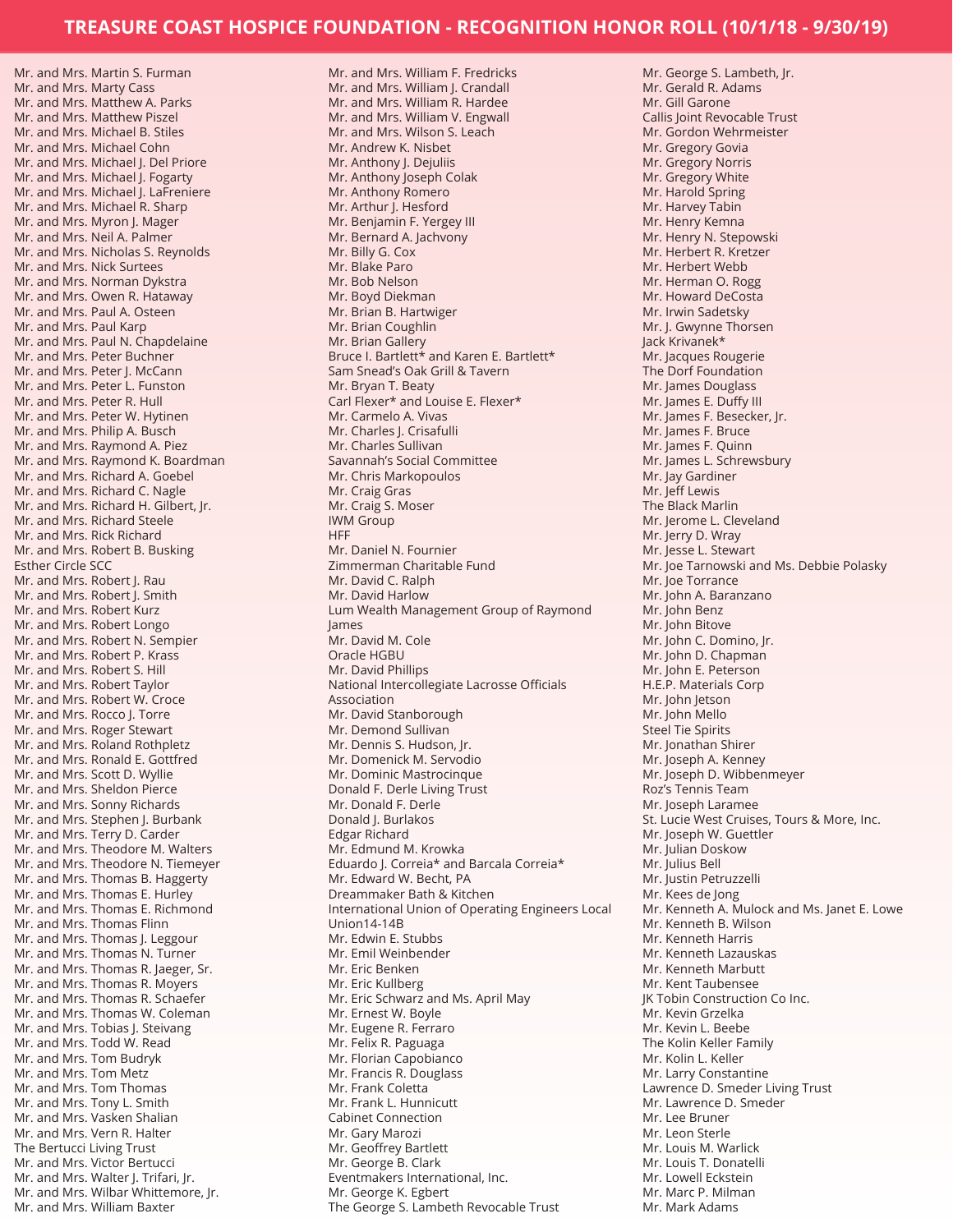Mr. Mark Bromberg Mr. Maurice Paul Rice Mr. Max Owens & Family Natures Grounds Landscape Mgmt., Inc. Mr. Michael J. Totaro Mr. Michael Lafayette Mr. Michael Manginelli Boeing Company Mr. Mike Zelnio Mitchel Sotka, LTD Mr. Nicholas Mastrocinque Mr. Nicholas W. Capuano Mr. Otto W. Klinke American Industries Mr. Patrick B. Engle, Jr. Mr. Paul Alter Mr. Paul Baldwin Mr. Paul Donoghue Mr. Paul Gedge Mr. Paul J. Fappiano and Ms. Donna Parker Mr. Paul R. Salemme, Sr. Mr. Paul Walcheski Peter's Steakhouse The Peter H Snyder Living Trust Mr. Peter Michaels and Ms. Patricia Thorp Mr. Peter Thomson Mr. Peter W. Busch Southern Eagle Distributing, Inc. Mr. Philip J. Cass Pietro's on the River Mr. Pietro Valentini R.K. Contractors, Inc. Mr. Raymond B. Walsh Mr. Raymond Bishop Mr. Raymond E. McIntosh Mr. Raymond H. Koch, Jr. Mr. Richard A. Quinn Potter Family Revocable Living Trust Mr. Richard E. Potter Richard H. Hall Living Trust Mr. Richard H. Steinberg Hayes Family Limited Partnership Mr. Richard P. Mishock and Mr. Shawn Newton Mr. Richard Piciocchi Savanna Club Men's Club Mr. Robert J. Lafever Mr. Robert J. Schmidt Mr. Robert P. McCarthy Mr. Robert R. Racine Mr. Robert S. Vanas Mr. Robert Summers Taylor Pest Management Mr. Ronald A. Leathers and Ms. Miryana Schubert Mr. Ronald N. Tagney Mr. Ronald Pasceri Mr. Roy Parkes and Ms. Janet Surrett Mr. Salvatore B. Simeone Mr. Sam Beller Mr. Samuel Brandt Mr. Samuel Olsen Rumberger, Kirk & Caldwell, P.A. Mr. Sheldon Kanars Mr. Sherman G. Metcalf, Jr. The Kapila Family Foundation CIC, Inc. Floors Mr. Stephen F. Potter Mr. Stephen R. Madsen Mr. Stephen Talpins AEgis Technologies Mr. Steven Haynes Mr. Stuart W. Moore Mr. Terrance Rockwood Mr. Thomas Boozan Mr. Thomas Hutton Roots Hair Loft Mr. Thomas Randolph Lewis

Mr. Timothy Lennon

Mr. Todd Colas Mr. Tom Anzalone and Ms. Laurie Schneider Mr. Trevor Chambers Mr. Van Black Mr. Vincent Capezzano Mr. Wilborne Smithie Mr. William C. Ferguson Mr. William D. Harrington and Ms. Andrea Hyde Mr. William D. Jetter East Coast Lumber & Supply Co. Mr. William H Cosenza Mr. William J. Rolo Taylor Excavating Co., Inc. Mr. William Schwarz and Mr. Jordan Stallings Benihana Adeline M. Bolger and Thomas Bolger\* Mrs. Adrienne Butler Mrs. Ana Kesler Mrs. Andrea Rachman Mrs. Anita Teague Mrs. Anne M. Simkins Mrs. Anne Streno Mrs. Arlene L. Emerson Mrs. Barbara E. Price Mrs. Barbara R. Greer Mrs. Betty H. Volkwein Mrs. Beverly Holmes Mrs. Beverly Sonnenberg Mrs. Candace Angulo Mrs. Carmela Stockmann Mrs. Carol A. Parsons Mrs. Caroline Knudsen Mrs. Carolyn Wood Cassens Grove Service, Inc. Mrs. Catherine C. Dixon Mrs. Catherine C. Moon Mrs. Catherine Sheftz Mrs. Cathryn Stevens Mrs. Cathy Nuttall Mrs. Charlene Baringhaus Mrs. Charlotte G. Ventola Mrs. Christine Suriano Mrs. Cynthia Murphy Mrs. Deanna L. Reese Mrs. Deborah Riley Mrs. Deborah S. Graham Mrs. Diane A. Frazier Mrs. Diane W. Soowal Mrs. Dolores Dowling Mrs. Dorathea C. Bock Mrs. Dorothy White Mrs. Edith Stocks Mrs. Eileen Krebs Mrs. Elaine M. Treweek Mrs. Elinor Mastroff Mrs. Elizabeth A. Shanley Mrs. Elizabeth Christie Mrs. Ellen M. Peitz Mrs. Elsie C. Cahill Mrs. Emma K. Lennon Esthella S. Phillips\* Mrs. Evelyn Shore Mrs. Frances H. Gerard Mrs. Gail Mollenhauer Mrs. Georgina G. Chambers Mrs. Helen M. Serpa Mrs. Inga Ernst Mrs. Inge R. Owens Mrs. Jane Carter Mrs. Jane M. Quirk Mrs. Janet B. Mears Mrs. Janet D. Warren Mrs. Janet Rianda Mrs. Janice L. Center Mrs. Jeanne Dunn Mrs. Jeanne Irving

Mrs. Jessica R. Tanel Mrs. Jill Campbell Mrs. Joan B. Payne Mrs. Joan Banashefski Mrs. Jone H. Dusek Mrs. Joyce Glaser Mrs. Joyce Tartamella Mrs. Judith A. McDowell Mrs. Judith F. Orange Mrs. Judith Forcier Mrs. Judith W. Quinn Mrs. Julie Balletta Mrs. Julie McClain Mrs. Julie Thyrring Mrs. Justine Scott Mrs. Kara Kiernan Mrs. Karen A. Gilley Smiths Interconnect The Nettles Island Theatre Guild Mrs. Kathleen M. O'Brien Mrs. Kathryn Young Mrs. Katie Osgood Mrs. Kay DeAngelis Mrs. Kim Call Mrs. Kristine Kivari Mrs. Laura Burton Mrs. Leah Sokolowsky Mrs. Lena Bilella Libby E. Pare Revocable Trust Mrs. Liisa Huttula Smith Living Trust Mrs. Linda J. Smith Mrs. Linda Pearson Mrs. Lisa Monteforte Mrs. Lisa Samperi Mrs. Lois B. Lynch Cascades Entertainment Committee Inc Mrs. Lucille Mortlock Mrs. Lynne M. Barr Mrs. Mabel H. Vogel Mrs. Madeline Cronin Mrs. Mariann Spalding The Marie Hayman Rev. Trust Mrs. Marie Hale-Sandall Mrs. Marilyn E. Suriano La Buona Vita Social Club Mrs. Marjorie Ransom Mrs. Marliese Born Mrs. Mary Ann Ver Strate Mrs. Mary Beth Friedman Mrs. Mary D. Harris Mrs. Mary D. O'Byrne Mrs. Mary G. Waller Mrs. Mary Hering Mrs. Mary L. Stilwell Mrs. Maureen W. Saseen Mrs. Merrill A. Parker Mrs. Michele Greenberg Jupiter Hills LGA Mrs. Nancy B. Hurley Nancy D. Scott Living Trust Mrs. Nancy J. Manning Mrs. Nancy S. Scarrillo Mrs. Norma Crossan Mrs. Norma Reubert Mrs. Pamela Monopoli Mrs. Patricia Fannin Mrs. Pearl Doris Mrs. Phyllis M. Sulkowski Mrs. Reva Whittymore Mrs. Rhonda Runte' Mrs. Roberta A. Mills-Price Mrs. Robin Beth Lutz Mrs. Rose E. Minutillo Mrs. Rosely Phillipeck Mrs. Rosilynn J. Barone Mrs. Ruth H. Simon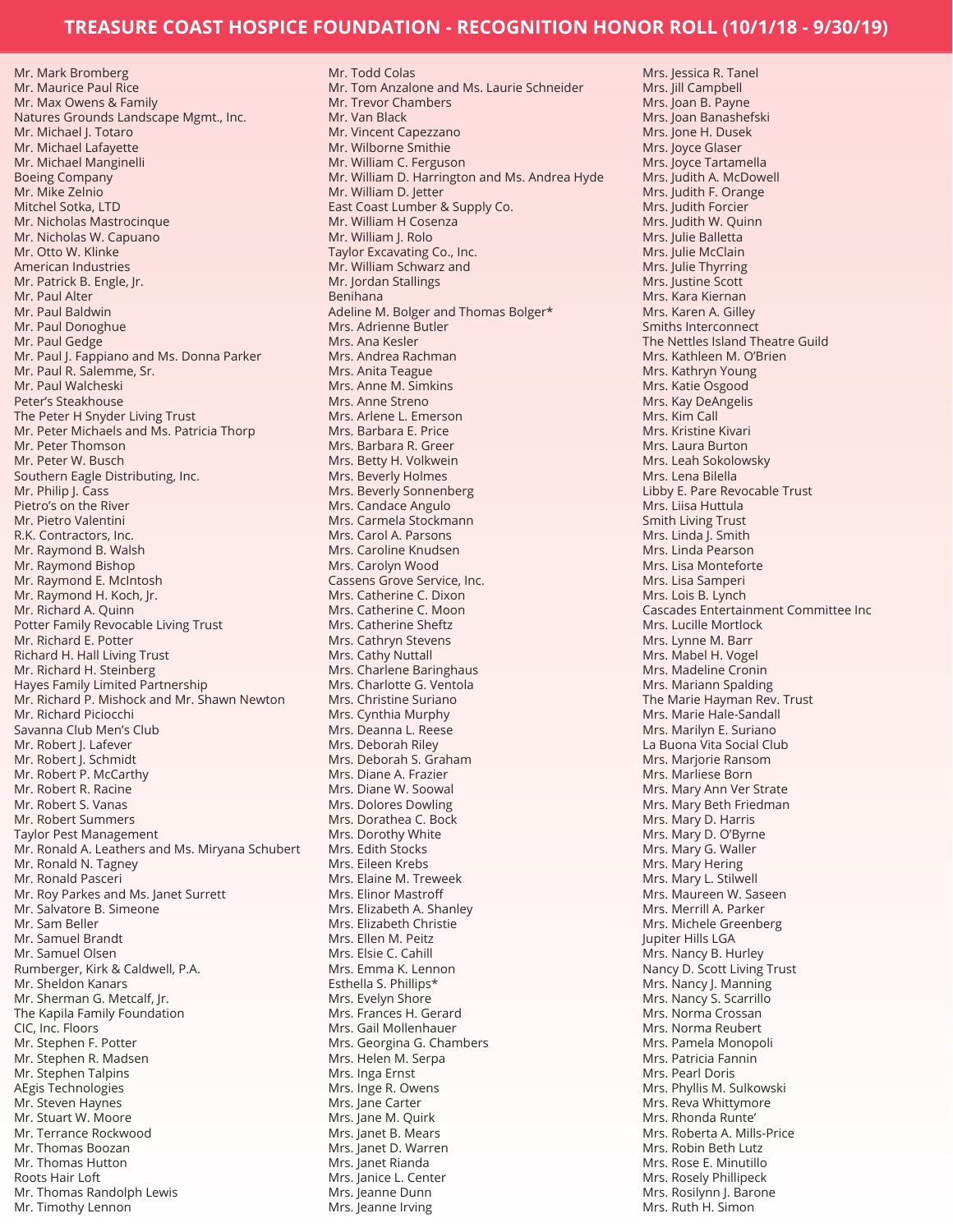Mrs. Ruth Thanvi Mrs. Sally S. Moore The Donald R. Dadko Family Trust Mrs. Sarah D. Rose Mrs. Shannon Farrington Mrs. Sharon S. Westerfield Mrs. Sheila Finnane Mrs. Shelly Stogsdill Mrs. Shirley G. Bramson Mrs. Shirley W. Broga Mrs. Sue Hart The Class of 1967 Martin County High School Mrs. Susan Goldstone Mrs. Susan Jaeger Mrs. Susan L. Rohrer Mrs. Susan R. Washburn Mrs. Susan Reynolds Mrs. Susan V. Allyn Mrs. Susan Williams Mrs. Suzanne Brown Mrs. Suzanne Dannahower Mrs. Suzanne Mann Mrs. Teresa Blumberg Mrs. Thelma Ross Mrs. Theresa H. Green Mrs. Toni Savone Mrs. Verne-Marie Kozak Mrs. Virginia S. Mutschler Yvonne Haynes\* Mrs. Yvonne Pryhuber Ms. Agnes McEneaney Ms. Amy Hubbell Ms. Amy L. Waters Ms. Amy M. Michaliszyn Ms. Andrea L. Banz Ms. Angela Cinciarelli Treasure Coast Aerie F.O.E. 3582 Ms. Anita Bassetti Ms. Ann C. Debes Ms. Ann Coleman Ms. Ann F. Cyrus Ms. Ann Pennington Ms. Ann Shatto Ms. Annabelle Fishman Ms. Anne B. Adams Ms. Anne DeLander Ms. Anne J. Price Ms. Ashley M. Lanthier Ms. Ashley Makled Ms. Barbara A. Freeman Ms. Barbara H. Hess Ms. Barbara L. Marshall Bank of America Corp. Ms. Brenda J. Chipman Ms. Brenda Kay Evans Ms. Brooke Varn Ms. Candace Walsh Ms. Carol C. Elliot-Harris Ms. Carol G. Danner Ms. Carol H. Ziegler Ms. Carol L. Paukner and Ms. Geralyn C. Capone Islesworth HOA Ms. Carolyn Garner Ms. Carolyn Jablonski Kyle G's Ms. Caryl K. Love Ms. Catherine V. Riggs Ms. Cathleen Germann Batte Ms. Cathy Mcginnis Ms. Charlotte Carrdo Linda A. Vaughn Revocable Trust Ms. Cheryl Otterman Ms. Cheryl S. Santos Burns Ms. Christine B. Amaden Ms. Christine DiVito Ms. Christine Fiocchi Ms. Connie Agler

Ms. Constance C. MacKenzie Ms. Crystal E. King Ms. Crystal Little Cynthia A. Rogers Revocable Trust Ms. Dana Marie Scarrillo Ms. Deborah L. Kenyon Ms. Deborah M. Nicowski Ms. Delores Nice Ms. Denise M. Lee Ms. Dianna Fell Ms. Dianne Fullerton Ms. Dianne M. Golden Ms. Dianne Maxam Ms. Dolly Price Ms. Effie Gullusci Ms. Elaine R. Voss Ms. Elizabeth Lloyd Pepsico Silicon Valley Community Foundation Ms. Elizabeth T. Gaines Ms. Esther E. Cardenas Ms. Evelyn B. McBrayer Ms. Evett L. Simmons Ms. Frances Overcash Ms. Francis Hanley Ms. Geraldine B. Smith Ms. Geraldine B. Spinella Ms. Golda Zimmerman Ms. Helen Rayve Ms. Hoa D. Timmins Ms. Jacquelyn A. Porter Ms. Jane S. Cousounis Ms. Jane S. Dudan Ms. Janet Adams Ms. Janet G. Spencer Ms. Janet L. Riddlebarger Ms. Janice Hudson Ms. Janice Mauriello Ms. Janine R. Reiner Ms. Jean Propes Ms. Jennifer A. Eiseman Dan Drawdy Family Sinsational Pole Dance Studio Ms. Jerlyn R. Johnson United Way of Rhode Island Ms. Joan C. Green Ms. Joan M. Butler Ms. Joan S. MacCartee Ms. Josephine Mettley Ms. Joyce B. Hayes Ms. Joyce Montecalvo Ms. Judythe A. Eaton Ms. Julia Jacobs Ms. Julie A. Scuderi Ms. Karen Britt Ms. Karen J. Dalman Ms. Karen J. Grace Ms. Karen Whitley New York State Bowling Proprietors Assoc., Inc. Ms. Kathleen Koellhoffer Ms. Kathleen L. Ferrera Ms. Kathleen Lewis Ms. Kathleen Smith Ms. Kathleen Swienton Sue's Golf Group Ms. Kitty Fitzke Ms. Kristen Dimlow Ms. Laura Glazier-Smith Ms. Laura Janisch Ms. Leanore Schimming Ms. Linda B. Linder Ms. Linda L. Chapman Ms. Lindi L. Bushdiecker Ms. Lisa A. Garverick Ms. Lisa Maria Gullusci Ms. Liz Knowles Ms. Lois A. Danzo Lorraine J. Hanson Trust

Open Heart Counseling Services Corp. Ms. Louise Del Maestro Ms. Lynne MacLeod Ms. Madeline L. Williams Ms. Margaret E. Hogan-Hahn Ms. Margaret Fusco Liberty Bay Credit Union Chuckles Favorite Things Ms. Maria M. Ucciardi Ms. Marilyn A. Moffett Ms. Marilyn B. Wood The Moses Foundation Ms. Marilyn L. Moses MABOCO Studio Ms. Marki B. Nolterieke Ms. Marsha Bourgeois Ms. Marsha Burkhardt Ms. Martha Drilling Ms. Martha J. Katz Ms. Mary Ann Combs Ms. Mary B. Grady Ms. Mary E. Levin Ms. Mary S. Brady Ms. Maureen DiPalma Ms. Maureen Mitchell Ms. Meghan E. Oconnor Ms. Melanie Vickers The Porter Family Ms. Merna K. Porter Ms. Michelle Rugierro Ms. Mildred C. Allen Ms. Mildred Chamis Ms. Mildred Wuerthner District Table & Bar Ms. Nicole Carey Ms. Nicole Minetti Ms. Norma Franco Ms. Pamela L. Sandow Ms. Patience L. Barnett Ms. Patience T. Vlasic Patti Ann Gullusci\* Ms. Patti Larsen Ms. Paula Wirth Ms. Peggy A. Klein Ms. Peggy Power Ms. Rebecca E. Broadhurst Ms. Rebecca Mosley Ms. Regina Morse Ms. Riquelme De France Ms. Robin Weihermuller Ms. Ronna R. Rajaniemi Ms. Rose Pazos Ms. Sarah Hobbes and Mr. Drew Schwarz Ms. Shannon J. Kirschbaum Ms. Shannon Stalls Ms. Sharon A. Smith Ms. Sharon Bryan Ms. Sharon K. Rea Sharon Karmazin Donor Advised Fund Ms. Shawnna Stewart Ms. Shelly L. Yeager Ms. Shirley F. Howard So Unique, Inc. Helvetia Leather Ms. Stephanie Strandberg Ms. Susan D. MacPherson Ms. Susan Hayes Ms. Susan Mach CMC Americas Safety & Steel SC Ms. Terry Benes Ms. Theresa Landreneau Ms. Therese Cremins Ms. Tina L. Capitano Gulf Coast Facial Plastics Ms. Tracy Ann Casey Ms. Ursula Lautieri Ms. Virginia A. Bargull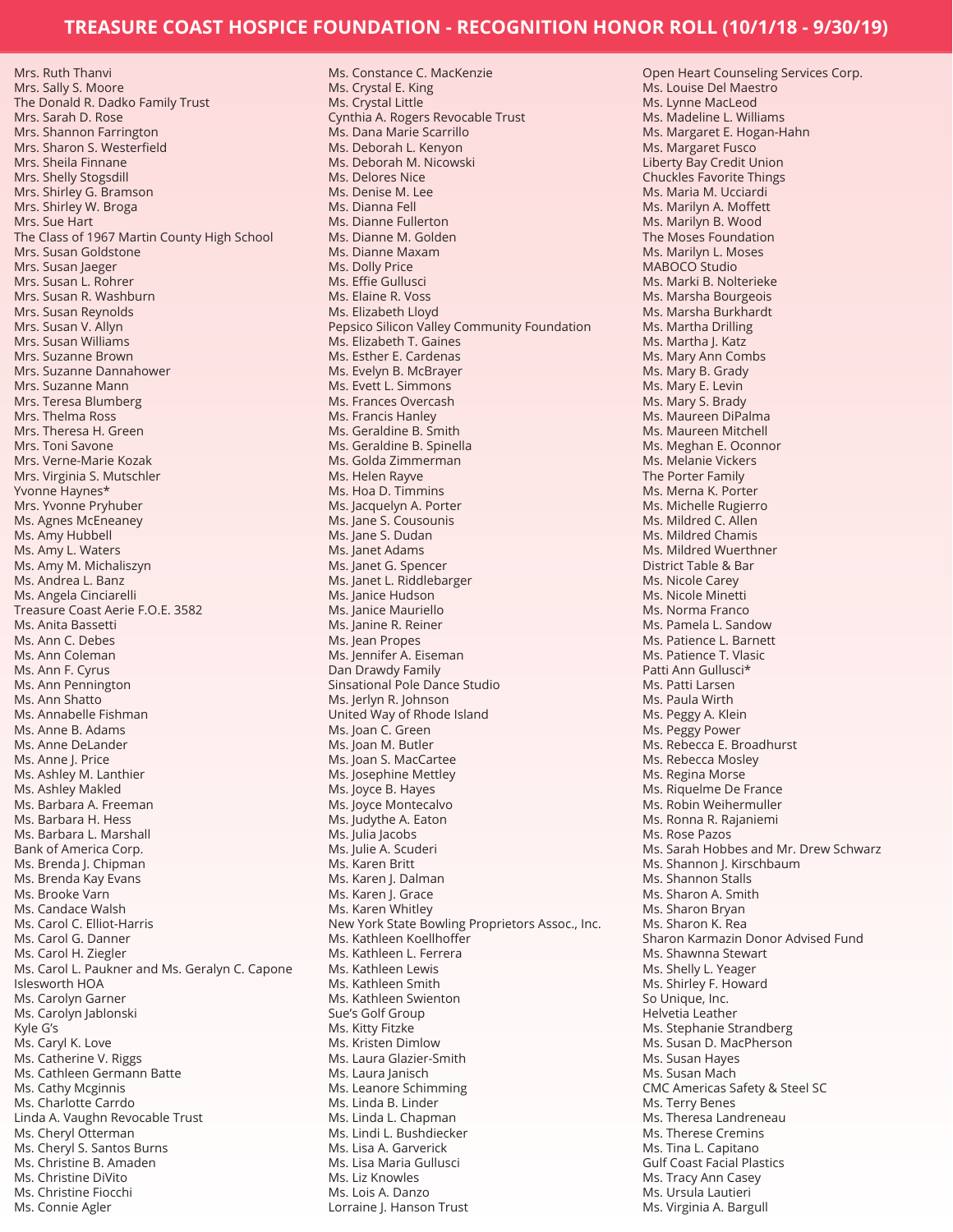Ms. Virginia A. Endicott Ms. Virginia J. Fombelle In Line, Inc. Pastor Patricia A. Brown and Mr. James Brown Rose Marie Callaghan Revocable Trust Stevens Family Charitable Trust Texas Wing Civil Air Patrol The Doskow Family The JM Foundation The Lane Family The Mutschler Family Trust The Patsy Rose H. Billera Foundation The Pottorff Family The Seip Family United Way - UPS Employee Giving Urban Foundation-Engineering, LLC Mr. Larry Witherup The Family of Charles and Edith Backs Ms. Anne C. Gruss Ms. Margaret Williams Marjorie R. Greany Trust Barbara A. Hampp and John W. Hampp\* Mr. and Mrs. Donald E. Boehmcke National Navy Seal Museum Mrs. Rigmor Olesen Paws Required Ms. Cheryl Lawless Ms. Foye A. Waldrip Ms. Jessica Grassi Ms. Karen Tufte Milenka Salon Mulligans Beach House Bar and Grill Ms. Donnamarie Perrone Mr. and Mrs. Spencer W. Nardone Mrs. Debra J. Roche Mrs. Frances S. Levin Ms. Christine Birkett Ms. Marcie Siegel IBM Retiree Charitable Campaign Mr. and Mrs. John J. Mackin Mr. and Mrs. Michael D. Kalezis Mr. and Mrs. Wilberto Ortiz Mr. Edward Norbert White Mr. Gary Hahn Mr. Gary Whynot and Mrs. Ann Mehlmann Mr. Richard Thompson Mrs. Linda C. Chinn Mrs. Virginia Levy Defy Ms. Christina Lopez Start Struck Theatre Ms. Jewel K. Larkin Ms. Pamela C. Douglas Ms. Rachel K. Morton Ms. Toni M. Bostwick Bunco Groups Indian River Lagoon Wildlife Tours Mr. Barry Lege Carmela's Brick Over Pizza & Wine Bar Mr. and Mrs. Anthony F. Lang Mr. and Mrs. Charles B. Warren Mr. and Mrs. Charles E. Bennett, Jr. Mr. and Mrs. Chris Humbert Mr. and Mrs. Chris Warren Mr. and Mrs. Dale Warren Mr. and Mrs. David E. Husnander, Sr. Mr. and Mrs. Henry Gore Mr. and Mrs. James E. Dunker Mr. and Mrs. James J. Danaher Mr. and Mrs. John H. Krasula Mr. and Mrs. Michael D. Edmonds Mr. and Mrs. Paul DeSoye Mr. and Mrs. Richard G. Gresla Mr. and Mrs. Robert F. Semple Mr. and Mrs. Robert Kloska Mr. and Mrs. Robert M. Lloyd Mr. and Mrs. Scott H. Hoffman

Mr. and Mrs. Scott R. Worden Mr. and Mrs. Stephen A. Wigginton Mr. and Mrs. Teddy R. Baker Mr. and Mrs. Timothy W. Thomas Mr. and Mrs. Todd Humbert Mr. Arthur W. Sharot Sunrise Surf Shop, Inc Mr. Daniel L. Crasso Mr. Edward Shapland Mr. J.R. Conley Fulfillment Strategies International Mr. Lawrence J. Cohen Mr. Louis A. Castellano Mr. Mark Demaras Mr. Raoul Du Brul Mr. Robert Mollenhauer Mr. Robert Sencabaugh Mr. Rollen Thomas Hugo Boss Store Employees Mr. Thomas V. Abbatiello Mrs. Barbara H. Hendrick Mrs. Barbara S. Holt Mrs. Betty R. McKinley Caroline Ball and James D. Ball\* Mrs. Christina Lopez Mrs. Claire W. Deverin Mrs. Daisy Carter Mrs. Grace Philipps Mrs. Jennifer Auer- Brown Mrs. Liliana O. Spadaccini Mrs. Margie A. Bringe Mrs. Marianne Vinette Mrs. Pamela L. Burns Rosa O. Emlich Essilor of America, Inc. Shepherd Hardware Products LLC Shirley D. Losch and Edward Losch\* Ms. Ann R. Boeckler Ms. Annie Winsker Ms. Audrey S. Krikorian Whiskey and Pearls Ms. Carol Cloud Bailey The Gate Ms. Christine Rodgers Pelican Yacht Club Women's Auxiliary Ms. Craig P. Dozier Ms. Cynthia Tucker D. Salon Ms. Deborah MacDonald Ms. Ellen Boehm Ms. Gail M. Lewis Visiting Nurse Association of the Treasure Coast, Inc. A.E. Backus Museum and Gallery Ms. Kathleen Van Nostrand Ms. Kathryn Turner Ms. Kelly Rojas Ms. Kimberly K. Gardner Premier Massage Studio-Kira Skin Care Ms. Kristin Moreau Ms. Krystal I. Eshleman Ms. Linda Richey Sunrise Theatre Ms. Marci Iken Ms. Marie Portuallo Ms. Mary E. Ferris Ms. Maureen Sitty Emilius Journeytrax Entertainment, LLC Ms. Pamela Berg Ms. Rita J. Gossett Ms. Shannon Ryan Ms. Susan Pentecost Prudential Financial Frontstream Ms. Linda C. Lease Harbour Cove Restaurant Mona Leonard, PA

Mr. and Mrs. Earl D. Schabel Mr. and Mrs. Emile de Cuba Mr. and Mrs. John Finch Mr. and Mrs. Otto M. Vernacchio Mr. Frank R. Boyer Barn Theater Mr. Karl W. Pokrandt Mr. Raul B. Gonzalez Mr. Rayan M. Powell Mrs. Sandra Ingison The Bridge Club of the Retreat Ms. Ann Sterling Besos Salon Ms. Larraine Lentz Women of Faith Ms. Rita Giordano First Watch Mr. Scott A. Nelson Mr. and Mrs. Dean G. Schuett Carrabba's Italian Grill Anthony's Coal Fired Pizza Mr. and Mrs. Leonard Meenan Mr. and Mrs. Michael Csehi Ms. Cindi A. Webster Total Image Salon Ms. Charlotte Wethington Diversified Therapeutics Mr. and Mrs. Michael Lobosco Mr. and Mrs. Walt Thomas Mr. Donald Tolliver Mr. Drew C. Saunders Mr. Gary Hamrah Mr. Justin Leggett Mr. Rorie Brown Mr. Stephen Leighton 76 Golf World Mrs. Adrienne J. Mayer Mrs. Chaundra Saylor Mrs. Cindi Hobbs De Moya Mrs. Eileen Kaplan Mrs. Elizabeth Grasso Mrs. Janet Ryder Mrs. John C. Woodward, III Mrs. Judith Klimczak Mrs. Judith L. Powell Mrs. La Verne V. Danber Mrs. Marcella Schwartz Ms. Avry Jones Ms. Barbara C. Merzig Ms. Brenda L. Genovese Ms. Carol P. Walroth Ms. Diane B. Brenneman Ms. Jeanne M. McCune Ms. Jo Nicole Aronoff Ms. Joyce Larsen Ms. Linda Clark Ms. Lori Haughton Ms. Marie K. Horn Ms. Veronica I. Tempone Rose Nails & Spa Mr. and Mrs. George Stevens Ms. Ryuska Rosse Mrs. Chiara A. Cafarelli Finnerty Living Trust Mrs. Maria A. Finnerty Ms. Deena L. Chando Mr. Joseph A. Jakstis, Jr. United Way Anonymous Ms. Karen Bach Ms. Patricia Dannolfo Ms. Kathy Strawn Aetna Foundation, Inc. B29 Crew Memorial Fund Ocean Grill Casa Giuseppe's Charles W. Godwin Living Trust Chief Nate Spera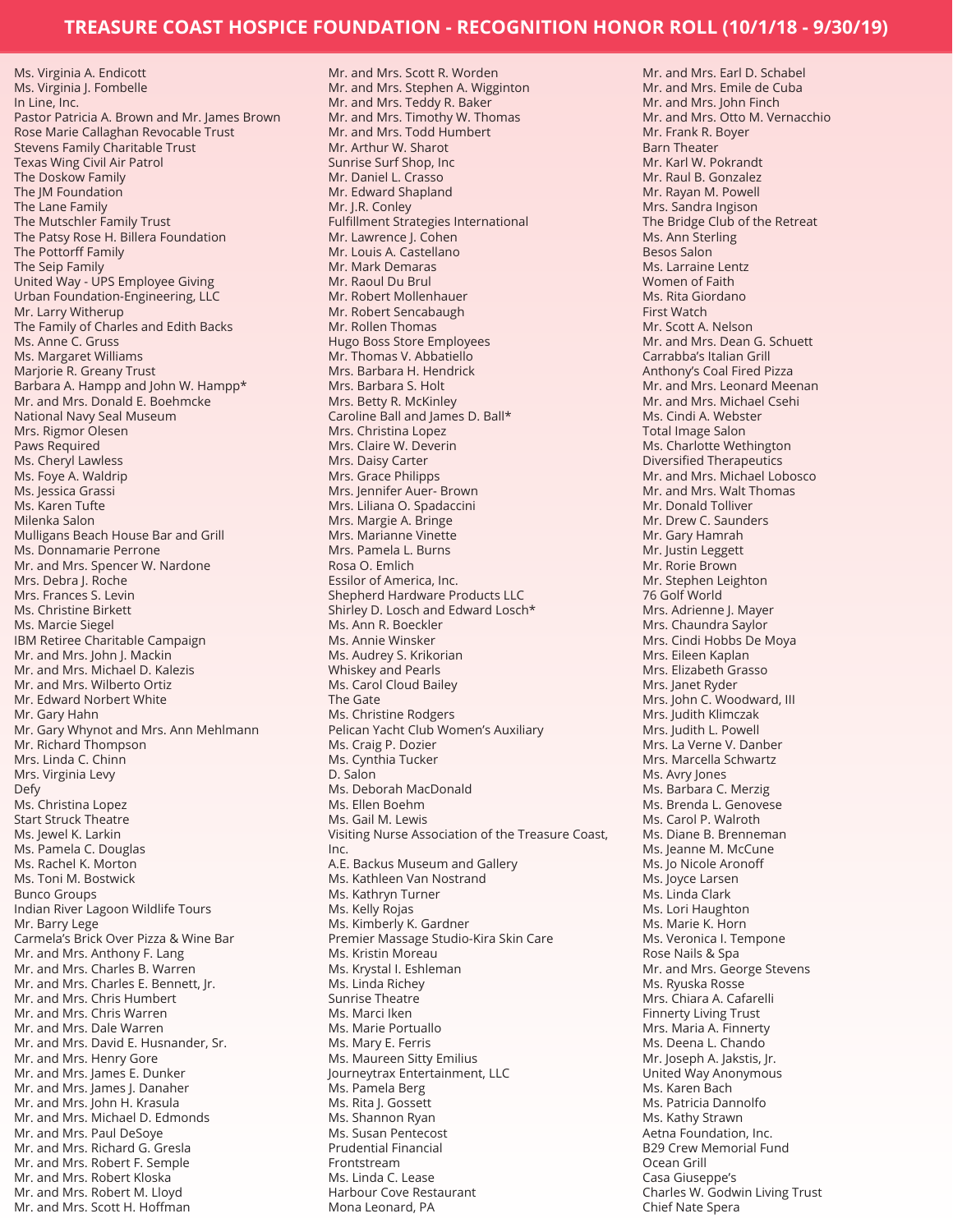CMSgt. Joseph D'Arco Dr. and Mrs. Edward J. Saltzman Dr. and Mrs. Giraldo E. Cepeda Dr. and Mrs. William F. Krone, Jr. Dr. Charles Engelhart Dr. Perry R. Lloyd III Dr. Ronald E. Allison Duffy's Federal Correctional Institute Coworkers of Robert Giconi Garland Morey's Tennis Friends Last Supper Club Lucille and Phillip Mickelson Gift Fund Marcel O. Fournier Mr. Adam Young Mr. Al Bianco Mr. Albert J. Bennett Alfonso's Pizza and Pasta II Inc Mr. Alfonso B. Balzano Mr. Allan David Stern Allen Roberts Floral Designs Mr. and Mrs. A. Samuel M. Gray Mr. and Mrs. Adam Doeringer Mr. and Mrs. Albert Williams Mr. and Mrs. Aldro Jenks Mr. and Mrs. Allen Belanger Mr. and Mrs. Allen J. Atkinson Mr. and Mrs. Allen J. Scott Mr. and Mrs. Anthony Mastro, Sr. Mr. and Mrs. Anthony R. Albanese Mr. and Mrs. Antonio Garcia Mr. and Mrs. Arthur F. Flath Mr. and Mrs. Arthur V. Goodwin Mr. and Mrs. Austin H. Cantor Mr. and Mrs. Ben Clendenin Mr. and Mrs. Bernard R. Lemoine Mr. and Mrs. Bill Day Mr. and Mrs. Bill Huston Mr. and Mrs. Brad Mahoney Mr. and Mrs. Bradley S. Cohen Mr. and Mrs. Brian D. Hare Mr. and Mrs. Bryce A. Thorsen Mr. and Mrs. Calvin K. Clemons Mr. and Mrs. Carl W. Welch Mr. and Mrs. Charles Beal Mr. and Mrs. Charles F. Parshall, Jr. Mr. and Mrs. Charles F. Turner Mr. and Mrs. Charles Mastik Mr. and Mrs. Charles T. Hamlin Mr. and Mrs. Charles W. Godwin Mr. and Mrs. Chuck Krumbholz Mr. and Mrs. Clark W. Perry Mr. and Mrs. Craig Francisco Mr. and Mrs. Dana A. LeMay Mr. and Mrs. Daniel McCaffery Mr. and Mrs. Danny A. Zottoli, Jr. Mr. and Mrs. Dave Moberly Mr. and Mrs. David C. Brucker Mr. and Mrs. David James Proth Mr. and Mrs. David P. King Mr. and Mrs. Dennis A. Clarke Mr. and Mrs. Don L. Copeland, Sr. Mr. and Mrs. Doug Kiepler Mr. and Mrs. Doug Whitney Mr. and Mrs. Earl Land ETC Painting, Inc. Mr. and Mrs. Ed Combes Fleet Feet Mr. and Mrs. Edgar Perkins Mr. and Mrs. Edward A. McDermott Mr. and Mrs. Edwin T. Hyde, Jr. Mr. and Mrs. Elmer F. Hartenstein, Jr. Mr. and Mrs. Ernest M. Asaff Mr. and Mrs. Francis D. Cyr Mr. and Mrs. Frank J. Mercurio Mr. and Mrs. Frank R. Carney Mr. and Mrs. Fred Walker

Mr. and Mrs. Frederick Zimmerman Mr. and Mrs. Fredy Lejeune Mr. and Mrs. Friedel Nauroschat Mr. and Mrs. Gary Roberts Mr. and Mrs. Gary Soloshatz Mr. and Mrs. Gary V. Parlin Mr. and Mrs. Gene Van Curen Mr. and Mrs. George D. Binet Mr. and Mrs. George E. Scholes Mr. and Mrs. Gerald A. Long Mr. and Mrs. Gil Ray Houchen Mr. and Mrs. Glenn R. Gasser Mr. and Mrs. Granville Wills, Sr. Mr. and Mrs. Greg Sullivan Mr. and Mrs. Gregory Colas Mr. and Mrs. Haig Soghigian Mr. and Mrs. Harry Turmel Mr. and Mrs. Herb Krieger Mr. and Mrs. Herbert A. Rosa Mr. and Mrs. Howard L. Reals, Jr. Mr. and Mrs. Jack Sailer Mr. and Mrs. James A. Laughter Mr. and Mrs. James E. Grace Mr. and Mrs. James E. Sluss Mr. and Mrs. James E. Taylor Mr. and Mrs. James L. Glaser Mr. and Mrs. James R. Hill Mr. and Mrs. James R. Shilakes Mr. and Mrs. James R. Yule Mr. and Mrs. James T. Robinson Mr. and Mrs. Jeffery L. Jenkins Mr. and Mrs. Jeffrey S. Gifford Mr. and Mrs. Jerry Fullum Mr. and Mrs. Jerry G. Ferrone Mr. and Mrs. Jerry L. Fosnaugh Mr. and Mrs. Jerry Milian Mr. and Mrs. John A. Adamiak Mr. and Mrs. John A. Brubaker Mr. and Mrs. John D. Loewenberg Mr. and Mrs. John D. Wojciechowski Mr. and Mrs. John E. Marre Mr. and Mrs. John Errico Mr. and Mrs. John F. Grim Mr. and Mrs. John F. Heinze Mr. and Mrs. John F. Hopkins Mr. and Mrs. John Farkas Mr. and Mrs. John G. Martin Mr. and Mrs. John G. McMahon John H. Steinberger Living Trust Mr. and Mrs. John H. Steinberger Mr. and Mrs. John Hales Mr. and Mrs. John J. Perino III Mr. and Mrs. John Kulaya Mr. and Mrs. John L. Burd Mr. and Mrs. John Merrihew Mr. and Mrs. John Metcalfe Mr. and Mrs. John P. Crotts Mr. and Mrs. John Slavsky Mr. and Mrs. Jon T. Rumsey Mr. and Mrs. Joseph A. Catrambone Mr. and Mrs. Joseph A. Haislip Mr. and Mrs. Joseph Cerino Mr. and Mrs. Joseph L. Ireland Mr. and Mrs. Joseph P. Lally Mr. and Mrs. Joseph Rintone Mr. and Mrs. Joseph Rowan Mr. and Mrs. Joseph W. Gladen Mr. and Mrs. Keith M. Earley Mr. and Mrs. Ken Dubak Mr. and Mrs. Kenneth P. Wrigth Mr. and Mrs. Larry R. Meland Mr. and Mrs. Lawrence Babbitt Mr. and Mrs. Leo Starzec Mr. and Mrs. Leon M. Wood Mr. and Mrs. Leslie J. Buchan Mr. and Mrs. Lloyd Roberts Mr. and Mrs. Lou Kaducak

Mr. and Mrs. Mark Bellamy Mr. and Mrs. Marvin Day Mr. and Mrs. Marvin Rau Mr. and Mrs. Michael Annelli Mr. and Mrs. Michael J. Ogden Mr. and Mrs. Michael Mollica Mr. and Mrs. Michael N. Anderson Mr. and Mrs. Michael O. Depew Mr. and Mrs. Michael Pcholinski Mr. and Mrs. Michael S. Kolceski Mr. and Mrs. Michael Turco Mr. and Mrs. Mike Webb Mr. and Mrs. Nello Zuech Mr. and Mrs. Oswald G. Ryals Mr. and Mrs. Patrick Allen Mr. and Mrs. Patrick J. Condren Mr. and Mrs. Paul D. Garfinkle Mr. and Mrs. Paul G. Dasso Mr. and Mrs. Paul K. Massey Mr. and Mrs. Paul Matthews Mr. and Mrs. Pete Macko Mr. and Mrs. Pete W. Forbes Mr. and Mrs. Peter C. Haeffner, Jr. Mr. and Mrs. Peter M. Suckow Mr. and Mrs. Peter R. Chin-Aleong Mr. and Mrs. Philip Mickelson Mr. and Mrs. Phillip Jannazzo Mr. and Mrs. Phillip L. Millevolte Mr. and Mrs. Phillip M. Barbe Mr. and Mrs. Ralph C. Morrison, Sr. Mr. and Mrs. Randy Niemann Mr. and Mrs. Raymond E. Hendershot, Jr. Mr. and Mrs. Raymond Gosnell Mr. and Mrs. Raymond R. Martino Mr. and Mrs. Regis P. McIntosh Mr. and Mrs. Richard A. Doak, Jr. Mr. and Mrs. Richard Bayersdorfer Mr. and Mrs. Richard C. Dixon Mr. and Mrs. Richard C. Werner The Richard E. Hood Management Trust Mr. and Mrs. Richard E. Hood Mr. and Mrs. Richard E. Patchin Mr. and Mrs. Richard E. Towne Mr. and Mrs. Richard Eisenberg Mr. and Mrs. Richard J. Goff Mr. and Mrs. Richard L. Horton Mr. and Mrs. Richard M. Mullens Mr. and Mrs. Richard W. Wood Mr. and Mrs. Richard Weden Mr. and Mrs. Robert A. Peters Mr. and Mrs. Robert Barr Mr. and Mrs. Robert E. Fisher Mr. and Mrs. Robert F. Held Mr. and Mrs. Robert Fowler Mr. and Mrs. Robert J. Craig Mr. and Mrs. Robert J. Maisano Mr. and Mrs. Robert J. Schmainda Mr. and Mrs. Robert M. Andrews Mr. and Mrs. Robert M. Wattsman Mr. and Mrs. Robert P. Cerveny Mr. and Mrs. Robert P. Luzzi Mr. and Mrs. Robert Schmidt Mr. and Mrs. Robert W. Baker Mr. and Mrs. Roger Ferrara Mr. and Mrs. Roger Garcia Mr. and Mrs. Ronald E. Kirchman Mr. and Mrs. Ronald G. Keller Mr. and Mrs. Ronald I. Carroll Mr. and Mrs. Ronald J. Decosse Mr. and Mrs. Ronald M. Weeks Mr. and Mrs. Ronald R. John Mr. and Mrs. Roy E. Aufort Mr. and Mrs. Salvatore D'Amore Mr. and Mrs. Scott D. Curtiss Mr. and Mrs. Scott King Mr. and Mrs. Serge T. Byazrov-Esterhazy Mr. and Mrs. Stanley A. Erkson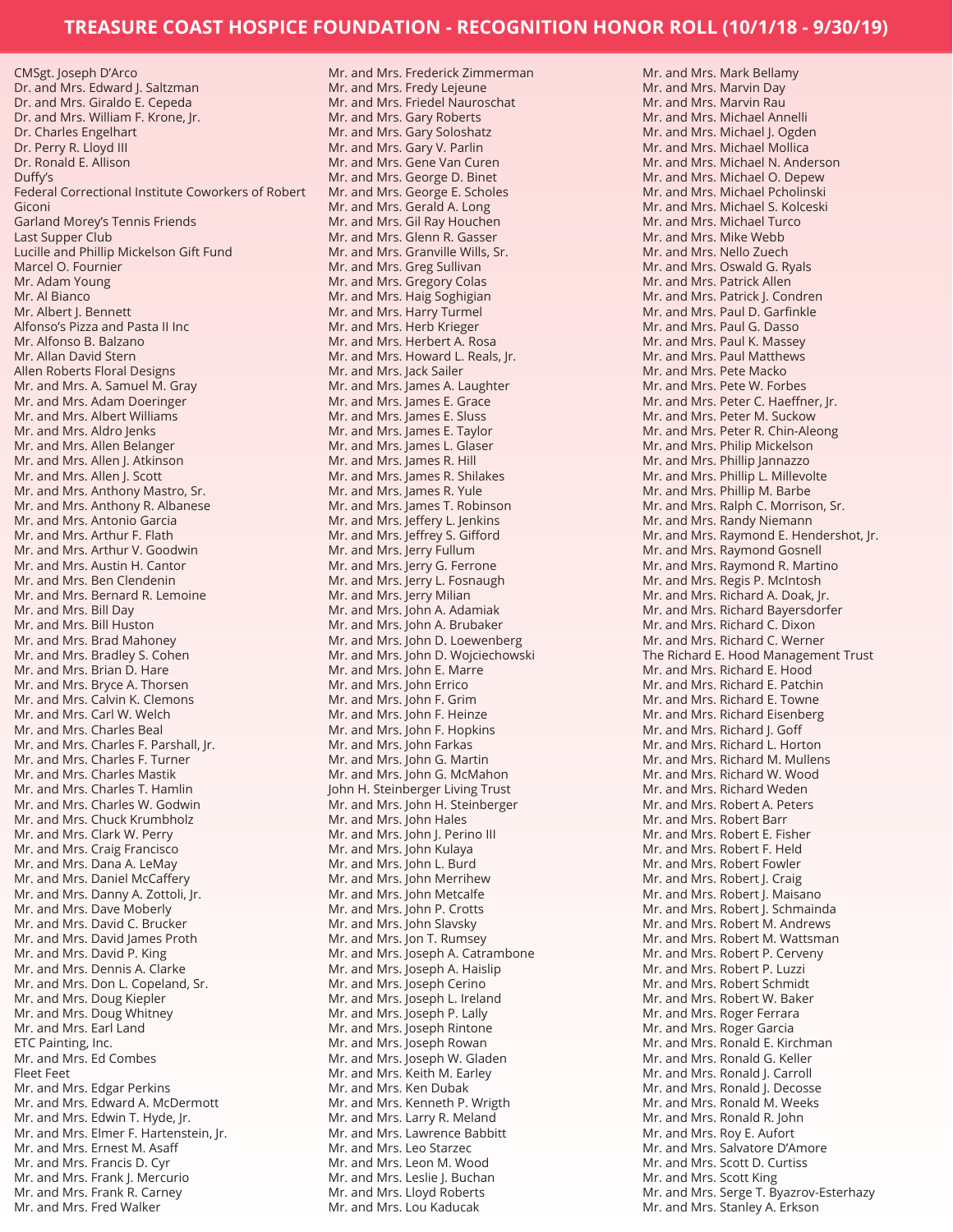Mr. and Mrs. Stanley Davis Mr. and Mrs. Stanley R. March, Jr. Mr. and Mrs. Stephen C. Niederfringer Mr. and Mrs. Stephen Necel Riverwalk Cafe & Oyster Bar Mr. and Mrs. Steven Feder Mr. and Mrs. Steven Stott Mr. and Mrs. Terence P. McCarthy Mr. and Mrs. Terry L. Theye Mr. and Mrs. Theodore S. Kanamine Mr. and Mrs. Thomas A. Murphy III Mr. and Mrs. Thomas C. Law Mr. and Mrs. Thomas E. Dillon Mr. and Mrs. Thomas E. Miller Mr. and Mrs. Thomas E. Monnig Mr. and Mrs. Thomas F. Ahearn Mr. and Mrs. Thomas Livermore Mr. and Mrs. Thomas M. McFrederick Mr. and Mrs. Thomas O. Vanderspool Mr. and Mrs. Thomas P. Barkheimer Mr. and Mrs. Thomas W. Docherty Mr. and Mrs. Todd H. Morris Mr. and Mrs. Todd Howey Mr. and Mrs. Tom Harmer Mr. and Mrs. Tom Jacobs Mr. and Mrs. Truman Perry, Jr. Mr. and Mrs. Uno Lausen Mr. and Mrs. Victor D. Modugno, Jr. Mr. and Mrs. Vincent Davila Mr. and Mrs. Walter L. Pribble Mr. and Mrs. Walter S. Miller Mr. and Mrs. Walter V. Kelley, Jr. Mr. and Mrs. Wayne C. Fritz Mr. and Mrs. Wayne Carlton Mr. and Mrs. Wayne Hughes Mr. and Mrs. Wiley R. Patton Mr. and Mrs. William D. Scott Mr. and Mrs. William E. Temple Mr. and Mrs. William Escue Mr. and Mrs. William G. James, Jr. Mr. and Mrs. William G. Powell Mr. and Mrs. William J. Bolle Mr. and Mrs. William L. Buckheit Mr. and Mrs. William Lezette Mr. and Mrs. William R. Hall Mr. and Mrs. William Wiseman Mr. and Mrs. Winston Davis Mr. and Mrs. Woody Woodhull Mr. Andrew Lauchaire Mr. Anthony M. Miele Mr. Antonio Dellorso Mr. Arthur Niederfringer Mercer Oak Aubrey L. Barnhardt\* Mr. Barry A. McCarthy Mr. Bradley Gertz Mr. Brian Turcotte Mr. Bruce E. Rider Gallery Grille Mr. Bruce Spring Mr. C. S. McIntyre III Mr. Calvin Moore Mr. Chad Hoener Mr. Charles Dynarski Mr. Charles E. Shirko Bonefish Grill Mr. Colby Vanscoy Mr. Craig C. Wahlberg The Frugal Framer Mr. Daniel P. Dehan Mr. Dave LaLonde Mr. David E. Bluett Mr. David R. Sousa Mr. Dennis Enos Mr. Dennis Kawas Don L. Copeland Trust

Maxwell Living Trust

Mr. Donald R. Wolfslayer King Neptune Restaurant Mr. Ernest C. Olson, Jr. Mr. Frank Divito Mr. Frank Godinez The Dolphin Shop Mr. Frederic M. Ayres Mr. Gary L. Musser Mr. Gary Wisniewski George P. Scheuerlein\* and Eleanor O. Scheuerlein\* Mr. Gerald Keenan Mr. Gilberto Soulet Mr. Greg Harrison Mr. Gregory Gagnon 313 Albany Salon Mr. Gregory L. Cook Mr. Griffith A. Williams Northeast Planning Associates, Inc. Mr. Harry Foley Herbert S. Hammond Revocable Trust Mr. Howard D. Bittle Mr. Hoyt C. Murphy, Jr. Mr. Jackson stephanchick Mr. James Bock Mr. James Carroll Mr. James D. Knobel Mr. James E. Ballard Mr. James E. Dieckhoner and Ms. Margaret E. **Stafford** Mr. James E. Kingman II Mr. James E. Leierzapf Mr. James Moore The Messana Family Mr. Jerry Shereshevsky Mr. John B. Dunn, Sr. Mr. John D. Felici Mr. John J. Billian Mr. John J. Ferretti Mr. John Jennings Mr. John Keenan The John P. Hildwein Trust Mr. John R. Moran Mr. John S. Goodman Mr. Jon K. Henderson Mr. Jorge Luis Garcia Joseph A. Furchi\* Mr. Joseph Bocchieri Mr. Kenneth M. Tedford The Twisted Tuna Mr. Kevin J. McLaughlin Mr. Kimbal L. Meares Mr. Larry McGrail Mr. Larry Nelson Mr. Lee Honeywell Mr. Lee L. Elsey Mr. Lee Morris Leland T. Honeywell Revocable Trust Mr. Leon Serdynski Mr. Manuel Neto Mr. Mark Drury Mr. Maurice L. Kaiser Mr. Melvin V. Robinson Mr. Meric O'Uracy The Braford Steakhouse Mr. Michael L. Cohen Mr. Michael MacKenzie Mr. Michael Urda, Jr. Mr. Nicholas P. Ismailoff Mr. Nikhil Joshi Mr. Norman E. Slaten Mr. Patricia A. Corey-Souza Mr. Patrick Infantino Mr. Paul E. Abbey Mr. Paul Temples Chuck's Seafood Restaurant Mr. Peter Angelos

Mr. Peter E. Kunzweiler Mr. Peter Rosati Mr. Richard F. Varano Mr. Richard P. Latham Media Giant Design Mr. Rob Liebowitz Mr. Rob Sauer Mr. Robert A. Tust Mr. Robert C. Kennelly Mr. Robert C. Koonze Mr. Robert E. Rex Mr. Robert Royster Rasace Limited Partnership Mr. Ronald Danielak Mr. Ruben A. Cortina Mr. Samuel N. Rhodes, Jr. Mr. Scot Fuhrman Spencer K. Walters\* and Joanne S. Walters\* Mr. Terry Callahan Mr. Thomas A. Domagala Mr. Thomas A. Nagle Mr. Thomas H. Davy Mr. Thomas J. Bien Mr. Thomas J. Filipkowski PHB, Inc Mr. Thomas Morea Mr. Thomas Roesch Mr. Thomas Taylor PSPOA Mr. Tom Rohe Honey Baked Ham and Co. & Cafe The Grove Condominium Social Club The Hunter's Grill Mr. Wilhelm Mueller Mr. William E. Buzzard Mr. William F. Gaunitz V William H. Hearn Revocable Trust Mr. William H. Rosen and Ms. Mildred Coben Mr. William H. Strauss Mr. William Lohnes Mr. William R. Borland Hoyt C. Murphy Realtors, Inc. Mrs. Alice Martin Mrs. Allison Wright Mrs. Amanda West Lewis Mrs. Ann De Rosa Mrs. Ann E. Mantz Mrs. Ann Marie Tomilson Mrs. Anne Marie Carpenter Mrs. Annette Murphy Mrs. Arlene F. Gleason Mrs. Audrey Colando Mrs. Audrey L. Poling Audrey M. Howells\* and Thomas P. Howells\* Mrs. Barbara A. Doyle Beverly Chilson Mrs. Beverly Merchant Mrs. Blanche Schtupak Mrs. Bonnie Williams Mrs. Carol Blochlinger Carol C. Wilkerson and Chris Wilkerson\* Mrs. Carol Tabor Mrs. Carolyn M. Slater Mrs. Carolyn Thompson Mrs. Catherine Smith Mrs. Catherine Wakefield Mrs. Cathy Koontz Mrs. Charlotte Ann Olson Mrs. Charlotte Bobrick Mrs. Chloe Turbin Mrs. Christina S. Dean Mrs. Claudia Jasinski Mrs. Constance Malandri Mrs. Cynthia Buniski Wildar Golf Carts and Trailers, Inc. Mrs. Darlene Marohnic Mrs. Debbie Porch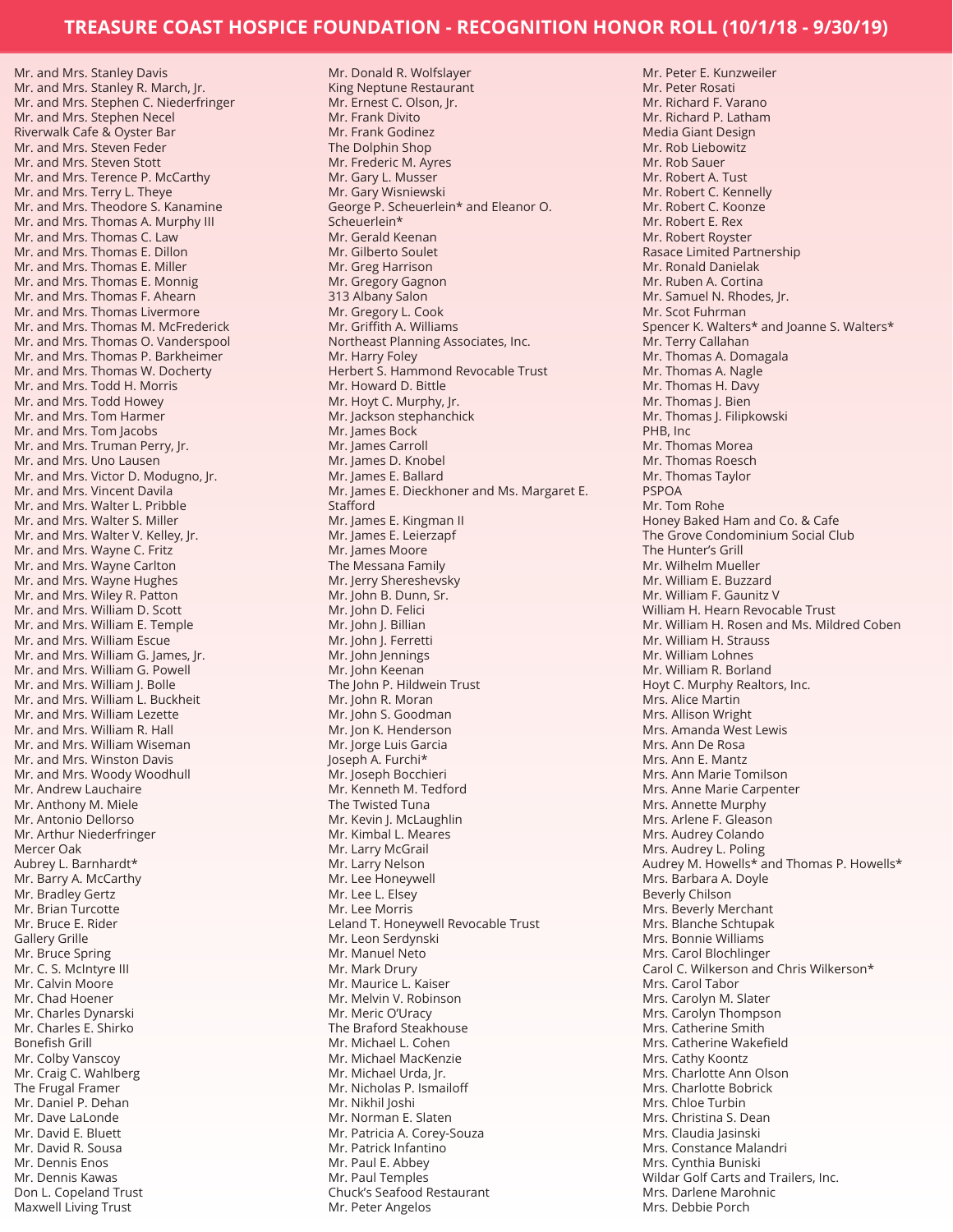Mrs. Maria Matthews

Mrs. Diane Bocchio Mrs. Diane Cochrane Cottage Cache Kids Mrs. Diane M. Naylor Mrs. Diane Mangano Mrs. Diane Serianni Mrs. Dianne M. Pierce Mrs. Dolores C. Agnew Mrs. Donna L. Pearson Mrs. Donna M. Mann Mrs. Edith Foland Mrs. Eileen Knee Mrs. Elaine C. Leitkowski Mrs. Eleanor M. Allen Mrs. Erica K. Zoretic Law Office Eula R. Clarke, PA F.S.R. Trust Mrs. Fern S. Randall Mrs. Frances Vaughn Mrs. Gail Cornwell Mrs. Geneva G. Warner Mrs. Gladys O. Thompson Mrs. Grace Ramsay Mrs. Helen L. Cox Mrs. Ina Bolland Mrs. Irene Trotter Mrs. Jane Widzinski Mrs. Jane Williams Brissett Mrs. Janet Good Mrs. Janet Louisell Mrs. Janet Strom Mrs. Janice Embrey Mrs. Janice Haddy Mrs. Janine Kowalski Mrs. Jayne A. McMellen Mrs. Jessica Flugger Mrs. Jo Ann Dyke The Joan B. Marsh Rev. Trust Mrs. Joan McHugh Mrs. Joan P. Foxwell Mrs. Joan Schulze Mrs. Joan Y. Cromer Mrs. Joanne Amend Mrs. Joanne M. Sullivan Mrs. Jocena Avery Mrs. Joyce M. Latta Joyce Schiavone\* and Michael L. Schiavone\* Mrs. Judith Hunter Mrs. Judith M. McCormick Mrs. Judith S. Shotwell Mrs. Judy A. Wittey Mrs. Judy Santiago Mrs. Julie Mutz Mrs. Karen L. Pender Mrs. Katherine A. Simon Mrs. Kathleen Bonura Mrs. Kathleen M. Colbert Mrs. Kellie Smutz Mrs. Kelly Stilller Mrs. Kendra R. Deltano Mrs. Kimberley Waugh Mrs. Laurel Gallivan Mrs. Lee M. Kelly Mrs. Linda Brinker Mrs. Linda R. Drawdy Mrs. Lisa G. Charbonneau Mrs. Lisa Sokol Mrs. Lorie E. McClurg Mrs. Lucille Kenny Mrs. Lucy Moody Mrs. Lynn Maarouf Mrs. M. Joan Meyers Mrs. Margaret A. Svizzero Margaret J. Murphy\* Mrs. Margaret M. Holden Mrs. Marguerite M. Pisano

Mrs. Maria Castellano

Mrs. Maria Zobel Mrs. Marjorie T. Fredericks Mrs. Martha G. White Mrs. Marty C. Kennedy Mrs. Mary Ann Passalaqua Mrs. Mary Ann Wreschnig Mrs. Mary E. George Mrs. Mary E. McCormick The Zottoli Revocable Trust of 2010 Mrs. Mary F. DeKlyn Mrs. Mary M. Harden The Meliton & Maryon Gonzalez Trust Security First Insurance Mrs. Michele Carillo Mrs. Nancy Dallaire Mrs. Nancy Hecht Mrs. Noreen McShane Mrs. Pam Fountain Mrs. Pam Vanalstyne Mrs. Patricia A. Lunt Mrs. Patricia Morey Mrs. Patricia R. Reighley Mrs. Pauline R. Pothier Mrs. Peggy Baker Mrs. Priscilla D. Terwilliger Mrs. Roberta Stasney Mrs. Ronda Bunnell Mrs. Rosalind M. Hechler Mrs. Rose D. Lennon Mrs. Rose V. Polk Mrs. Rosemary Cippoletti Mrs. Ruth Andrusko Mrs. Sara S. Hazelton Mrs. Sarah Sheler Mrs. Sarah T. Sausman Mrs. Saundra M. Kahl Mrs. Shannon A. Kent Mrs. Sheila J. White Mrs. Shelby Jean Finfrock Mrs. Shirley C. Hovermale Mrs. Shirley L. Lewis Mrs. Shirley Vaughan Mrs. Stephanie Davis Mrs. Susan A. Pruitt Mrs. Susan J. Iadevaia-Jalbert Mrs. Susan Kilayko Mrs. Susan S. Chase Mrs. Susan Sharpe Mrs. Tammy Aziz Mrs. Teresa V. McCall Mrs. Tobi Goldman Mrs. Veronica B. Jones Mrs. Virginia Brennan Mrs. Virginia Plumeau Mrs. Virginia T. Lappe Mrs. Wanda F. Bushman Mrs. Wanda Lee Walker Mrs. Wendy Cozine Yvonne Dumont Finch Trust Mrs. Zina Bloom Ms. Adrienne D. Hunecke Ms. Amy Burgess Ms. Anita P. Olson Ms. Ann B. Jones Annefrances Holahan\* Ms. Annette H. Murphy Ms. Annie Lee Moose Sigmon Ms. Barbara Brevet Ms. Barbara C. Smith Ms. Barbara E. O'Neil Ms. Barbara J. Layman Ms. Bernadette R. Neto Ms. Bernadine Mustoe Ms. Betty Gibbons Ms. Betty J. Gasse Ms. Brenda F. Thiel

Friends of J.J. The Bolda Family Ms. Brigitte M. Bolda Ms. Camille Briegel Ms. Carla S. Cunningham Hurricane Grill & Wings- Stuart Ms. Carol A. Sauka Ms. Carol I. Lindsey Ms. Carole Hawkes Ms. Carole S. Williamson Ms. Carolyn E. Nashawaty Ms. Carolyn E. Sadowski Ms. Carrie Przelski Ms. Catherine Riordan Ms. Cathleen Petrillo Ms. Charlotte Swienton Ms. Charlotte Winnier Ms. Christine S. Snyder Ms. Christine Toth Ms. Chrysanne Chotas Ms. Claire L. Berkoff Ms. Claire Seidenrose Ms. Connie D. Fogge Ms. Constance A. Carnevale Ms. Cynthia Baines Ms. Cynthia M. Roderick Ms. Dana E. Haggett Ms. Dana Liebowitz Ms. Darla Tabor Ms. Dawn M. Frees Ms. Debbie Beeber Ms. Deborah A. Glisson Ms. Deborah Fiske Ms. Debra Putnam Ms. Denise Reimann Ms. Dian M. Ong Ms. Diane M. Patz Andrew Schmeer Foundation Ms. Doris E. Degraves Ms. Dorothy Carosone Ms. Dorothy Valentine Ms. Edna L. Markham Ms. Elaine A. Stewart Ms. Eleanor L. Bert Ms. Elisa Harty Ms. Elizabeth Delatorre Ms. Elizabeth M. Grady Ms. Elizabeth Sorensen Ms. Ella Mae Van Husen Ms. Ellen Rosenbaum Ms. Fatima M. Rea Florence L. Thiele Trust Nettles Island Women's Club Ms. Frances S. Belasko Hilton Garden Inn at PGA Village Ms. Francine Bluth Ms. Francine Hudson Ms. Gail F. Enkey Genevieve Martino\* Ms. Gieriet S. Bowen Ms. Gina G. Hofmann Ms. Glenda M. Dodge Ms. Grace Morelli Ms. Heather Goodson Ms. Heather Graulich Ms. Helen M. Beach Ina Claire Jurney\* Ms. Irmgard A. Kuschan Ms. Jaclyn L. Rubino-Uhl Sea Salt Boutique LLC Ms. Jaime Schultz Ms. Jan D. Kiefer Ms. Jan Dean Ms. Jane B. Vivona Ms. Jane E. Stephanchick Ms. Jane MacDonald Little Shop of Chic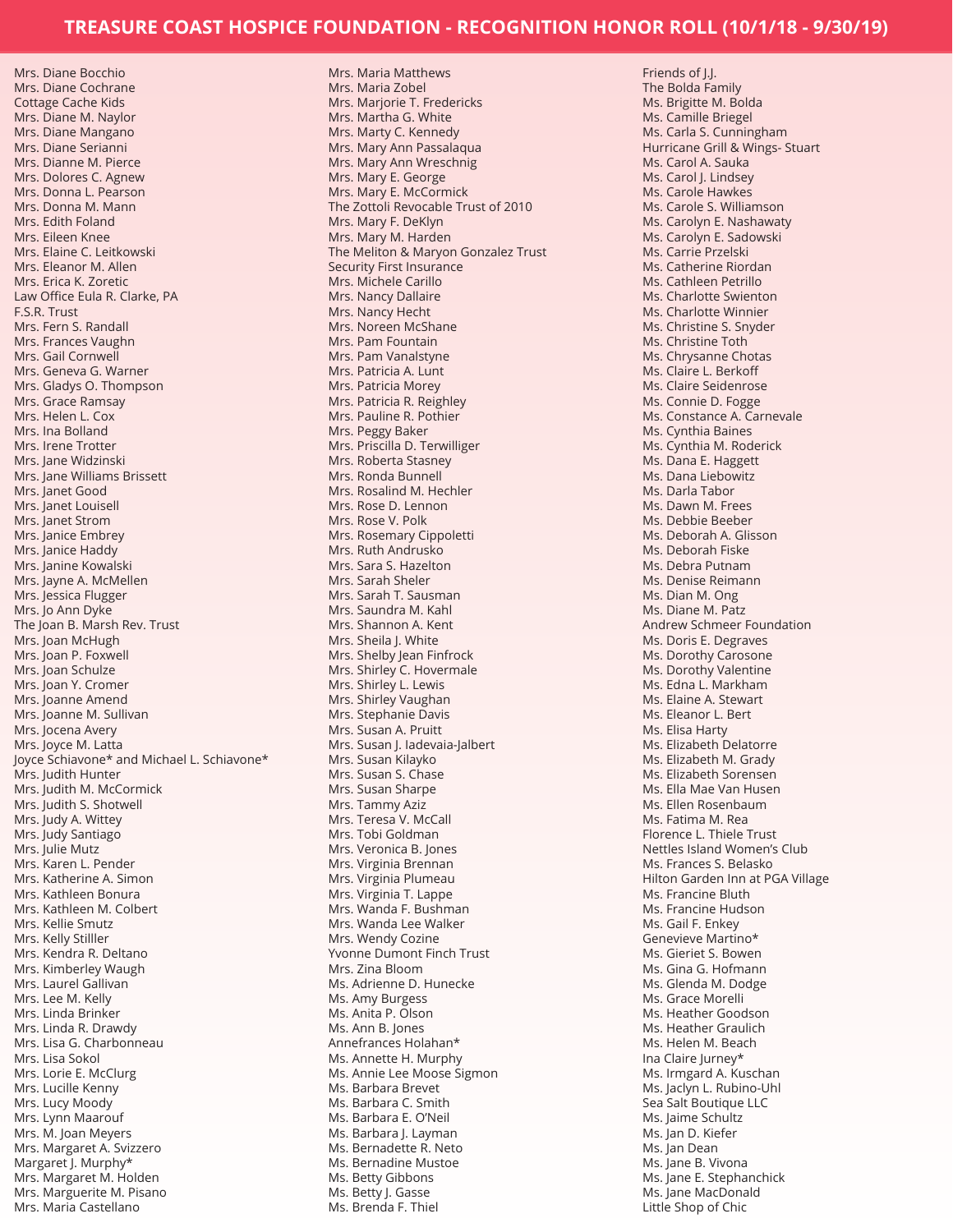Ms. Janet Plitt Ms. Janith B. Vidkers Kingswood III Women's Club Ms. Jean P. Hoskins Ms. Jessica Roubal Ms. Jo Beth Elliott Ms. Joan E. Culp Ms. Joan K. Williams Ms. Joan L. Kraft Ms. Joan M. Langevin P.E.O. Sisterhood Chapter G F Ms. Joanne Figdore Ms. Josephine Paradise Ms. Joyce F. Mathia Ms. Joyce R. Clark Ms. Joyce Russell Ms. Joyce S. Eggert Joyce W. Russell Trust Ms. Judy Parrotti Ms. Jula Zegarac Ms. Julie Bacis Ms. June C. Mahony Ms. June E. Sanzari Ms. Kara Stephanchick Ms. Karen S. Hogberg Ms. Karin Tenreiro Ms. Karla C. Rollins Ms. Katherine Paviolitis Ms. Katie Turcotte Ms. Kay B. Bishop Ms. Kay Kirby Ms. Kay Kornman Ms. Krista Dusey Hicksville Athletic Booster Club Ms. Lana Lyon Ms. Laura Wicai Ms. Lee Barbara Pease Ms. Leeanne M. Damin Ms. Linda J. Greer Ms. Lisa A. McVey MCPS OT/PT Dept. Ms. Lisa K. Tervo D & D Consignment Victoria Rose Ms. Louise Payne Ms. Lynda Gale Ms. Lynn Arcella Ms. M. Valerie Smith Ms. Marcia J. Boroughf Ms. Marcy H. Murphy Ms. Margaret A. Grobarcik Ms. Margarita Mondragon Ms. Margie Vogt Ms. Maria Semple Ms. Marina Sanchez Ms. Marjorie B. Philyaw Ms. Mary Ann Skaljac Ms. Mary B. Fox Adventure Seafood Ms. Mary Ford Palm Grove Social Club Ms. Mary L. Erratt Ms. Mary Pauly Ms. Maryann Waite Rumsey Living Trust Ms. Marycatherine Rumsey Northpoint Training Center Ms. Michele Fingerman Ms. Michele S. Pfeiffer Ms. Michelle Cain Ms. Michelle Sommerfeld Touchstone Golf Ms. Nancy S. Leggett Ms. Nilda S. Figueroa Ms. Norma J. Bogdan Ms. Norma M. Vozzella Ms. Olga Kay

Pam's Fabric Nook Ms. Pam Moulton Ms. Patricia A. Mathews Ms. Patricia Hendricks Ms. Patti Dailey Ms. Patty Jacobson Ms. Paula DeLorenzo Ms. Paulina J. Lowe Ms. Phyllis Hensley Ms. Polly Tonsetic Ms. Rebecca K. Lewis Ms. Rita Larson Ms. Rita S. Mahaffey Ms. Robin D. Delaney Ms. Rosalinde Ball Ms. Rose A. Sergi Ms. Rosemary C. Rosfeld Ms. Runa Saunders Ms. S. Diane Gallant Ms. Sallie A. Saula Ms. Samantha Neild Ms. Sandra B. Davis Ms. Sandra L. Gibson High Point Woman's Club Section I Ms. Sandra S. Jordan Ms. Sarah B. Greenlee Ms. Sharon Gillenwalters Ms. Sharon Rasmussen Ms. Sharyn K. Van Osdale Ms. Stephanie Gregg Ms. Susan Caballero Ms. Susan Garbarino Ms. Susan K. Smith Ms. Susan MacPherson Sylvia D. Callaway Living Trust Ms. Sylvia P. Jones Ms. Tammi H. Burdelski Ms. Teresa F. Dellinger Puppy Love Ms. Theresa Jalbert Ms. Theresa L. Hendry Ms. Vicki I. Krauss Ms. Vicki S. Osborn Ms. Virginia Urban Ms. Vivian Swasey Ms. Yvette Lugo NALC Branch 1690 R. Kastner Riverview Hair Design, LLC Royal Colonial Condominium Association Schaeffer Fink & Moss CPA's P.C. Schooners Restaurant St. Lucie County Sheriff's Office Sunshine Fund Simple Pleasures Bath and Body Stuart Angler Bait & Tackle Tausha's Prod & Seafood The Colloredo Family The Reverend Melinda Hinners-Waldi The Reverend Wayne E. Peterson Vero Supply Inc. Waves Auto Spa Whistle Stop Eatery Amazon Smile Foundation Mr. and Mrs. Aldo A. Lombardo Mr. and Mrs. Howard C. Poore Mr. and Mrs. James R. Pooler Mr. and Mrs. Stephen J. Kellerman Mr. and Mrs. Thaddeus E. Blake Mr. Donald Sloat Mr. Howard S. Rollins Mr. Ronald A. Peck Mrs. Diane Castellucci Mrs. Helen Felter Mrs. Joan Coonan Mrs. Joan M. Straudenbaur Mrs. Marion J. Fama Josephine's Cafe & Bistro, Brick Oven Pizza & Tapas

Ms. Dolores Meehan Ms. Ellie Greene The Prawnbroker Grill Ms. Roberta Treen Swig of Color Ms. Sue M. Haskin Mrs. Shirley A. Milledge Ms. Kim Krause Big Apple Pizza, Inc. Dr. Cynthia Line Mr. and Mrs. Curtis G. Wormwood Mr. and Mrs. David G. Higley Mr. and Mrs. Edward A. DiPalma Mr. and Mrs. Edward P. Schilling Mr. and Mrs. Lawrence W. Schilder Mr. and Mrs. Lewis Bean Mr. and Mrs. Myron T. Luce Mr. and Mrs. Paul P. Nappi Mr. and Mrs. Peter Grau Mr. and Mrs. Richard Zivic Mr. and Mrs. Robert D. Soderstrom Mr. and Mrs. Robert F. Barrett Mr. and Mrs. Thomas H. Schneider Mr. and Mrs. William P. Fisher Mr. and Mrs. Wood Arnold Mr. Frederick G. Thompson Mr. Howard R. Keough Crawdaddy's N' Awlins Grill & Raw Bar Mr. Mark Kren Mr. Robert L. Taylor Mrs. Aileen Barkaus Mrs. Grace Scarola Mrs. Jennifer D. Ferrari Mrs. Lynn J. Oakowsky Mrs. Mary Caravoulias Mrs. Sharron A. Cox Ms. Ann T. Campbell Ms. Barbara W. Moore Shell Bazaar, Inc. Ms. Christine Williams Ms. Colin Davey Ms. Ducie Etienne Ms. Geri A. Mills Ms. Ilene Gottlieb Ms. Jeanna Lind Ms. Jennifer DePietro Ms. Judith M. Vanrens Ms. Karen L. Phillips Ms. Katherine H. Cerchiara Ms. Kathy J. Smith- Bernier Ms. Kay Carnes Ms. Lorraine Platt Ms. Marie E. Scarfone Ms. Marion McKinney Ms. Maureen E. DeBona Ms. Meredith S. Smith Ms. Nancy Irby Ms. Rachel Loftus Ms. Rebecca J. McPherson Ms. Rhonda Blair Ms. Sharon J. Rieck Ms. Stephanie J. Hubbard Ms. Susan Arndt Ms. Susan E. Grippe & Family Ms. Susan V. Mason Ocean Nails Pot Belly Deli Mr. Mark Ossi Ms. Wandaleen N. Turley Mr. Anthony Visone Mr. and Mrs. Craig R. Perry Ms. Jean Rappaport Mr. Arnie Kohn Mr. Arnold Kohn Ms. Barbara Lacher Ms. Jackie Hodes Ms. Jennifer Meyers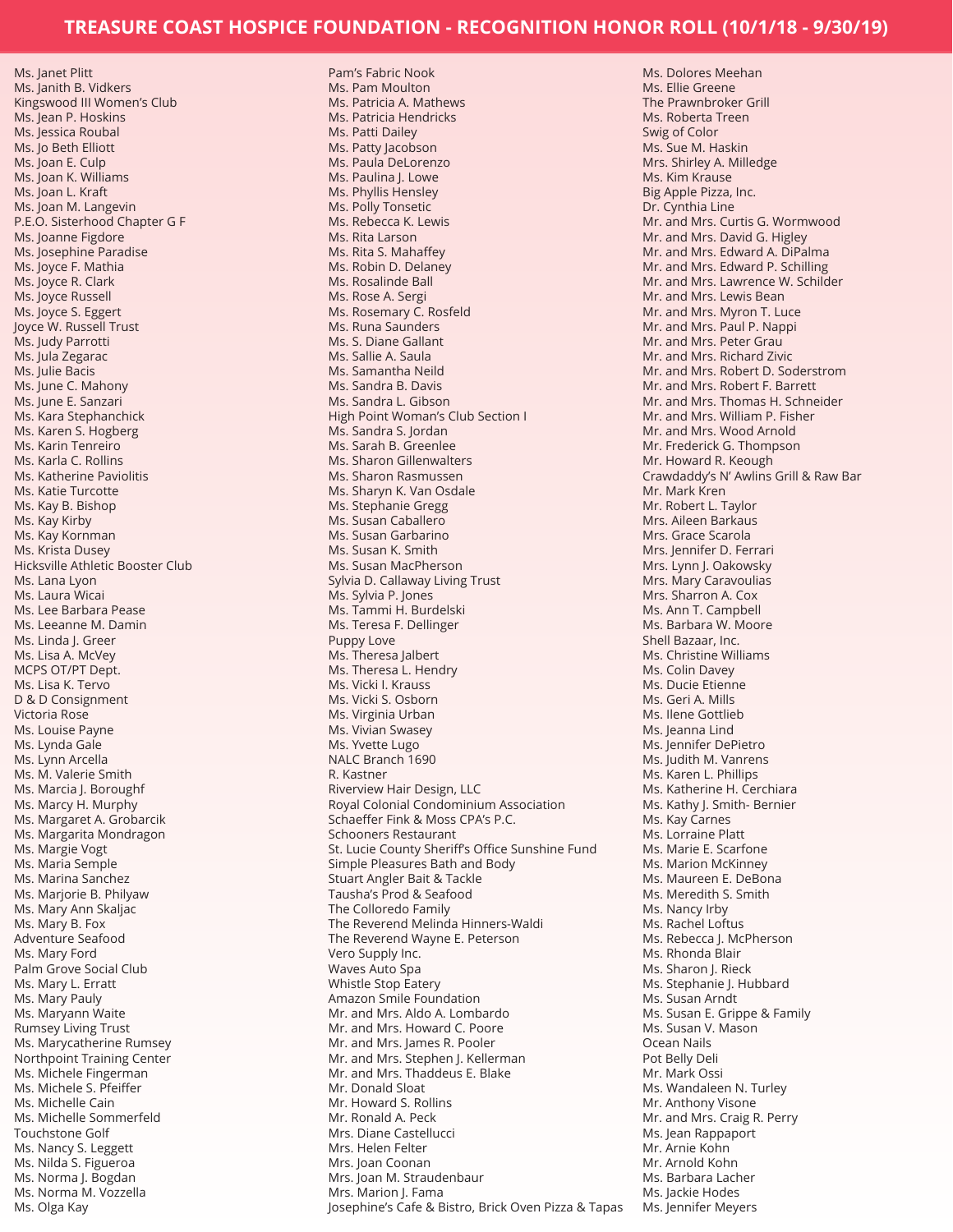Ms. Margot Deutsch Ms. Nancy Fischer Ms. Susan Halperrn Small Cakes Bari & Michael Silver Living Trust The Honorable Michael S. Silver and Mrs. Bari Silver Classic Touch Salon L.A. Nail Mr. and Mrs. Andrew M. Yurasek Mr. and Mrs. Anthony Pagano Mr. and Mrs. Archie C. Mangum Mr. and Mrs. Craig W. Decker Mr. and Mrs. David C. Harris Mr. and Mrs. Donald Behncke The Edward F. Colina, Jr. Living Trust Mr. and Mrs. Edward Facsko Mr. and Mrs. Henry H. Anderson Mr. and Mrs. Jack Havnaer Mr. and Mrs. John M. O'Connell Mr. and Mrs. Lewis C. Decker, Jr. Mr. and Mrs. Maurice W. Deragon Mr. and Mrs. Paul A. Jurczak Mr. and Mrs. Richard F. Rineberg Mr. and Mrs. Richard L. Olson Mr. and Mrs. Richmond W. Glover Mr. and Mrs. Ron Everly Mr. and Mrs. Victor J. Swyryn Mr. Anthony Carreiro Mr. Aquileo A. Abello Munarriz Mr. Brandan W. Keeney Mr. David F. Tompson Mr. Frank Mencik Mr. Gary A. Berger George P. Beckwith\* and Ann E. Beckwith\* Mr. Hugh J. Murphy Mr. J. August Pouliot James P. Marsh and Lena C. Marsh\* Mr. Joseph A. Savarese Mr. Lawrence K. Reynen Mr. Melvin B. Stallings RBG Properties, Inc. Mr. Robert A. Hugelshofer Mr. Ross Squadrito Mr. Thomas L. Arena The Swyryn Family Mrs. Alba M. Durie Mrs. Anderlin F. Mihalow Mrs. Anita Palma-Sperry Mrs. Anne Z. Badger Mrs. Dianne Merritt Mrs. Karen K. Johnson Mrs. Marie L. Genereux Mrs. Marie T. Lawrence Mrs. Pamela E. Herman Mrs. Wilma Wilhelm Ms. Anne G. Exterkamp Ms. April A. Newswander Ms. Barbara C. Edwards Ms. Carolyn S. Rosenberry Ms. Denise Scollo Ms. Elizabeth Alles Dimar Florist Ms. Gayle M. Brown Ms. Gina Forman N.V.U. Hair Salon South Point Chapter No 404, OES Ms. Jacqueline A. Hoffman Ms. Jeannie C. Pick Ms. Joyce B. Leech Harris Corporation Ms. Judy Aniunas Ms. Kelly Demeter Ms. Mary E. Therrien Ms. Nancy A. Barth Ms. Peggy A. Dravis Ms. Siti Hanizah Goldberg

Visions Hairstyling The Facsko Family Trust Treasure Coast Tiffany Nails & Spa Mr. and Mrs. Rubin Lapsker Ms. Cassandra Harden Ms. Carol Soka Mr. and Mrs. William Cromer Carrabas Italian Grill 6029 Chris D'annas Luna Italian Cuisine Mr. and Mrs. Bobby Kelley Mr. and Mrs. Clement Michael Vacca Mr. and Mrs. Dennis S. Howe Mr. and Mrs. Dennis W. Patton Mr. and Mrs. Edmund Pizon Mr. and Mrs. Gregory C. DeJohn Mr. and Mrs. James A. Goodrich Mr. and Mrs. Louis B. Trossbach Mr. and Mrs. Paul E. Kosek Mr. and Mrs. Seymour Kaplan Mr. and Mrs. Theodore C. Cedarstrand Mr. and Mrs. Thomas P. Hahn Mr. and Mrs. William D. Spyrison Mr. Charles Scopelitis Mr. Donald F. Decker Mr. Gregory A. Payne Mr. Harold M. Safar Mr. Kenneth T. Theriault Mr. Robert Nolan Mr. Scott W. Wallace Mr. Sidney L. Siegel Mr. Tim Yoder Mr. Wayne Alexander Mrs. Angeline DeVries Mrs. Antionette W. Greiner Mrs. Barbara A. Dupont Mrs. Betty C. Freer Mrs. Charlene Heacox Mrs. Eileen Branagan Mrs. Emily Lewis Mrs. Jill Miles Mrs. Joan A. Collins Mrs. Maria Salleroli Phyllis Billingsley and Bruce W. Billingsley\* Ms. Alyssa Gibson Ms. Amy Vanilla Ms. Brenda Hoover Ms. Carolyn Arnell Ms. Christine Furay The Norwich Free Academy Ms. Debbie Taylor Red Lobster Ms. Dolores Ardito Ms. Elaine Paseoff Ms. Jane Switzer Ms. Janet Emerson Ms. Joan P. Cox Ms. Judith A. Clark Ms. Leona McLaughlin Ms. Lois Cook Ms. Lori J. Inscho Ms. Lynn L. Shuler Tootsie's Shoes & Pedicures Ms. Patricia Collins Ms. Philicia Ingham Ms. Phylis E. Van Deusen Ms. Rebecca McKillen Ms. Sabrina Massone Ms. Sharon L. Miller Ms. Victoria Staehler Pei Wei Rosalie's Salon, Inc. Sandy Kurbiec United Way - Costco Wholesale Employee Giving Veterinary Medical Center of St. Lucie County Mr. and Mrs. Sheldon B. Lutz Mrs. H. R. Hanes

Margaret Bustin Ms. Jana Flashing Ms. Sherry Sherrard Target Corporation C/O Cybergrants, LLC 1st Sgt. Carol Ratner and Mr. Irvin M. Ratner Apostle Stan Geist and Mrs. Nina Geist Bealls Outlet Butterfields do it Best Hardware Casa Azteca Dino's Family Restaurant Dr. and Mrs. Barry Horowitz Dr. and Mrs. Jason G. Silverman Dr. and Mrs. Kevin McNeil Dr. and Mrs. Lane Stumpos Dr. and Mrs. Louis T. Pastore Dr. and Mrs. Michael L. Steiner Dr. and Mrs. Richard Weisman Dr. and Mrs. William E. Squizzero Dr. Joan N. Martellotto Dr. Juliette Lomax-Homier and Mr. Greg Homier Dr. Lois S. McGuire and Mr. James McGuire Dr. Michael Langford Dr. Sharon W. Sorensen and Mr. Burton E. Sorensen Foley Cousins Harvest Table Hooked Up Live Bait & Tackle Joanne's World of Nutrition, LLC Lady Ann's Restaurant & Tea Room Lt. Col. Teresa S. Redder Mario's Italian Restaurant Miss Jennifer Emrick Miss Karen Hockensmith Mr. Alexander Zborowski Mr. and Mrs. Aime E. Girard Allan and Roberta Cohen Mr. and Mrs. Allan R. Wiltse Mr. and Mrs. Andrew Henry Mr. and Mrs. Andrew J. Barbrick Mr. and Mrs. Anthony Navarra Mr. and Mrs. Armond N. Barfus Mr. and Mrs. Arthur Williams III Mr. and Mrs. Barry S. Glazier Mr. and Mrs. Brian Gay Mr. and Mrs. Bruce K. Geertsema Mr. and Mrs. Bruce M. Baker Mr. and Mrs. Carl N. Chiarolanzio Mr. and Mrs. Charles A. Schaming III Mr. and Mrs. Charles G. Howard Mr. and Mrs. Charles L. Hooper Mr. and Mrs. Charles Lanham Mr. and Mrs. Charles Tornatore Mr. and Mrs. Chris Gunning Mr. and Mrs. Chris Hammond Taste Restaurant Mr. and Mrs. Curtis Ballitch Mr. and Mrs. Dale E. Broadwell Mr. and Mrs. Dan Nelson Mr. and Mrs. Daniel Galuppo Mr. and Mrs. Daniel Wuycheck Mr. and Mrs. David Cary Mr. and Mrs. Dennis Bryant Mr. and Mrs. Dennis Daniels Mr. and Mrs. Dennis Wong Mr. and Mrs. Deno R. Marino Mr. and Mrs. Dewey Rogers Mr. and Mrs. Dominick Bruno Mr. and Mrs. Don W. Fielder Mr. and Mrs. Donald Bossone Mr. and Mrs. Donald C. Mitchell Mr. and Mrs. Donald E. Buchheim Mr. and Mrs. Donald K. Barrow Mr. and Mrs. Donald Morales Mr. and Mrs. Edward A. Paolino Mr. and Mrs. Edward Brougham Mr. and Mrs. Edward R. Kesl Fresh Catch Seafood Grill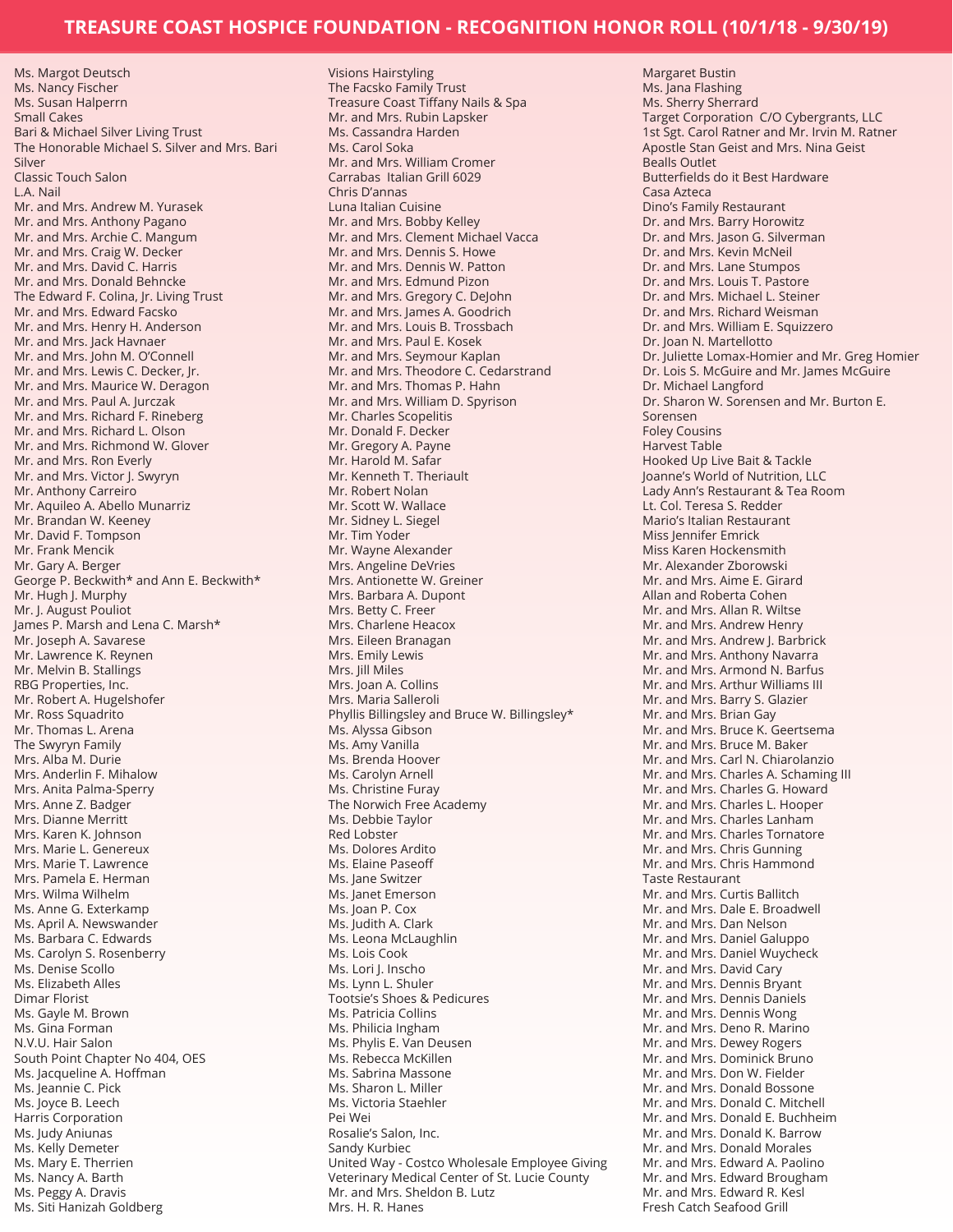Mr. and Mrs. Eugene M. Kinnison Mr. and Mrs. Francis J. O'Connell Mr. and Mrs. Frank Gluhosky Mr. and Mrs. Frank J. Babusik Mr. and Mrs. Frank M. Lupoli Mr. and Mrs. Frank Pansari Mr. and Mrs. Franklin Hauser Mr. and Mrs. Garth Snyder Mr. and Mrs. Gary A. Arndt Mr. and Mrs. Gary E. Kendall Mr. and Mrs. Gary Rinaldi Mr. and Mrs. George E. Oehler Mr. and Mrs. George Filoia Mr. and Mrs. George W. Oliver Mr. and Mrs. George W. Sanborn Mr. and Mrs. Gerald S. Bartfield Mr. and Mrs. Gordon Gallagher Mr. and Mrs. Gordon J. Girvin Mr. and Mrs. Harold Brumund Mr. and Mrs. Harold J. Fowler, Jr. Mr. and Mrs. Harold P. Steel, Jr. Mr. and Mrs. Harold Schwerdtfeger Mr. and Mrs. Harry S. Evert Mr. and Mrs. Harry T. Kradel, Jr. Mr. and Mrs. Henry Becker Mr. and Mrs. Herbert H. Schmid Mr. and Mrs. Hugh W. Dark Mr. and Mrs. Ivan K. Clements, Sr. Mr. and Mrs. J. H. MacArthur Mr. and Mrs. J.F. Hugenberg, Jr. Mr. and Mrs. Jacob S. Iseman Mr. and Mrs. James E. Dengal Mr. and Mrs. James E. Odell Mr. and Mrs. James H. Avrett Mr. and Mrs. James J. Whalen Mr. and Mrs. James O'Donnell Mr. and Mrs. James P. Fitzgerald Mr. and Mrs. James V. Kollien Mr. and Mrs. Jay Kaufman Mr. and Mrs. Jeffrey C. Swanger Mr. and Mrs. Jeffrey W. Spicer Mr. and Mrs. Jerry Mathes Mr. and Mrs. Jess Torres Mr. and Mrs. Joe Burmeister Mr. and Mrs. Joe Vereline Mr. and Mrs. Joel Hammond Mr. and Mrs. John A. Hunter Mr. and Mrs. John A. Mauthner Mr. and Mrs. John A. Ray Mr. John DelPrete Mr. and Mrs. John Hopper Mr. and Mrs. John J. Vanilla Mr. and Mrs. John N. Keller Mr. and Mrs. John Schuller Mr. and Mrs. Joseph A. Jardel Mr. and Mrs. Joseph F. Melito Mr. and Mrs. Joseph Nocera Mr. and Mrs. Joseph R. D'Arco Mr. and Mrs. Juan Villa Mr. and Mrs. Justin Guercio Mr. and Mrs. Kenneth S. Sundblad Mr. and Mrs. Kevin Lindeman Mr. and Mrs. Kevin Record Mr. and Mrs. Larry Hogan Mr. and Mrs. Larry M. Jacobson Mr. and Mrs. Lawrence Cypress Mr. and Mrs. Lawrence E. Wiley Mr. and Mrs. Leigh W. Schmalz Mr. and Mrs. Leonard V. Haynes Mr. and Mrs. Leonid Konetschny Mr. and Mrs. Louis Fiorillo Mr. and Mrs. Marc Schinderman Marcus Living Trust Mr. and Mrs. Marnin Marcus Mr. and Mrs. Marty Tormey Mr. and Mrs. Maurice Grunfeld

Mr. and Mrs. Eric Olson

Mr. and Mrs. Melvin C. Vogt Mr. and Mrs. Michael C. Panetta Mr. and Mrs. Michael Guerin Mr. and Mrs. Michael J. Christie Mr. and Mrs. Michael J. Conti Mr. and Mrs. Michael Johnson Mr. and Mrs. Mike Bowman Mr. and Mrs. Murray Burton Mr. and Mrs. Nicholas Ryder Mr. and Mrs. Norbert R. Parent Mr. and Mrs. Norman Rowdon Mr. and Mrs. Normand O. Bureau Mr. and Mrs. Paul F. Majorsky Mr. and Mrs. Paul J. Horbal Mr. and Mrs. Paul R. Dutton Mr. and Mrs. Peter G. Grevelding Mr. and Mrs. Peter J. Briggs Mr. and Mrs. Philip James Mr. and Mrs. Philip M. Judge Mr. and Mrs. R. Bruce Farren Mr. and Mrs. R. Ray Ingram Mr. and Mrs. Ralph Annunziata Mr. and Mrs. Raymond C. Yoos, Jr. Janell and Dick Miller Mr. and Mrs. Richard E. Cota Mr. and Mrs. Richard I. Weissel Mr. and Mrs. Richard J. Rutledge Mr. and Mrs. Richard K. Utter, Sr. Mr. and Mrs. Richard M. Canon Mr. and Mrs. Robert A. Ambrosino Mr. and Mrs. Robert Blasko Mr. and Mrs. Robert C. Timms Mr. and Mrs. Robert C. Wimer Mr. and Mrs. Robert D. Fullmer Mr. and Mrs. Robert G. Mitcher Mr. and Mrs. Robert Henry Harper Mr. and Mrs. Robert J. Skrobiak Mr. and Mrs. Robert L. Venezia Mr. and Mrs. Robert M. Angland Mr. and Mrs. Robert Morey Mr. and Mrs. Robert Price Mr. and Mrs. Robert Sibilsky Mr. and Mrs. Robert W. Applegate Mr. and Mrs. Robert W. Simons, Jr. Mr. and Mrs. Roger G. Hagedorn Mr. and Mrs. Ron Affronti Mr. and Mrs. Ronald A. Goldblatt Mr. and Mrs. Ronald C. Christensen Mr. and Mrs. Ronald H. Hix Mr. and Mrs. Roy L. Lippincott Mr. and Mrs. Russell Barber Mr. and Mrs. Russell S. Watson Mr. and Mrs. Samuel Kimmel Mr. and Mrs. Stephen D. Heck Mr. and Mrs. Stephen J. Howard Mr. and Mrs. Stephen W. McKessy Mr. and Mrs. Steve Rozansky Mr. and Mrs. Steven R. Romaine Mr. and Mrs. Ted Kaplan Mr. and Mrs. Terry Nobles Mr. and Mrs. Theodore A. Kurpicki Mr. and Mrs. Thomas A. Jacoby Mr. and Mrs. Thomas A. Ryan Mr. and Mrs. Thomas E. Hockenberry Mr. and Mrs. Thomas J. Ware Mr. and Mrs. Thomas Robson Mr. and Mrs. Thomas W. Speich Mr. and Mrs. Tim Whitney Mr. and Mrs. Timothy B. Barnhart Mr. and Mrs. Vern D. Gosney Mr. and Mrs. Vincent G. Vilardo Mr. and Mrs. Vincent I. Conlan Mr. and Mrs. Vincent R. Davis Mr. and Mrs. Wallace E. Busbee, Jr. Mr. and Mrs. Wallace V. Barwise Mr. and Mrs. Walter C. Pilarski Mr. and Mrs. Walter Seymour

Mr. and Mrs. Warren P. Witte Mr. and Mrs. Wayne D. Brundage Mr. and Mrs. Willet L. Moore Mr. and Mrs. William A. Lang The Naughton Family Trust Mr. and Mrs. William F. Collins, Jr. Mr. and Mrs. William F. Ziegler Mr. and Mrs. William H. Brinkman Mr. and Mrs. William L. Wheelan Mr. and Mrs. William O. Wall II Mr. and Mrs. William R. Shaver Mr. and Mrs. Tim Mygatt Mr. Anthony Rubeo The Arlin H. Pearson Trust Mr. Arthur A. Fieldhouse Mr. Arthur Lorr III Mr. Barry Brodsky Mr. Barry S. Jones Sammy J's Sailor's Return Mr. Bob Davis Mr. Carmen Durso Mr. Charles T. Cramer Charles W. Foster\* Mr. Christopher Makepeace Mr. Chuck McDaniel Mr. Dale L. Kretovics Mr. Denis Cleary Mr. Dennis Fadden Mr. Dennis H. Gilkey and Ms. Elizabeth Knapp Mr. Dennis L. Donahue Mr. Don Thompson Donald & Suzanne I. Bossone Rev. Trust Mr. Donald N. Thompson Mr. Edward Campo Mr. Edward M. Brock The Magic Oyster Bar Mr. Edward W. Herrmann Mr. Elwin C. Moland and Mr. Edwin E. Kniss Mr. Erwin Rosenblatt Mr. Francis Kerwick Mr. Francois Gerard Fidele Mr. Frank E. Kochan Duffy's Sports Grill Mr. Gregory K. Coyne Mr. Ira R. Wolff Harry & The Natives Mr. James F. Sink Mr. James H. Bell James P. Cullinan and Denise Cullinan\* Mr. Jeffrey Considine Mr. Jerry R. McDonald Mr. Jim Torrey Mr. John A. Russell Mr. John D. Ostler Supreme Meats, Inc. Mr. John Harpst Mr. John Marangio Mr. John Roessner Mr. John Staropoli Mr. Jose E. Vallecillo Mr. Joseph Baker Mr. Joseph Meltzer Mr. Joseph N. Brescia Mr. Kenneth Humphrey Mr. Kevin J. Paukner Mr. L. Barry Shechtman Mr. Lane Tita Mr. Leo J. Collins Mr. Marcus M. Remington Mr. Mike Kurdys Mr. Mike Whitney Mr. Milt Barker Mr. Milton Robinson Mr. Monroe S. Grassi Mr. Patrick G. Dube Mr. Paul Croke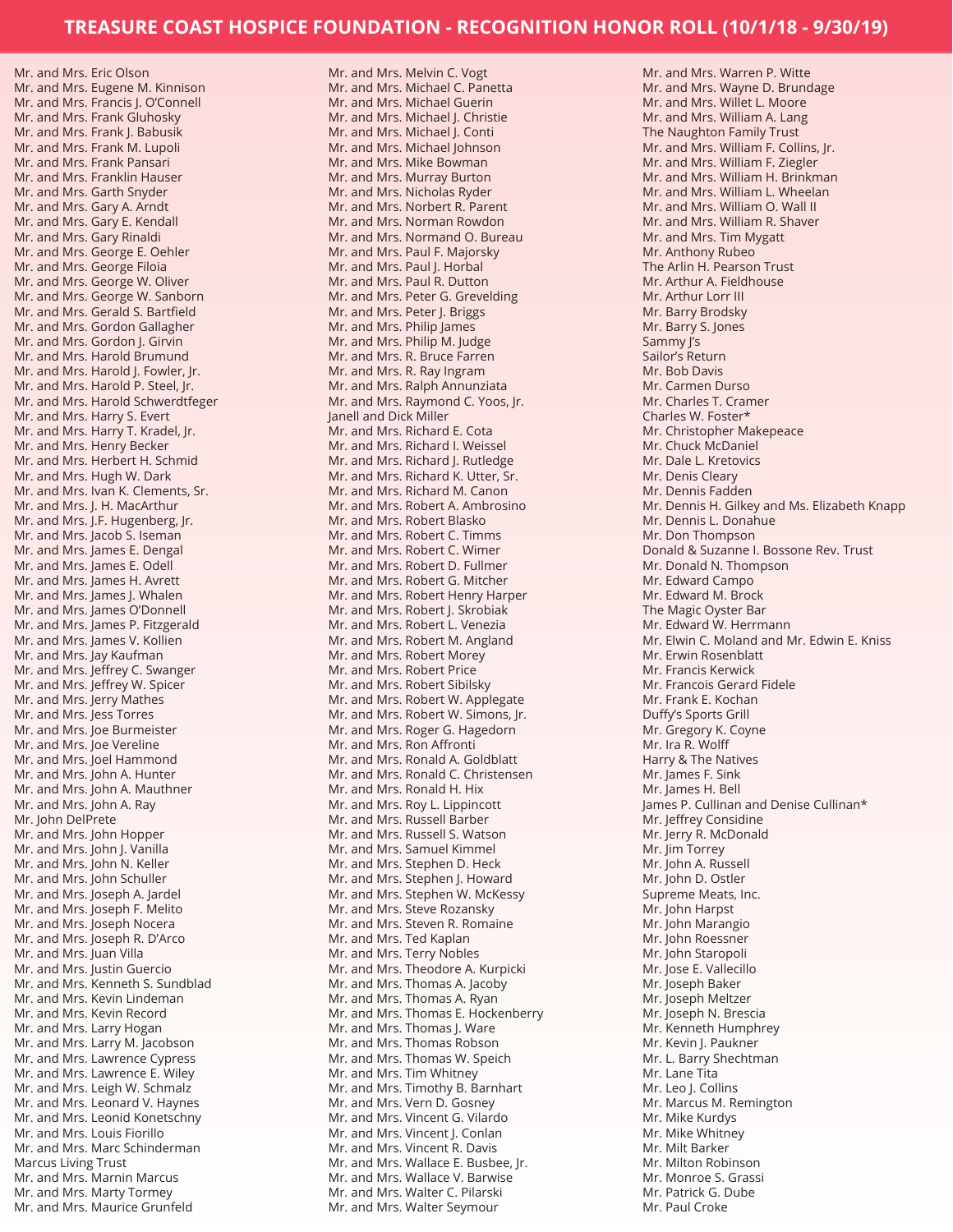Shrimpers Grill and Raw Bar Paul Hornak and Theresa M. Hornak\* Mr. Paul Kamienski Winn-Dixie Store #305 Mr. Philip D. Dillon Mr. Ralph B. Deutsch Mr. Ralph J. Schwieterman Mr. Richard A. McCumber Mr. Richard Cardinale Mr. Richard Engelhardt Mr. Richard J. Grimaldi Mr. Richard J. Platt Mr. Richard M. Weiss Richard & Jean Obert Rev TRT Mr. Richard T. Granito Robert B. Doan\* Mr. Robert DiSavino Mr. Robert F. Englmeier Mr. Robert Kleabir Mr. Robert Moore Mr. Robert Sevcik Mr. Roland M. Holt Mr. Ronald C. Medeiros Mr. Salvatore Furnari Mr. Scott Sarason Mr. Steve Hart Mr. Thomas Davanzo Mr. Thomas H. Grinels Mr. Thomas VanAcker Advocare Health Products Mr. Timothy P. O'Rourke Mr. Tom Fesmire The Senior Fellowship Club of Lorain, Inc. Mr. Victor J. Gerley Mr. William D. MacDonald Mr. William H. Fuller Mr. William M. Tracy Mrs. Amy Acosta Anastasia M. Newman Family Trust Mrs. Ann Healy Mrs. Ann Little Mrs. Ann M. Millar Mrs. Arlene Cody Mrs. Barbara J. Boyle Mrs. Barbara J. McClurken Mrs. Barbara M. Hearons Mrs. Barbara M. Pulie Mrs. Beth Jones Betty Ann Scheidel Mrs. Carmen M. Negron Mrs. Carol Mangold Mrs. Carole Wiseman Mrs. Carolyn D. Dodge Mrs. Carolyn Mongan Cascades Social Committee Charlotte Nelson and William H. Nelson\* Mrs. Cherie Woodhams Mrs. Cindy Jacobs Mrs. Clara Simonetti Mrs. Dale Galiano Mrs. Dawn King Mrs. Deborah E. Bragdon Mrs. Denise O'Loughlin Mrs. Dianne Wilkey-Flanders Mrs. Dixie Hile Mrs. Donna L. Vaughan Mrs. Doreen M. Sutter Mrs. Doris Houde Doris M. Matthews Rev. Trust Mrs. Dorothy H. Patterson Mrs. Dottie Flack Mrs. Edith L. Schofield Mrs. Elaine M. Armstrong Mrs. Elizabeth Gardo Mrs. Elizabeth O. Yates Mrs. Elizabeth Oliver Mrs. Elizabeth Reynolds

Mrs. Elsie L. Martineau Mrs. Erdmute H. Baumann Mrs. Fran R. Lundgren Mrs. Frances V. Menegus Mrs. Gayle Twombly Mrs. Geneva Maines Mrs. Gladys Agricola Christian Fellowship Sunday School Class Mrs. Gladys E. King Mrs. Gloria P. Wolek Mrs. Glory A. Wills Mrs. Harriet Vogel Mrs. Helen Garretson Mrs. Ilona Kiss Ina A. Smith-Tornberg Living TR Mrs. Irene L. Harrington Mrs. Jacqueline G. Thureson Mrs. Jamie Hurst Jane G Coutts 2012 TRT Mrs. Janet G. Paul Mrs. Jean Andrews Mrs. Jean Bohn Mrs. Jeanne Malbon Mrs. Jo Anne Nielsen The Social Club of Oceania II North Mrs. Joan Spiegelman Cohen Mrs. Joanne C. Fenton Mrs. Joanne Clark Mrs. Joanne Parker Mrs. Johnah Patelli Mrs. Josephine Tedesco Mrs. Joyce Vrooman Mrs. Juanita Carpenter Mrs. Judi Nashawaty Mrs. Judy Scheidegg Mrs. Judy Schulze Mrs. Julia Diane Kolbauer Mrs. June D. Weir Mrs. Jutta DeGrazia Mrs. Karen D'Angelo Mrs. Kathryn Maldonado Mrs. Laura Gastman Mrs. Leah Bostrom Mrs. Leanne Gettel Mrs. Leslie Mazen Mrs. Louise Sulzer Mrs. Lynda Feld Mrs. Margaret A. Wheeler Mrs. Margaret L. Booth Mrs. Marie A. Luczkowski Mrs. Marie E. Bryan Mrs. Marie J. Buckley Mrs. Marilyn Kaplan Mrs. Marjorie McKee Martha L. Dantowitz Trust Mrs. Mary A. Valerio Mrs. Mary Bouton Mrs. Mary Koenig Mary L. Peace and John Peace\* Mrs. Maryann L. Campana Mrs. Maureen S. Pearce The Book Club Mrs. Michela Jameson Mrs. Mildred Shapland Mrs. Miriam S. Apter Mrs. Muriel Berg Mrs. Nanci F. Spannaus Mrs. Nancy A. Conway Mrs. Nancy Collins Mrs. Natalie G. Mosser Mrs. Naticidad Wilson Mrs. Nesha Brijbasi Mrs. Nicole Lavelle Mrs. Patricia Scoras Mrs. Patti Kiefer Mrs. Paula S. Meyerson Mrs. Peggy Keller Swanson

Mrs. Phyllis Frey Mrs. Phyllis J. Pfister Mrs. Regina L. Brennan Mrs. Rita G. Hostler Mrs. Ronnie S. Fassberg Mrs. Roseann L. Scibelli Mrs. Rosemary Bradley Mrs. Sandra E. Griffith Mrs. Sandra Wallace Mrs. Sharilyn M. Brady Mrs. Sharon Anderson Mrs. Sharon Hulbert Mrs. Sheila Mullins Mrs. Susan E. Fullerton Mrs. Suzanna D. Hartman Mrs. Suzanne K. Hiro Mrs. Terri F. Sisson Mrs. Valerie DeMaranville Mrs. Veronica DeBoisbriand Mrs. Vicki Pfeil Mrs. Wanda Burns Ms. Alice C. Lang Ms. Alice L. Dunn Ms. Alison Robbins Ms. Alison Teeter Ms. Alwine T. Kuron Ms. Amanda Christensen Ms. Amber Settles Mr. and Mrs. Robert Mack Ms. Ann M. Fortunato Ann Marie Deegan\* Ms. Anne Raso Ms. Anne S. Latham Ms. Arlene J. Pennington Ms. Audrey G. Tate Ms. Audrey Hollander Ms. Barbara DiPalma Ms. Barbara Eriksson Ms. Barbara H. Ford Ms. Barbara J. Martin VIP Club of Port St. Lucie Ms. Bernadette Herkert Ms. Beryl Germundson Osceola Street Cafe Ms. Betsy Kitslaar Ms. Betty J. Potrafka Ms. Bonnie B. Connor Ms. Bonnie B. Hockman Ms. Brenda Taylor Ms. Carla S. King Ms. Carol Bierut Ms. Carol D. Bejin Ms. Carol Hade Ms. Carol Hightower Ms. Carol T. Wiesel Ms. Carole Dreyfuss The Brock Family Trust Ms. Carolee Salisbury Ms. Carolyn J. Benninger Ms. Carolyn L. Coates Ms. Cecilia Hein Ms. Charlotte A. Sands Ms. Cheryl Erb Ms. Christine Hamm Ms. Christine Sanders Ms. Christine Zdeb Ms. Cindy G. Schwartz Ms. Cindy Vandegrift Ms. Claire Mulcahy Ms. Colleen Graham Ms. Constance L. Ross Ms. Darlene Beilke Ms. Darlene Winkles Ms. Deborah A. Turner Ms. Deborah Armenio Ms. Deborah E. Cullen

Mrs. Penny Donnahoo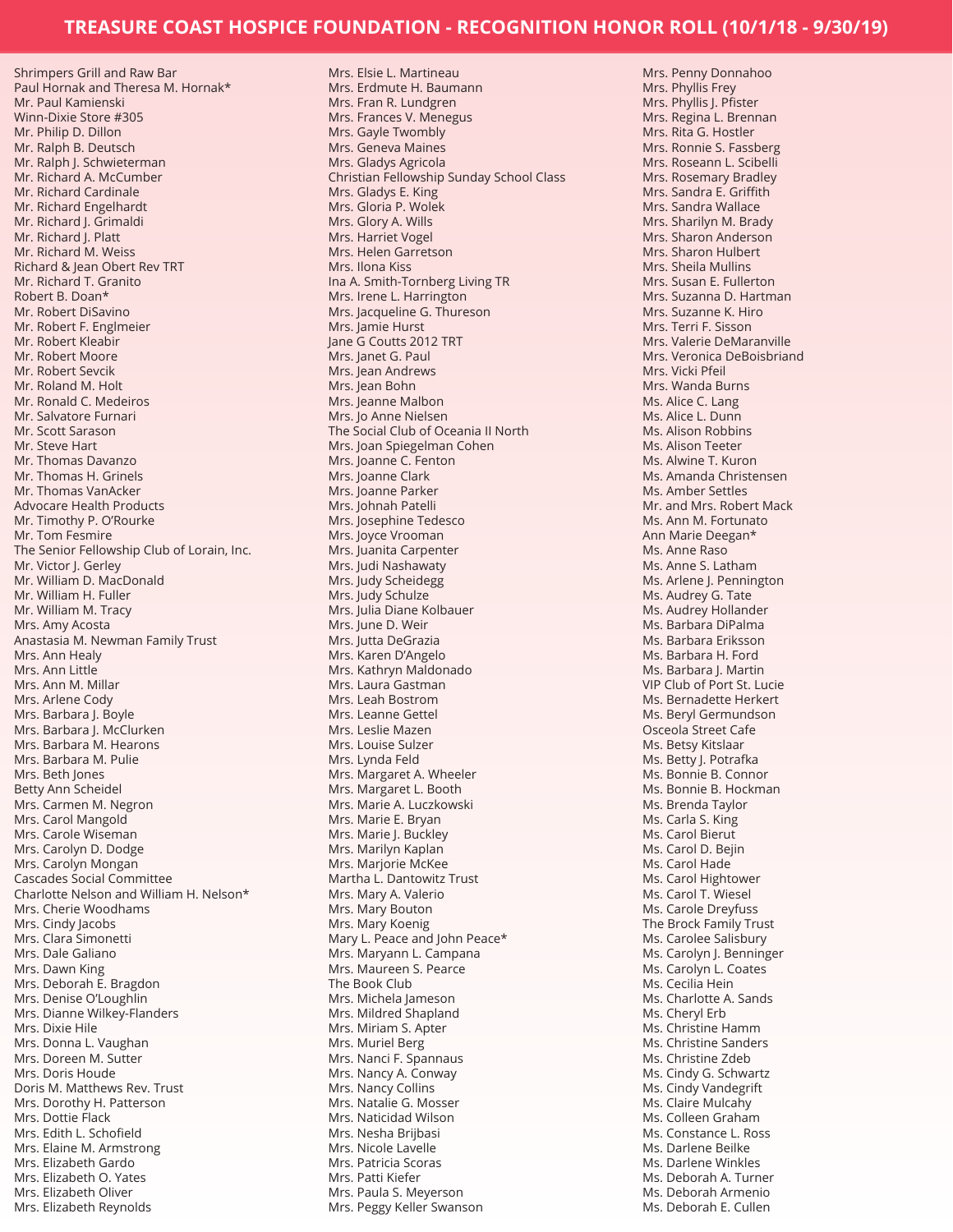Ms. Deborah Faguy Ms. Deborah Wright Ms. Della B. Benedetto Ms. Diana Goldman Ms. Diane Depasquale Ms. Diane Edelstein Ms. Dianne A. DeForest Ms. Dixie L. Bridges Ms. Dolores Chess Ms. Donna Folkerts Ms. Dorothy Potyra Ms. Earlene J. Cox Ms. Elaine Weisse Ms. Elaine Whaley Ms. Elizabeth A. Billadeaux Ms. Elizabeth N. Chandler Ms. Elizabeth Perillo Ms. Ellen H. Kinard Ellie's House of Hair Ms. Ellie Marcel Ms. Esther Shenberg Ms. Florence Le Fante Ms. Gail M. Kaplan Ms. Gail Worley Ms. Gilberta R. Augeri EMCC Sunshine Club Ms. Gina M. Lord Ms. Heather I. Scelfo Ms. Jackie Ashe Ms. Jane L. Johnston Ms. Janet B. Jorden Ms. Janet Costa Ms. Janet Heckert Ms. Janet M. Brandon Ms. Janet Peraza Ms. Janice Guidara Ms. Janice Mannes Ms. Janie DeTray Ms. Jean L. Triplett Ms. Jennifer Gable Tory Pines Property Owners Assoc. Ms. Jennifer M. Larsen Ms. Jessica Ashe Jill M. Shirin Revocable Living Ms. Joan M. Fuller Ms. Joanne Detruit Ms. Joanne Hubbell Ms. Joanne Leone Ms. Joanne M. Galtieri Ms. Jodie Barnes Harbor Wear Ms. Judith A. Rush Ms. Judith K. Culos Ms. Julene Valentine Ms. Julia Ann Walker Ms. Julia H. Bartlett Ms. Juliana White Ms. Julie A. Lawton Ms. June M. Nelson Ms. Karen Dlask Ms. Karen Milnor Ms. Karen S. Horrigan Ms. Katherine Y. McGiffin Southern Pig and Cattle Ms. Kathleen J. Stewart Ms. Kathleen M. Watt Ms. Kathleen S. Rivers Ms. Kathleen Ulino Ms. Kathy Duckworth Ms. Kelli Wilson Ms. Laurel Lawrence Ms. Leonora R. Ferraro Ms. Lillian Cuomo Ms. Lillian E. Epstein Ms. Linda Colvin Ms. Linda D. Baldwin Ms. Linda F. Carroccino

Ms. Linda Moll Ms. Linda Richdale Ms. Lisa Lippert Ms. Lisa Messineo Ms. Loraine Montgomery Ms. Louise Diegel Ms. Lyndsay Brooks Ms. Lynn Hall Ms. Magdeline Vargas Toojay's Gourmet & Deli Restaurant Ms. Malinda Wolfe Ms. Mara J. Pyles Margaret Van Doornevelt\* Ms. Maria M. Zoch Ms. Maria Tollefson Ms. Marian L. Brickwedel Ms. Marianna A. Tanzini Robert & Marilyn Mack Family Wealth Trust Ms. Marjorie L. Fitzgerald Ms. Marlene Gordon Ms. Martha Eatough Ms. Martha Weinerman Ms. Mary Ann DeLassus Ms. Mary Ann F. Boyd Ms. Mary D. Dorsey Mary Dorrance\* Ms. Mary E. Penna Ms. Mary J. Govoni Ms. Mary Jane F. Pentz Ms. Mary L. Jarrard Ms. Mary Lou Lacoursiere Ms. Mary R. Boisvert Ms. Mary Slavin Ms. Melissa L. Cassidy Ms. Michele Jones Ms. Michelle Kohn Ms. Michelle Osborn Ms. Monette Wynn Ms. Nancy Owston Ms. Nicole Nunez Ms. Pamela A. MacCormack Ms. Pamela S. Cardillo Ms. Patricia B. Murchison Ms. Patricia K. Apgar Ms. Patti Ann Dmytryk Patti's Antiques Ms. Paula Akucewich Ms. Paula Brem Ms. Paula J. McGiffin Ms. Paula K. Drawdy Peggy's Natural Foods, Inc. Ms. Peggy Ranger Ms. Penelope B. Mee Ms. Rebecca Cameron The Fieldhouse Family Ms. Renee P. Salzman Ms. Rita Leidner Ms. Rose Ann Coghlan Ms. Rosemary Brooks Ms. Roxanne Irwin Ruby C. Laughridge\* Ms. Ruth Charette L. Chuqui-Conder Ms. Ruth M. McInerney Ms. Ruth Martini Ms. Ruth S. Aspy Ms. Sally J. Garmer-Moon Ms. Sandra I. Mosman Ms. Sandra P. Lyman Ms. Sarah f. McLees Ms. Sheila Jeffrey Ms. Shirley J. Barstead Ms. Sondra Degasperis Edible Arrangements Ms. Sue Berry Ms. Susan Hoffman Ms. Susan M. Laventure Ms. Susan Moretti

Ms. Tamara Litterixk St. Lucie Draft House and Sports Bar Ms. Theresa Stanton Ms. Theresia Eppich Ms. Tracey Kinsley Ms. Valerie Martin Ms. Velma G. Windon Ms. Virginia A. Mossgraber Ms. Virginia M. Crinean Vivian Irene Trabulsy Trust Ms. Wanda Spivey Ms. Yvette Acosta Ms. Yvonne L. Loyd Ms. Zan Marie Witte Nelson Family Farms, Inc. Reynolds American Foundation Spritz City Bistro Subway Taco Dive The Browning Family The Latham Family Tutto Italiano Wells Fargo Community Corporate Mr. and Mrs. Nick Camene Ms. Belinda K. Ellingson United Way of Metropolitan Chicago Krell Living Trust Mr. Vincent Crowley and Ms. Fawn E. Persuitti Mrs. Helen R. Krell Ms. Jeanne E. Jean Ms. Josepha E. Taylor Stuart Car Wash CW3 Clive H. Collins Genworth Foundation Manero's Restaurant Mr. and Mrs. C. Michael Buerkle Mr. and Mrs. Charles F. McCarthy Mr. and Mrs. Charles G. Conklin Mr. and Mrs. Charles Wisnieski Mr. and Mrs. Dave Linn Mr. and Mrs. David Opasik Mr. and Mrs. Donald E. Jefferson Mr. and Mrs. Donald H. Olson Mr. and Mrs. Donald R. Sanford Mr. and Mrs. Forrest C. Barrett Mr. and Mrs. Frederick Dembowski Mr. and Mrs. Gary E. Kingston Mr. and Mrs. George Eismont Mr. and Mrs. Gerald E. Sieffert Mr. and Mrs. Gerald Pehoviak Mr. and Mrs. Howard Garrison Mr. and Mrs. J. Richard Burt Mr. and Mrs. James A. Ullian Mr. and Mrs. James R. Blevins Mr. and Mrs. Jim Brooks Mr. and Mrs. John A. Sepe, Jr. Mr. and Mrs. John F. Leahy, Jr. Mr. and Mrs. Kenneth G. Virtuoso Mr. and Mrs. Kipp Foster Larry and Jan Rothstein Mr. and Mrs. Louis Beniamino Mr. and Mrs. Marc D. Sorce Mr. and Mrs. Neal B. Plante Mr. and Mrs. Paul V. Campolo Mr. and Mrs. Ray Ruckdeschel Mr. and Mrs. Richard L. Gurney Mr. and Mrs. Richard Maue Mr. and Mrs. Robert S. Larson Mr. and Mrs. Rocco Cichetti Mr. and Mrs. Ronald M. Crisafulli Mr. and Mrs. Roy W. Childs Mr. and Mrs. Russell J. Qualliotine Mr. and Mrs. Stuart K. Tillinghast Mr. and Mrs. Terry L. Laughbaum Mr. and Mrs. Thomas E. Kochan Mr. and Mrs. Thomas P. Venza Mr. and Mrs. Timothy L. Hickey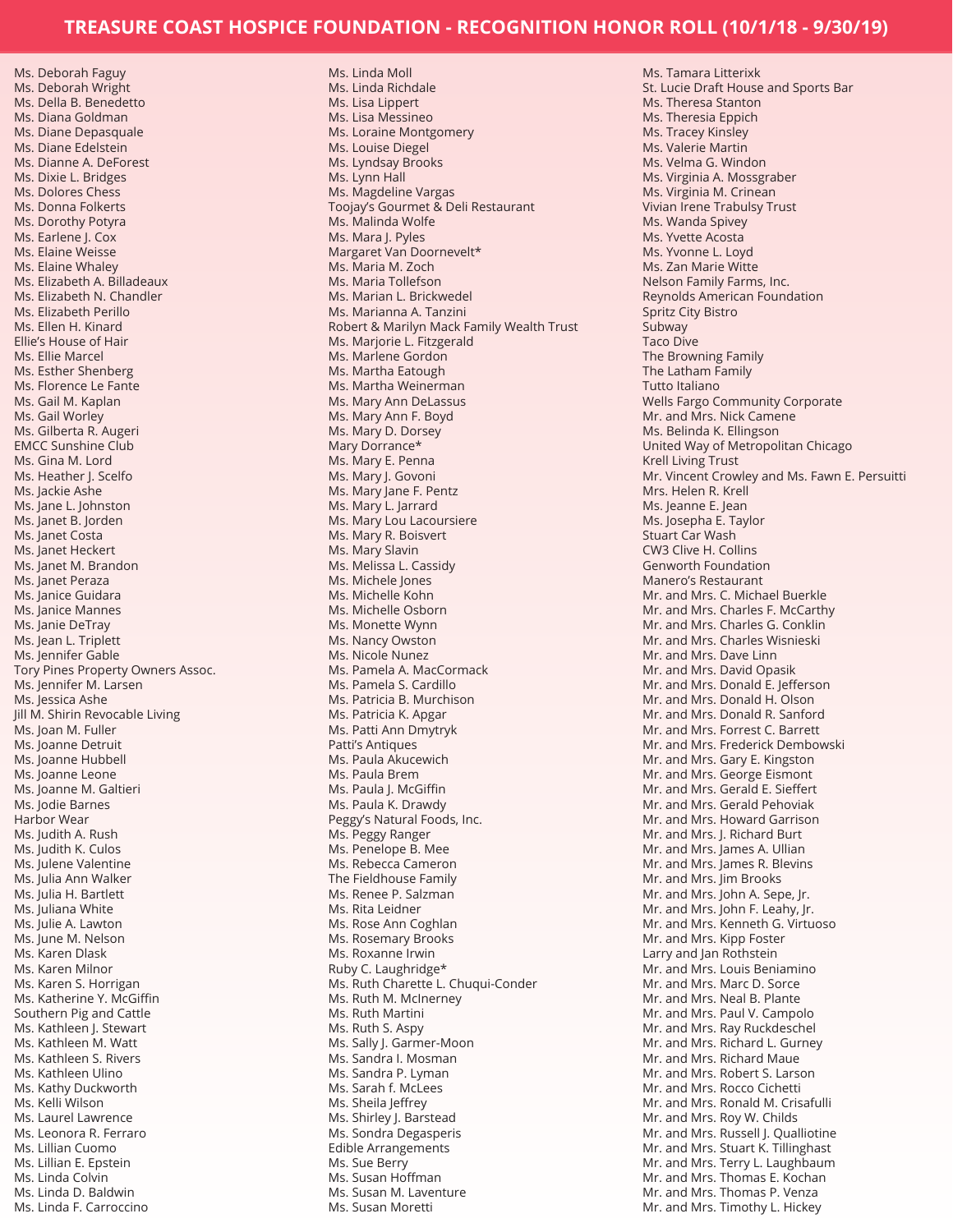Mr. and Mrs. Timothy Majesky Mr. and Mrs. Victor F. Addonizio Mr. and Mrs. Wayne N. Smith Mr. and Mrs. William D. Ringle Mr. and Mrs. William H. Miller Mr. and Mrs. William J. Zusin Mr. Carl Melzer Mr. Charles Moreland East Ocean Bistro Basin Seafood Annette C. Day and Edward Day Revocable Trust Mr. Frederick L. Lyman II Mr. Glenn Mesteller Mr. Guy C. Ciampaglia Mr. Jim Foster Mr. John Brown Mr. Joseph Euteneuer The Prawnbroker Restaurant Group Mr. Lewis E. Urey Mr. Matt Asen Mr. Melvin L. Potash Mr. Michael Schilling and Ms. Anne Walker Mr. Peter A. Lynch Learning Express Mr. Robert K. Parlato Alice's Family Restaurant Mr. William H. Knight William P. Maginn and Rose A. Maginn\* Mrs. Annette A. Lever Mrs. Arina Sarli Mrs. Barbara A. Piccola Mrs. Beverly B. Charland Bonnie Claeys and David O. Claeys\* Mrs. Carol A. Cardinale Mrs. Connie Galfo Mrs. Courtney Kline Mrs. Cynthia A. Madore Tennis Frenzy Plus LLC Mrs. Diane H. Galko Mrs. Doris A. Massaglia Elizabeth C. Schisano and Charles F. Schisano\* Mrs. Essie M. Allen Mrs. Helen K. Langill Mrs. Hilde Spengler Mrs. Jacquelyn L. Dunmire Mrs. Joan Schuhlein Mrs. Joanne C. Weidman Mrs. Joanne M. McGrath Mrs. Kathleen Barforoush Mrs. Laura M. Barry Mrs. Margie Coolbaugh Mrs. Marijane J. Potter Mrs. Marilyn A. Lawless Mrs. Nancy Landry Mrs. Rose Marie Von Seelen Mrs. Sally M. Cousino Mrs. Sharon Smith Mrs. Shirley Parkins Valle Living Trust Mrs. Suzanne M. Valle Mrs. Valerie Stehney Mrs. Veronica Kroon Ms. Adrienne Ruth Jalowsky Ms. Alexis Fathbruckner Ms. Arlene M. Barbieri Ms. Barbara Johnson Ms. Carol A. Tyra Ms. Carole Klugerman Ms. Carolyn Perry Ms. Catherine Paciullo Ms. Celeste L. O'Doherty Ms. Clara I. Namur Ms. Constance L. McCullough Ms. Cynthia A. Reynolds Sailfish Brewing Company Ms. Denise Tessalone Ms. Dorothea L. Morris

Ms. Eileen Berg Ms. Elaine Santiago Ms. Erin Velez Ms. Fran Peterson Ms. Grace Ann Scott Ms. Harriet Ansell Ms. Jacqueline Jones The Radford Family Ms. Jacqueline L. Radford Jaimes Natural Nutrition Ms. Jean Lenz Ms. Jennifer D. Gaitan Deliteful Kitchen Ms. Joann M. Grabowski Ms. Joanne Rogalski Renato's and Josephine's Italian Ristorante & Grille Ms. Joy A. Miller Ms. Karen Ryan Ms. Katrina Stanmire Ms. Linda J. Luchetti Ms. Margaret E. Davies Bono's Pit Bar-B-Q & Grill Ms. Monique Robbins Ms. Nancy L. Levy Ms. Nicola S. Schmook Ms. Pamela D. Young Ms. Pamela L. Alverson Ms. Patricia E. Knox Ms. Rita Lambiase Ms. Rosemary c. Skow Ms. Ruth Y. Brownell Ms. Sandra F. Slowik Ms. Sara B. Murphy Ms. Serena Waddicor Ms. Ursula DeSiervo Ms. Victoria A. Welker Ms. Virginia Marschall Ninos Italian Food Pretty Nails Mr. Michael Willis Stephen R. Kamins TRT Mr. and Mrs. Stephen R. Kamins Mr. Larry Lentz Mrs. Shari Hillman Ms. Ilona Thomson Kilwin's Mr. and Mrs. Arnold Marks Brian and Marv Lammers Mr. and Mrs. David D. Kranz Mr. and Mrs. Gary E. Lucarelli Mr. and Mrs. Gordon F. Goble Mr. and Mrs. Joseph Kulikowski Mr. and Mrs. Leonard M. Cravath Mr. and Mrs. Les B. Goldman Mr. and Mrs. Rick Dillon Mr. and Mrs. William Henry Maloney Mr. C. Barry Hamburg Mr. James J. O'Brien Mr. Lance Melton Mr. Michael B. Cotter Mr. Patrick J. Tecarr Robert Peeters\* Mr. Rod Burns Mr. Wade Jacobson Mrs. Constance J. Frazee Mrs. Dorothy J. Wahl Mrs. Gladys G. Leahy Mrs. Irene C. Kleckley Jane Apicella and Ralph Apicella\* Mrs. Juliet Murray Mrs. Kathryn M. Lenard Martha Coan\* and Richard H. Coan\* Mrs. Susan Feldman Ms. Annette M. Dillon Ms. Barbara M. Costello Ms. Beverly S. Wiseberg **CTAX** 

Duffy's Downtown Stuart D. L. Currie TRT Ms. Donna L. Currie Elizabeth Ardito\* and John Ardito\* Ms. Jean E. Corson Ms. Jean L. Kinney Ms. Jeanine Smith Ms. Lucy Fyfe The Mary Stella Furchi Living Trust Ms. Michele McCoy Ms. Norma G. Yoak Ms. Patricia Tosney Ms. Radojka Joyce Skocic Ms. Roberta Barchfeld Ms. Ruth S. Bryer Ms. Sepeur Sarkesian Ms. Suly Muniz Pappa Louie Restaurant Mr. and Mrs. Bill Delaney Strom Family Trust Mr. and Mrs. Donald F. Strom Mr. and Mrs. Frank A. Genevick Mr. and Mrs. Leonard F. Lucian, Jr. Mr. and Mrs. Samuel Leonis Mr. Walter A. Witherspoon Mrs. Linda M. Wright Lady Slipper Lodge Ms. Catherine St. Louis Ms. Laurel A. Fish Bruno Chocolate Creations Mr. and Mrs. Alden F. Peck, Sr. Mr. and Mrs. Brad Wexler Mr. and Mrs. Burton Pike Mr. and Mrs. Claire McClure Dale L. Jansen Rev. Living Trust Mr. and Mrs. Dale L. Jansen Mr. and Mrs. David Wicks Mr. and Mrs. Donald L. Gregg Mr. and Mrs. Edward F. Winslow Mr. and Mrs. Francis J. Christiano, Sr. Mr. and Mrs. Gerald W. Fortune Mr. and Mrs. Harris E. Dundore, Jr. Mr. and Mrs. Harvey B. Gultz Mr. and Mrs. Jack C. Donovan Mr. and Mrs. James A. Swint Mr. and Mrs. James M. Juliano Mr. and Mrs. Joseph G. Walsh Mr. and Mrs. Kevin J. Riley Mr. and Mrs. Michael B. Dewey Mr. and Mrs. Michael G. Fiore Mr. and Mrs. Michael Pagliara Mr. and Mrs. Ralph S. Rode The Robert Hobe Revocable Trust Mr. and Mrs. Robert D. Hobe Mr. and Mrs. Robert DeCarlo Mr. and Mrs. Robert Fuchs Mr. and Mrs. Samuel G. Lester Mr. and Mrs. Stanley M. Kieon Mr. and Mrs. Thomas G. Golden Mr. and Mrs. Walter Lange Mr. Brent Roman Mr. Donald L. Berube Francis Dougan and Joanne M. Dougan\* Mr. Frank A. Easterling Mr. George T. Zamry Homer Dale Hoffa\* Mr. Jake Ridinger Mr. John T. Cagan Mr. Joseph P. Thompson, Jr. Mr. Robert Bosco Mr. Ryan Barry Mrs. Arlene Laspina Christina Wagers and Lawrence M. Wagers\* Mrs. Elaine T. Souza Mrs. Hazel F. Morelli Mrs. Jeannette Kageff Mrs. Joyce S. Tunick